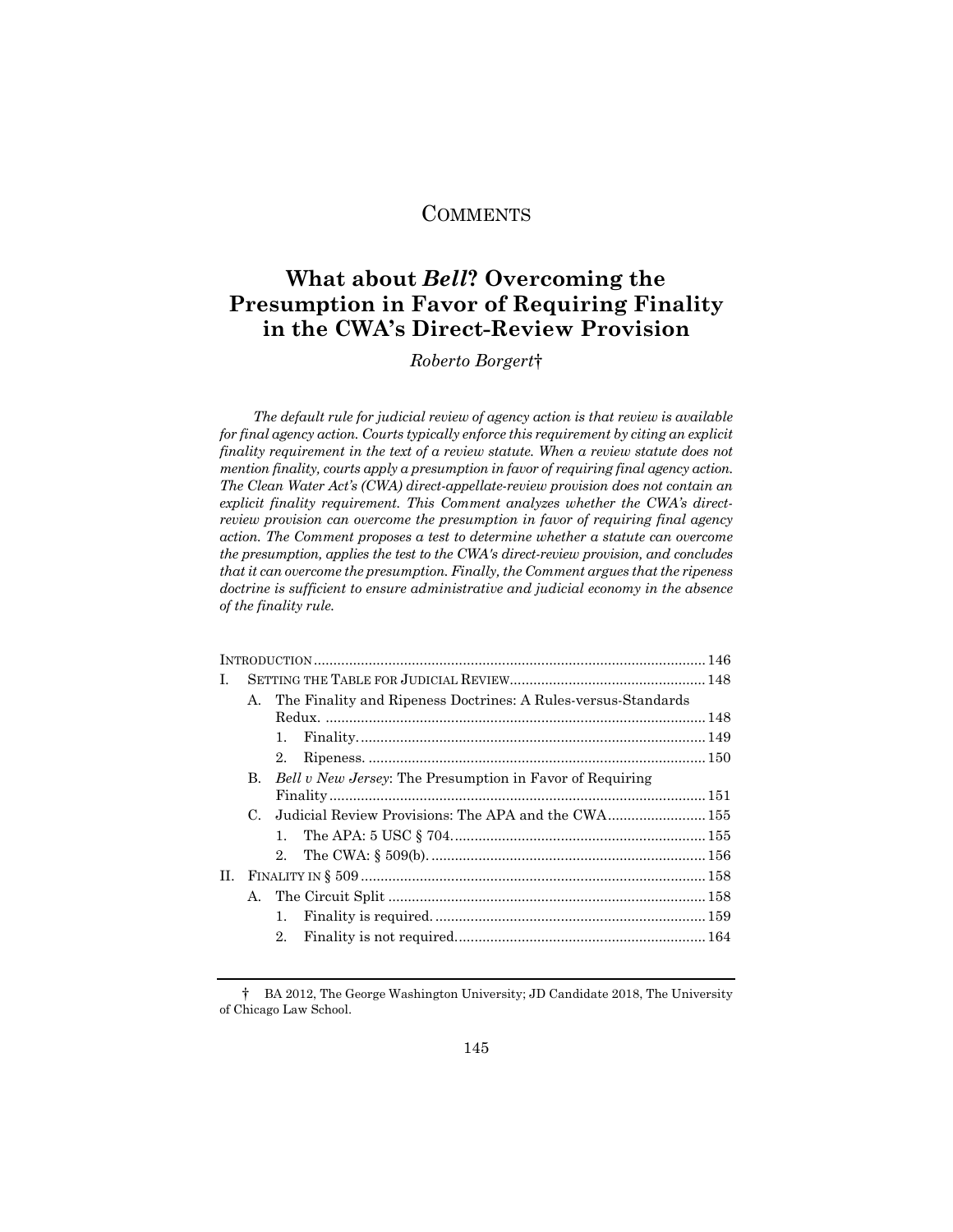| 146 |    |                                                                  | [85:145]                                                              |  |  |  |  |
|-----|----|------------------------------------------------------------------|-----------------------------------------------------------------------|--|--|--|--|
|     | В. | Using Block v Community Nutrition Institute as a Test for Bell's |                                                                       |  |  |  |  |
|     |    |                                                                  |                                                                       |  |  |  |  |
|     |    | 1.                                                               |                                                                       |  |  |  |  |
|     |    | 2.                                                               | Applying the <i>Block</i> factors to <i>Bell</i> 's presumption.  167 |  |  |  |  |
|     |    |                                                                  |                                                                       |  |  |  |  |
|     |    |                                                                  |                                                                       |  |  |  |  |
|     |    | 1.                                                               |                                                                       |  |  |  |  |
|     |    | 2.                                                               |                                                                       |  |  |  |  |
|     |    | 3.                                                               | The legislative purpose and history are open to immediate             |  |  |  |  |
|     |    |                                                                  |                                                                       |  |  |  |  |
|     |    | 4.                                                               | Congress has acquiesced in the judiciary's expansive reading          |  |  |  |  |
|     |    |                                                                  |                                                                       |  |  |  |  |
|     |    | 5.                                                               | Section 509(b) overcomes Bell's presumption 179                       |  |  |  |  |
|     | В. |                                                                  |                                                                       |  |  |  |  |
|     |    | 1.                                                               | Courts have been employing ripeness considerations                    |  |  |  |  |
|     |    |                                                                  |                                                                       |  |  |  |  |
|     |    | 2.                                                               | Changing the course of Riverkeeper and Champion 182                   |  |  |  |  |
|     |    | 3.                                                               | Removing the finality rule would be welfare maximizing184             |  |  |  |  |

#### **INTRODUCTION**

C. The Preclusion Question ..................................................................... 189 CONCLUSION ....................................................................................................... 191

The default rule for judicial review of agency action is that review is available under the Administrative Procedure Act<sup>1</sup> (APA) for agency actions that are both ripe and final. Review is categorically unavailable under the APA for a claim that fails to meet both the finality and ripeness requirements.2 Judicial review is also available when Congress has allowed for review of specific actions via direct-review statutes.<sup>3</sup> Although courts must still address the ripeness issue, it is not always clear whether Congress intended these statutes to restrict direct review to final agency actions. This is because the language of the statutes varies. Some statutes explicitly require final agency action, while others

<sup>1 60</sup> Stat 237 (1946), codified as amended in various sections of Title 5. 2 See, for example, *National Park Hospitality Association v Department of the Interior*, 538 US 803, 807–12 (2003) (concluding that a final agency action was not ripe for review).

<sup>&</sup>lt;sup>3</sup> The term "review statute" can refer to any statute that provides for judicial review of agency action. A "direct-review statute" refers to a review statute that provides for direct appellate review. This Comment examines direct-review statutes and uses the two terms interchangeably to refer to statutes that provide for direct appellate review.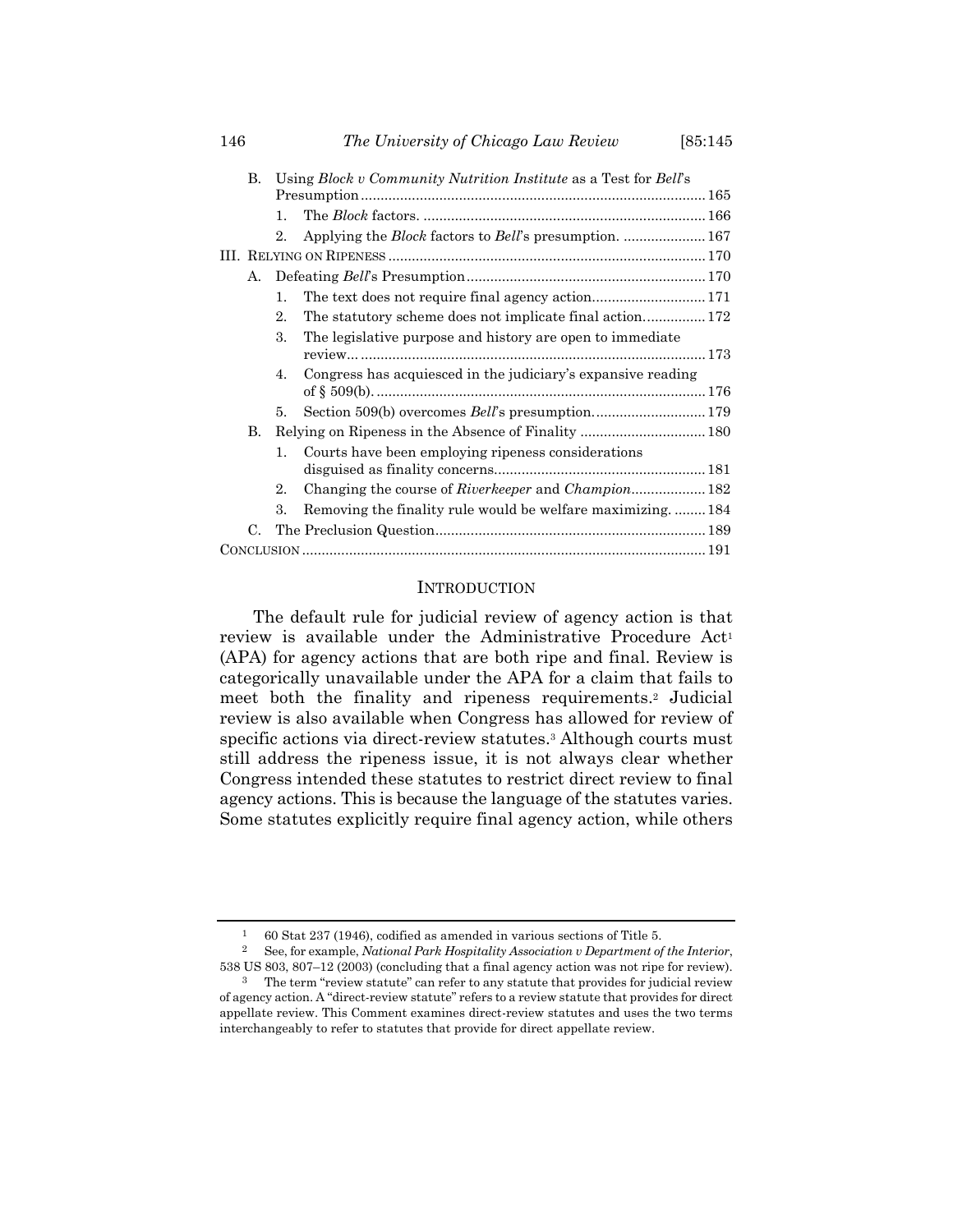are silent on a finality requirement.4 When facing this uncertainty, courts typically apply an interpretive presumption in favor of requiring final agency action for judicial review and, almost uniformly, rule that finality is required.<sup>5</sup> The Clean Water  $Act^6$ (CWA) contains one such direct-appellate-review provision that is silent on the question of finality.

Congress passed the CWA in 1972 as an amendment to the Federal Water Pollution Control Act of 1948.7 Congress enacted the amendment to "restore and maintain the chemical, physical, and biological integrity of the Nation's waters."8 The CWA outlaws the "discharge of toxic pollutants"9 and then requires dischargers to secure a permit to pollute.10 Known as the National Permit Discharge Elimination System (NPDES), the system prohibits the discharge of all pollutants from pollution sources subject to the issuance of a permit by the appropriate issuing authority.11 The CWA tasks the Environmental Protection Agency (EPA) with overseeing the CWA's implementation and allows either individual states or the federal government to manage the permit program within a state's boundaries.12 Most states have opted to adopt and manage their own NPDES program.13 Pollution control is achieved through the permit system and the enforcement of strict federal technology-based standards, performance-based standards, and water quality standards.<sup>14</sup>

Section 509(b) of the CWA authorizes direct judicial review of seven categories of EPA actions but does not explicitly require that those actions be final actions to qualify for review.15 The circuits are split as to whether courts should read a finality requirement into the statute. This Comment analyzes whether the CWA's direct-review provision can overcome the presumption in favor of

<sup>4</sup> See Sundeep Iyer, Comment, *Jurisdictional Rules and Final Agency Action*, 125 Yale L J 785, 790–92 (2016) (describing variations in the text of direct-review statutes).

<sup>5</sup> See Part I.B.

<sup>6</sup> Pub L No 92-500, 86 Stat 816 (1972), codified at 33 USC § 1251 et seq.

<sup>7 62</sup> Stat 1155, codified as amended at 33 USC § 1251 et seq.<br>8 33 USC § 1251 (a)

<sup>8 33</sup> USC § 1251(a).

<sup>9 33</sup> USC § 1251(a)(3).

<sup>10 33</sup> USC § 1342(a).

<sup>11</sup> Richard L. Revesz, *Environmental Law and Policy* 558 (Foundation 3d ed 2015). 12 See 33 USC § 1251(d); 33 USC § 1342.

<sup>13</sup> *NPDES State Program Information* (EPA, Feb 19, 2016), archived at http://perma.cc/ G2JC-BVTM ("Withdrawal Petitions" tab) ("EPA has authorized 46 states and the U.S. Virgin Islands to implement the NPDES program.").

<sup>14</sup> Revesz, *Environmental Law and Policy* at 558 (cited in note 11).

<sup>15</sup> CWA § 509(b), 86 Stat at 892, 33 USC § 1369(b).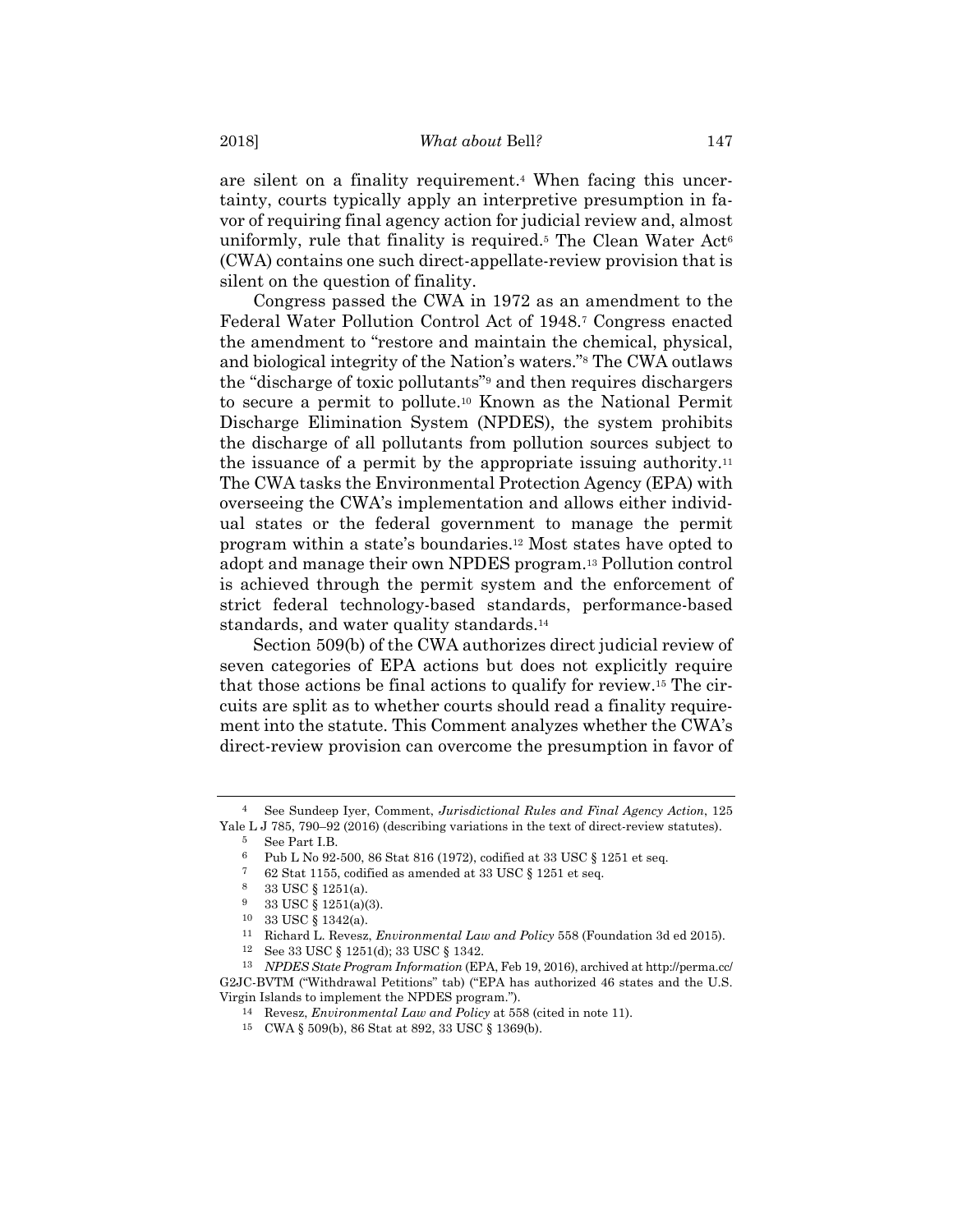requiring finality, concludes that it can overcome the presumption, and argues that the ripeness doctrine is sufficient to ensure administrative and judicial economy in the absence of a finality rule. While this Comment is limited to analyzing the CWA, the analysis may also apply to other direct-review statutes that do not explicitly require final agency action.

Part I of this Comment explains the relevant judicial review doctrines and statutes, as well as the presumption in favor of requiring finality. Part II details the case law on whether § 509(b) requires final agency action for direct review and suggests an appropriate framework to use in deciding whether a statute overcomes the presumption in favor of requiring finality. Part III applies the suggested test to  $\S 509(b)$  and, finding that the presumption is overcome, concludes that the statute should be read to allow for review of nonfinal action. Additionally, Part III argues that the ripeness doctrine is sufficient to address concerns about administrative and judicial economy and is welfare maximizing when not paired with a finality rule. Part III also argues that eliminating the requirement of finality will not lead to an expansion of protective lawsuits as parties seek to avoid the effects of § 509(b)'s preclusion provision.

#### I. SETTING THE TABLE FOR JUDICIAL REVIEW

This Part explains the requirements for judicial review of agency action and the CWA's direct-review provision. Part I.A explains the relevant judicial review doctrines of finality and ripeness. Part I.B describes the presumption in favor of requiring final agency action for judicial review and demonstrates how courts have applied the presumption across a range of statutes. Moving to the statutory vehicles for judicial review, Part I.C details the APA's and CWA's judicial review provisions.

# A. The Finality and Ripeness Doctrines: A Rules-versus-Standards Redux

This Section explains the judicial review doctrines of finality and ripeness by framing the doctrines within the classic rulesversus-standards framework.16 At the most abstract level, the two doctrines serve judicial economy and seek to balance this efficiency interest with the concern that an agency action might "unduly

<sup>16</sup> For a description of the rules-versus-standards framework, see Ward Farnsworth, *The Legal Analyst: A Toolkit for Thinking about the Law* 163–71 (Chicago 2007).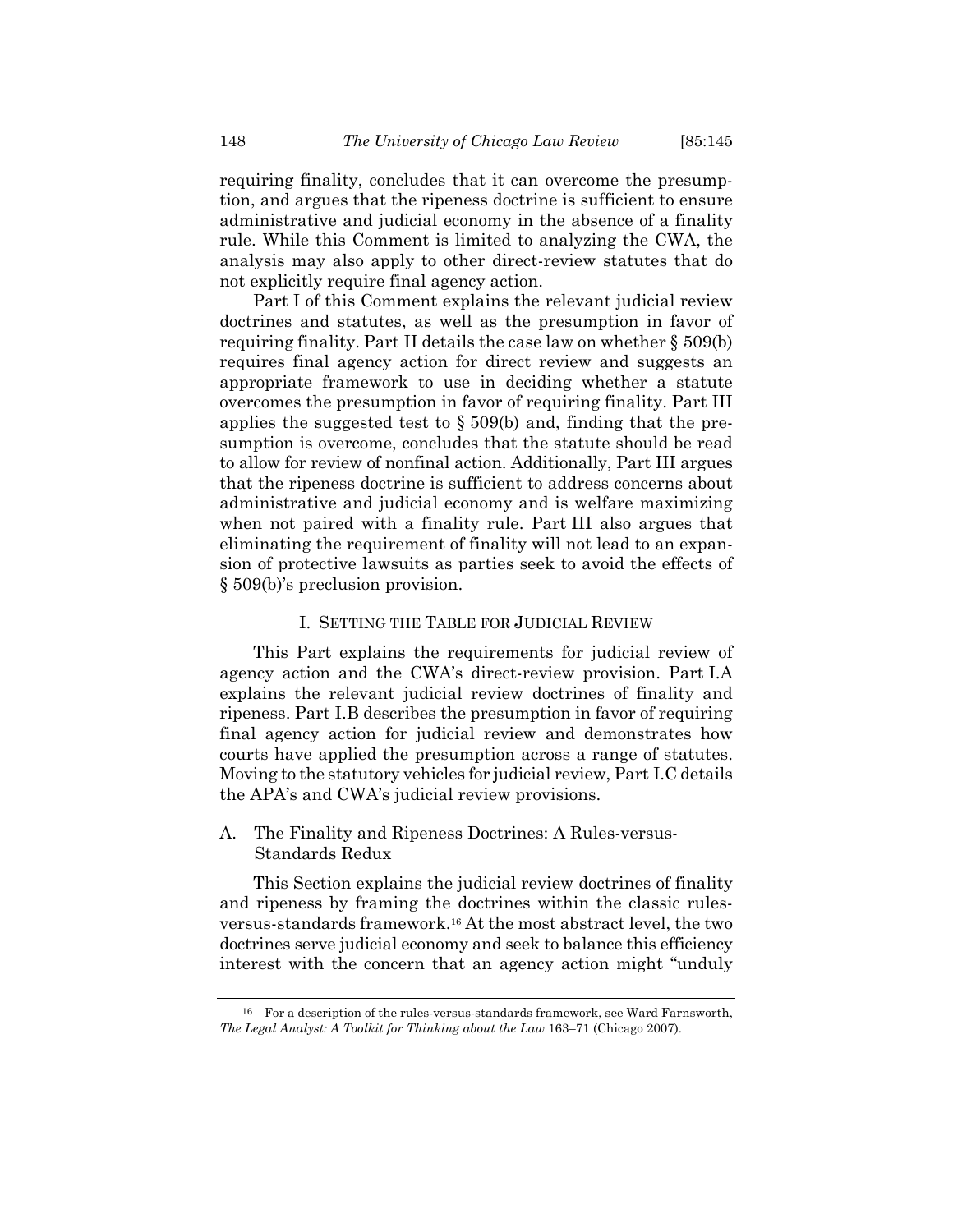burden private parties."17 While similar enough that courts often blend the doctrines, they are analytically distinct.18 Separating the two doctrines is vital to gaining an understanding of each rule and its potential applications.

1. Finality.

Finality is best thought of as a hard-and-fast rule of judicial review. When the underlying review statute requires finality, a court must look to whether the challenged action is a final action. Either an action is final and review is appropriate, or it is nonfinal and therefore not subject to review.19 In *Bennett v Spear*,20 the Supreme Court announced a two-part test for identifying a "final agency action."21 First, the challenged action must "mark the 'consummation' of the agency's decisionmaking process—it must not be of a merely tentative or interlocutory nature."22 Nevertheless, the "mere possibility that an agency might reconsider" its action "does not suffice to make an otherwise final agency action nonfinal."23 Second, "the action must be one by which 'rights or obligations have been determined,' or from which 'legal consequences will flow.'"24 If an action satisfies both prongs, it constitutes final agency action.25 While the finality rule has become more standard-like in recent years, it maintains the primary characteristics of a rule.26 Many (if not most) administrativereview statutes allow for review only of a final agency action.27 As will be discussed in Part I.B, the Supreme Court has recognized the "strong presumption [ ] that judicial review will be available only when agency action becomes final," even for review statutes

<sup>17</sup> *Ticor Title Insurance Co v Federal Trade Commission*, 814 F2d 731, 745 (DC Cir 1987) (Williams concurring).

<sup>18</sup> See id at 745–46 (Williams concurring).

<sup>19</sup> *Chicago & S Air Lines, Inc v Waterman Steamship Corp*, 333 US 103, 112–13 (1948). See also Farnsworth, *The Legal Analyst* at 164–65 (cited in note 16).

<sup>20 520</sup> US 154 (1997).

 $^{\rm 21}$   $\,$  Id at 178.

<sup>22</sup> Id (citation omitted).

<sup>23</sup> *Sackett v Environmental Protection Agency*, 566 US 120, 127 (2012).

<sup>24</sup> *Bennett*, 520 US at 178, quoting *Port of Boston Marine Terminal Association v Rederiaktiebolaget Transatlantic*, 400 US 62, 71 (1970).

<sup>25</sup> See Farnsworth, *The Legal Analyst* at 165 (cited in note 16) (explaining that the consequences of a rule are triggered once the facts are settled).

<sup>26</sup> See Carol M. Rose, *Crystals and Mud in Property Law*, 40 Stan L Rev 577, 578–80 (1988) (describing how rules devolve into standards over time and vice versa).

<sup>27</sup> See, for example, 5 USC § 704.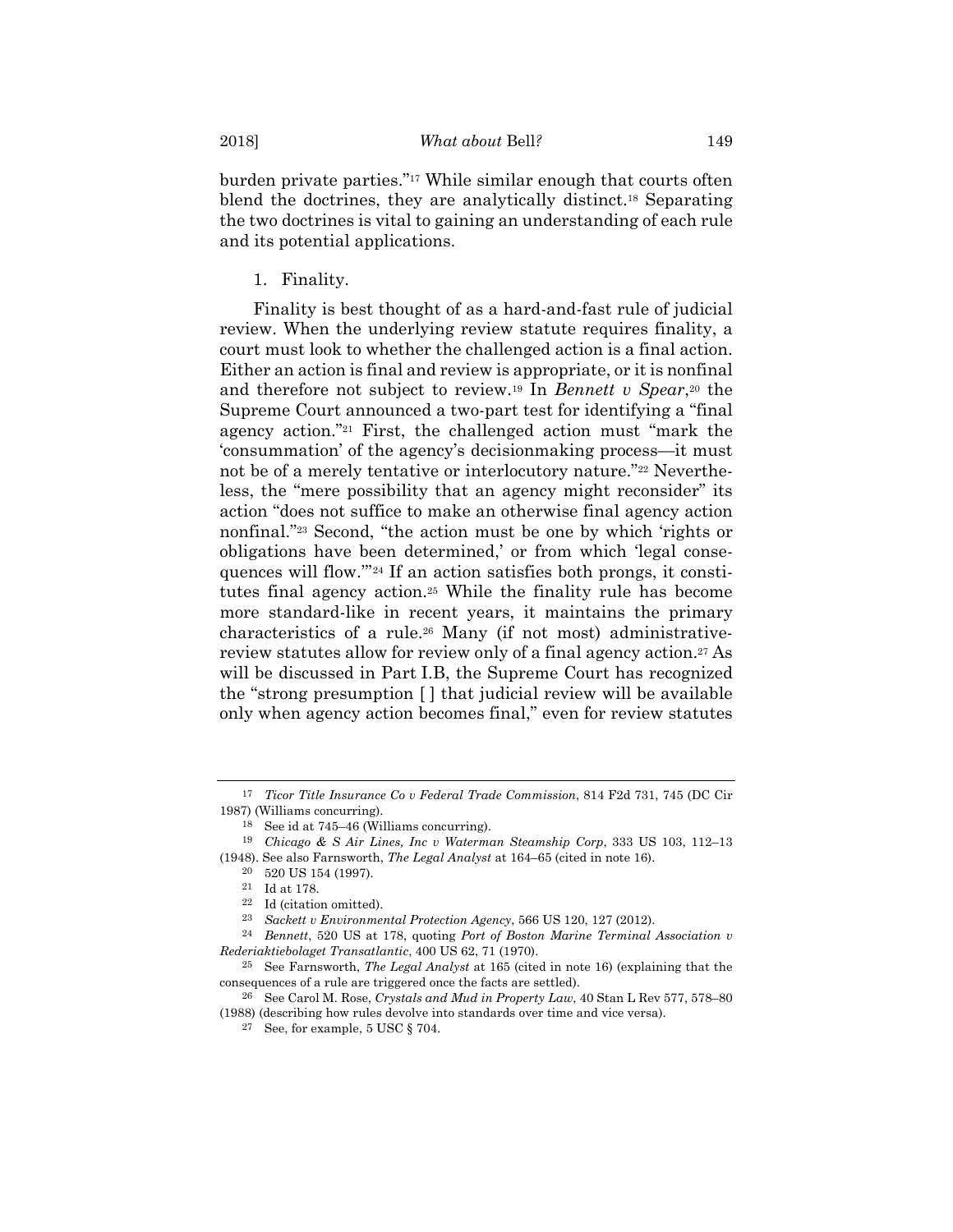that do not explicitly require final agency action.28 Consequently, many administrative-review cases hinge on the question whether an agency action is final.29

#### 2. Ripeness.

If finality is the epitome of a judicial review rule, ripeness is its standard-like cousin. Ripeness is a constitutional and prudential doctrine. It ensures that courts hear actual cases or controversies as required by Article III and allows courts to refuse to exercise jurisdiction if doing so would be imprudent.<sup>30</sup> The doctrine is designed to prevent premature adjudication and court entanglement in abstract disagreements over policy and to ensure that potential plaintiffs have felt the effects of an administrative decision before challenging it.31 The doctrine avoids expending judicial resources on unrealized problems and precludes judicial intervention into the policy domains of the politically accountable branches until the "government's position has crystallized to the point at which a court can identify a relatively discrete dispute."<sup>32</sup>

The Supreme Court established the modern ripeness test in *Abbott Laboratories v Gardner*.33 The Court framed the ripeness inquiry as determining "the fitness of the issues for judicial decision" and "the hardship to the parties of withholding court consideration."34 If the issue is fit for review and the parties would suffer hardship were court consideration withheld, the case is ripe for review. In *Ohio Forestry Association, Inc v Sierra Club*,35 Justice Stephen Breyer further clarified the fitness analysis by framing the question as examining "whether judicial intervention would inappropriately interfere with further administrative action" and "whether the courts would benefit from further factual development of the issues presented."36 Unlike the finality rule,

<sup>28</sup> *Bell v New Jersey*, 461 US 773, 778 (1982).

<sup>29</sup> See *Trudeau v Federal Trade Commission*, 456 F3d 178, 188–89 (DC Cir 2006); *Ticor*, 814 F2d at 746 (Williams concurring).

<sup>30</sup> *Reno v Catholic Social Services, Inc*, 509 US 43, 57 n 18 (1993). See also *Stolt-Nielsen SA v AnimalFeeds International Corp*, 559 US 662, 670 n 2 (2010).

<sup>31</sup> See *National Park Hospitality Association v Department of the Interior*, 538 US 803, 807–08 (2003) (explaining the rationale behind and evaluative method in the ripeness test), quoting *Abbott Laboratories v Gardner*, 387 US 136, 148–49 (1967).

<sup>32</sup> Richard J. Pierce Jr, 2 *Administrative Law Treatise* § 15.12 at 1334 (Wolters Kluwer 5th ed 2010).

<sup>33 387</sup> US 136 (1967).

<sup>34</sup> Id at 149.

<sup>35 523</sup> US 726 (1998).

<sup>36</sup> Id at 733.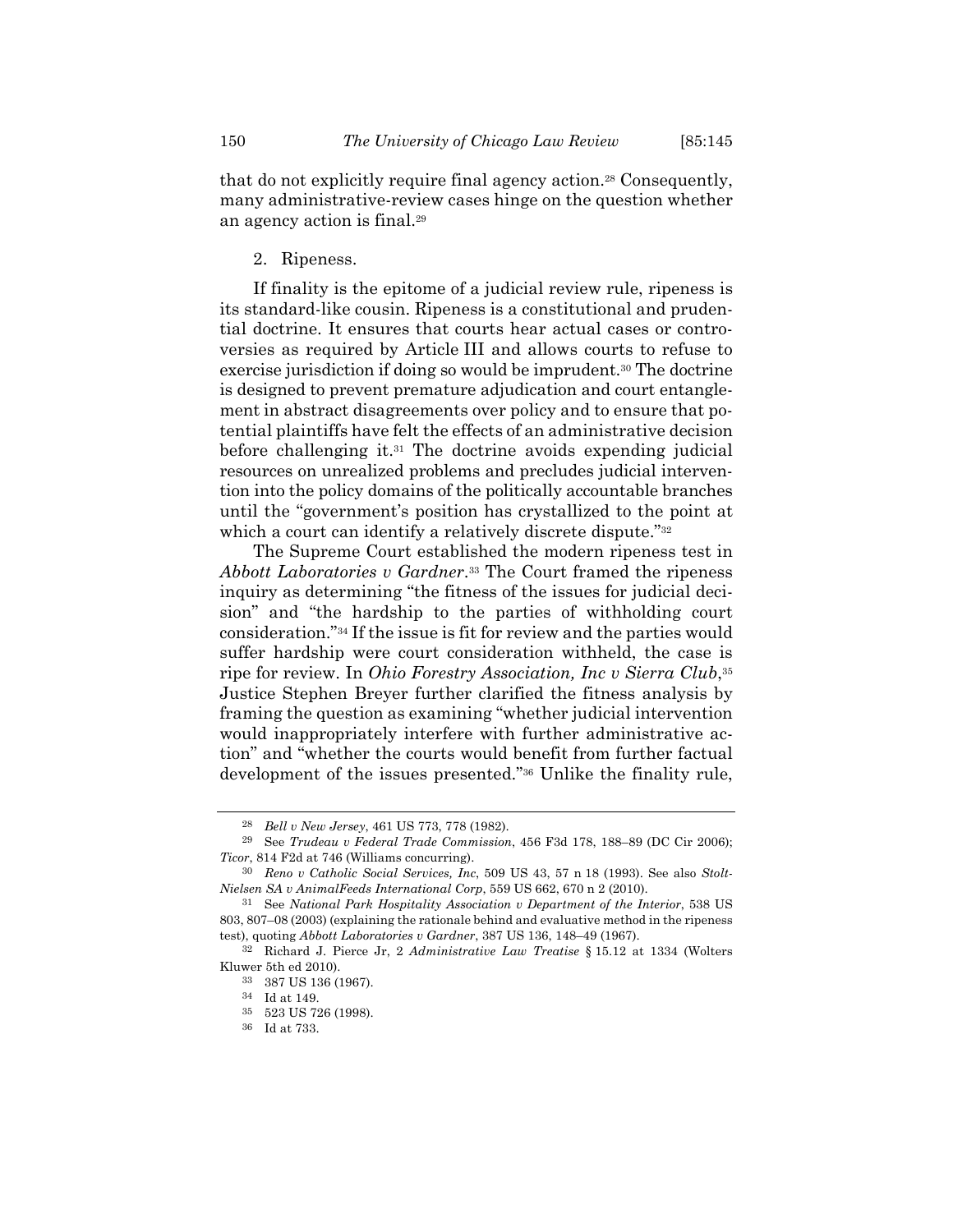the ripeness standard requires the judge to weigh different factors to determine whether the claim is ready for adjudication.37 The Court has described the ripeness inquiry as involving "the exercise of judgment, rather than the application of a black-letter rule."38

B. *Bell v New Jersey*: The Presumption in Favor of Requiring Finality

The Supreme Court has recognized a "strong presumption [ ] that judicial review will be available only when agency action becomes final," even if the direct-review statute does not mention finality.39 The presumption has never been overcome. The origin of the presumption in favor of finality is the 1938 Supreme Court case *Federal Power Commission v Metropolitan Edison Co*.40 There, the Federal Power Commission (FPC) issued an order launching an investigation into the Metropolitan Edison Company and other power companies.41 The corporations brought suit under the relevant direct-review statute, which provided for review of an order after an application for rehearing occurred.42 The Court rejected the companies' argument that the direct-review provision allowed for review of a procedural order. In the Court's view, the language of the direct-review provision should not "be construed as authorizing a review of every order that the Commission may make, albeit of a merely procedural character."43 The Court opined that such a construction would allow for constant delays and do violence to the purpose of the provision.<sup>44</sup> Citing prior precedent in which the Court had rejected jurisdiction of appeals of "mere preliminary or procedural orders" sought on the basis of "a supposed or threatened injury . . . before the prescribed administrative remedy has been exhausted," the Court held that the appellate court had lacked jurisdiction over the appeal of the FPC's decision to order a hearing.45

<sup>37</sup> See Farnsworth, *The Legal Analyst* at 163–64 (cited in note 16). 38 *National Park Hospitality Association*, 538 US at 814.

<sup>39</sup> *Bell*, 461 US at 778.

<sup>40 304</sup> US 375 (1938).

<sup>41</sup> Id at 376–77.

<sup>42</sup> The relevant statutory text in the Federal Power Act provided that "[a]ny party to a proceeding under this Act aggrieved by an order issued by the Commission in such proceeding may obtain a review of such order in the Circuit Court of Appeals." Id at 383, quoting Public Utility Act of 1935 § 313(b), 49 Stat 838, 860, codified as amended at 16 USC § 825*l*(b).

<sup>43</sup> *Metropolitan Edison*, 304 US at 383.

<sup>44</sup> Id at 383–84.

<sup>45</sup> Id at 385–87.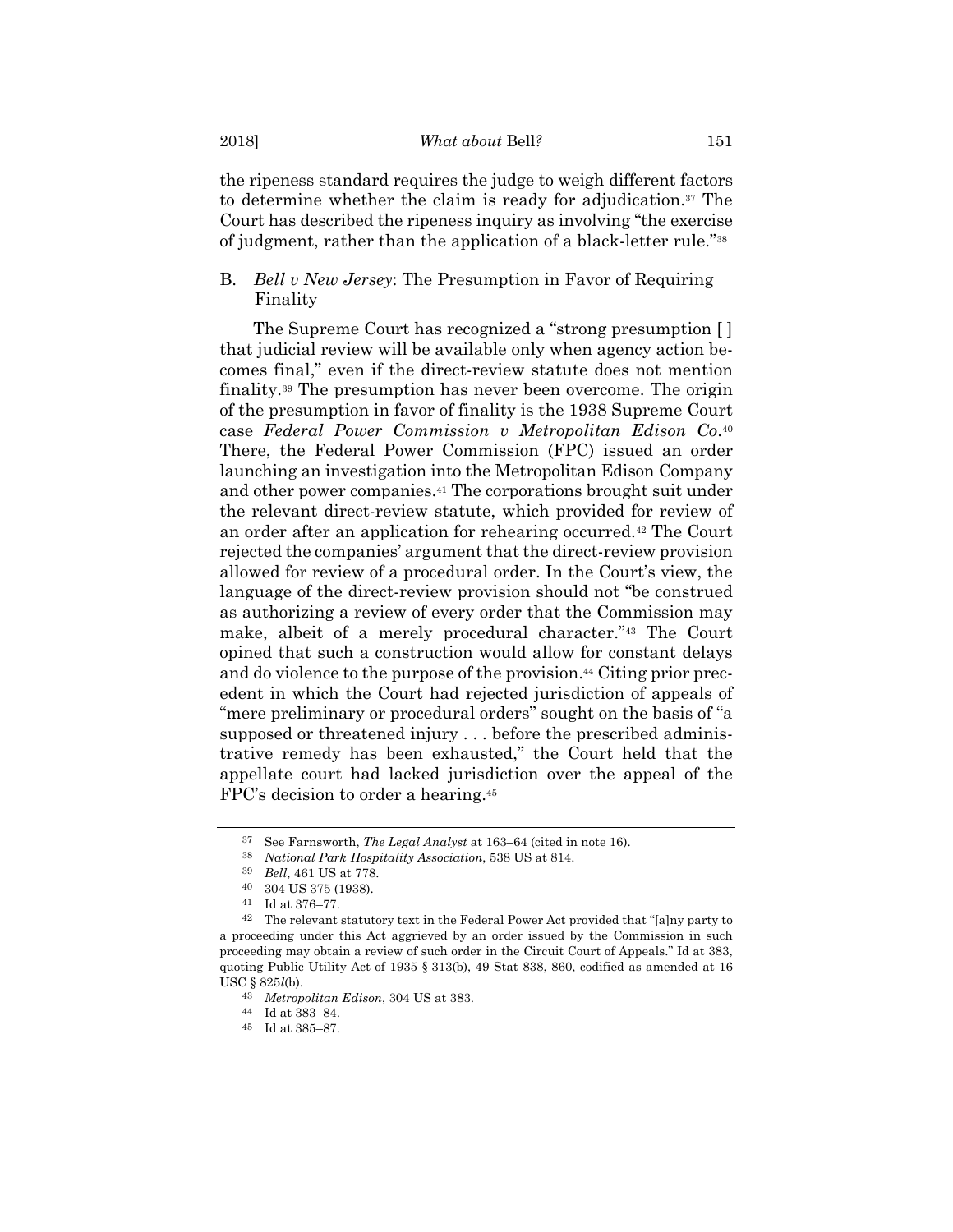In *Bell v New Jersey*,46 the Court distilled *Metropolitan Edison*'s language into a presumption in favor of requiring finality.<sup>47</sup> There, the question was whether final agency action was required for appellate jurisdiction when the direct-review statute was silent as to any finality requirement and provided for review of "any action."48 The Court held that jurisdiction was contingent on the presence of a final agency action.49 Writing for the Court, Justice Sandra Day O'Connor cited *Metropolitan Edison* and established the "strong presumption [ ] that judicial review will be available only when agency action becomes final."50 Examining the relevant statutes, the Court held that there was no indication in the provision's text to "overcome that presumption."51 Moreover, the relevant statutes all mentioned finality and strongly suggested that "only a 'decision' of the [agency] is subject to review."52 The absence of a reference to final orders was not enough to overcome the presumption in favor of requiring finality as, in O'Connor's view, the statutory scheme required final agency action.53

Lower courts have taken a similar approach and declined to find that silence is sufficient to overcome the presumption in favor of requiring finality. Most often, the reviewing court will cite *Bell*'s presumption and then look to some combination of the legislative history, statutory scheme, and purpose of the statute. For example, in *Columbia Riverkeeper v United States Coast Guard*,<sup>54</sup> which involved the Coast Guard's recommendation to the Federal Energy Regulatory Commission (FERC) regarding a proposed facility, the Ninth Circuit considered a statute that allowed for review of "an order or action . . . to issue, condition, or deny any permit, license, concurrence, or approval."55 The court held that

<sup>46 461</sup> US 773 (1983).

<sup>47</sup> Id at 778.

<sup>48</sup> Education Amendments of 1978 § 1232, Pub L No 95-561, 92 Stat 2143, 2350, codified at 20 USC § 1234d. The statute was later amended to specify "final agency action." Augustus F. Hawkins-Robert T. Stafford Elementary and Secondary School Improvement Amendments of 1988 § 3501(a), Pub L No 100-297, 102 Stat 130, 356, codified at 20 USC § 1234g.

<sup>49</sup> *Bell*, 461 US at 778–79 (holding that 20 USC § 1234d grants federal courts jurisdiction only over a "final order of the Department" before evaluating whether the case at bar met that requirement).

 $^{50}\,$  Id at 778.

<sup>51</sup> Id.

<sup>52</sup> Id.

<sup>53</sup> *Bell*, 461 US at 778–79.

<sup>54 761</sup> F3d 1084 (9th Cir 2014).

<sup>55</sup> Id at 1085, 1091, quoting 15 USC § 717r(d)(1).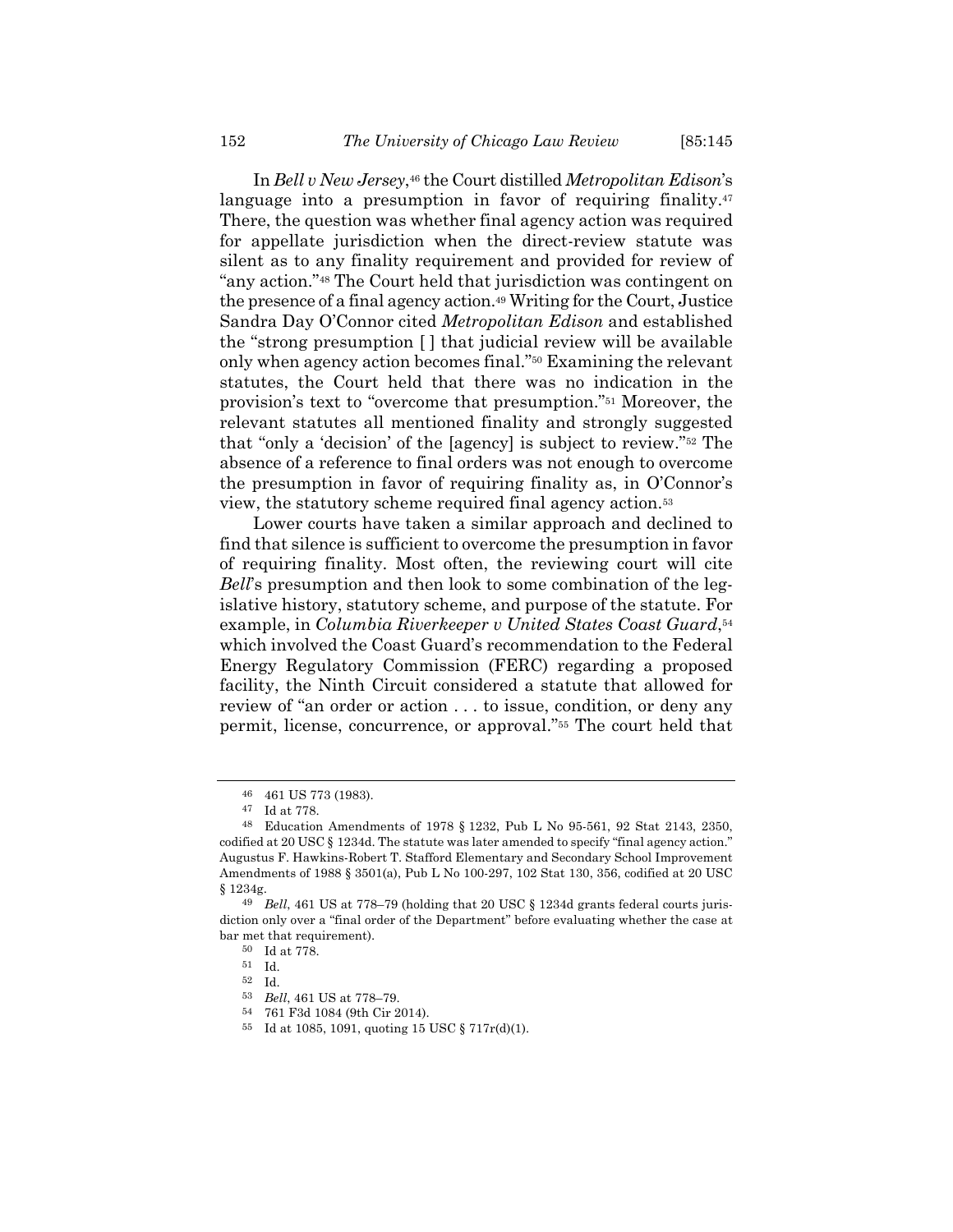the statute did not overcome *Bell*'s presumption for several reasons. First, the "order" or "action" language was similar to the "any action" language in *Bell* and "order" language in *Metropolitan Edison*.56 Second, decisions that "issue, condition, or deny any permit, license, concurrence, or approval" are final decisions anyway.57 Third, courts have a long history of interpreting "an order" to mean "final orders" in FERC-related contexts.58 Finally, allowing review of every interim action would be contrary to the statute's purpose of expediting siting decisions for power projects.59 The statute's silence on finality was not sufficient to overcome *Bell*'s presumption.

The DC Circuit tread the same path to find that a review statute required final agency action in *Meredith v Federal Mine Safety and Health Review Commission*.60 The statute dictated that "any order issued by the Commission . . . shall be subject to judicial review" under 30 USC  $\S$  816(a)(1), which itself provides for review of "an order of the Commission."61 Employees of the Mine Safety and Health Administration (MSHA), who were seeking review of an internal MSHA policy, argued that *Bell*'s presumption was overcome because the statute referred to "final order[s]" in other sections but used the term "order" in the section relevant to the case.62

The DC Circuit disagreed.<sup>63</sup> Admitting that a direct expression from Congress would control, the court found no reason to deviate from *Bell*'s presumption requiring final agency action.64 The court cited the statute's legislative history, which described the judicial review section as "providing for the review of final orders; no mention is made of earlier review."65 Absent clear evidence to the contrary, and with legislative history strongly suggesting that

<sup>56</sup> *Columbia Riverkeeper*, 761 F3d at 1091–92. 57 Id at 1092, quoting 15 USC § 717r(d)(1).

<sup>58</sup> *Columbia Riverkeeper*, 761 F3d at 1092.

<sup>59</sup> Id.

<sup>60 177</sup> F3d 1042 (DC Cir 1999).

<sup>61</sup> Id at 1047.

<sup>62</sup> Id.

 $^{63} \,$  Id at 1047–48.

<sup>64</sup> *Meredith*, 177 F3d at 1048.

<sup>65</sup> Id, citing *Federal Mine Safety and Health Act of 1977*, S Rep No 95-181, 95th Cong, 1st Sess 13 (1977), reprinted in 1977 USCCAN 3401, 3413, and *Federal Mine Safety and Health Amendments Act of 1977*, HR Rep No 95-655, 95th Cong, 1st Sess 53 (1977), reprinted in 1977 USCCAN 3485, 3501.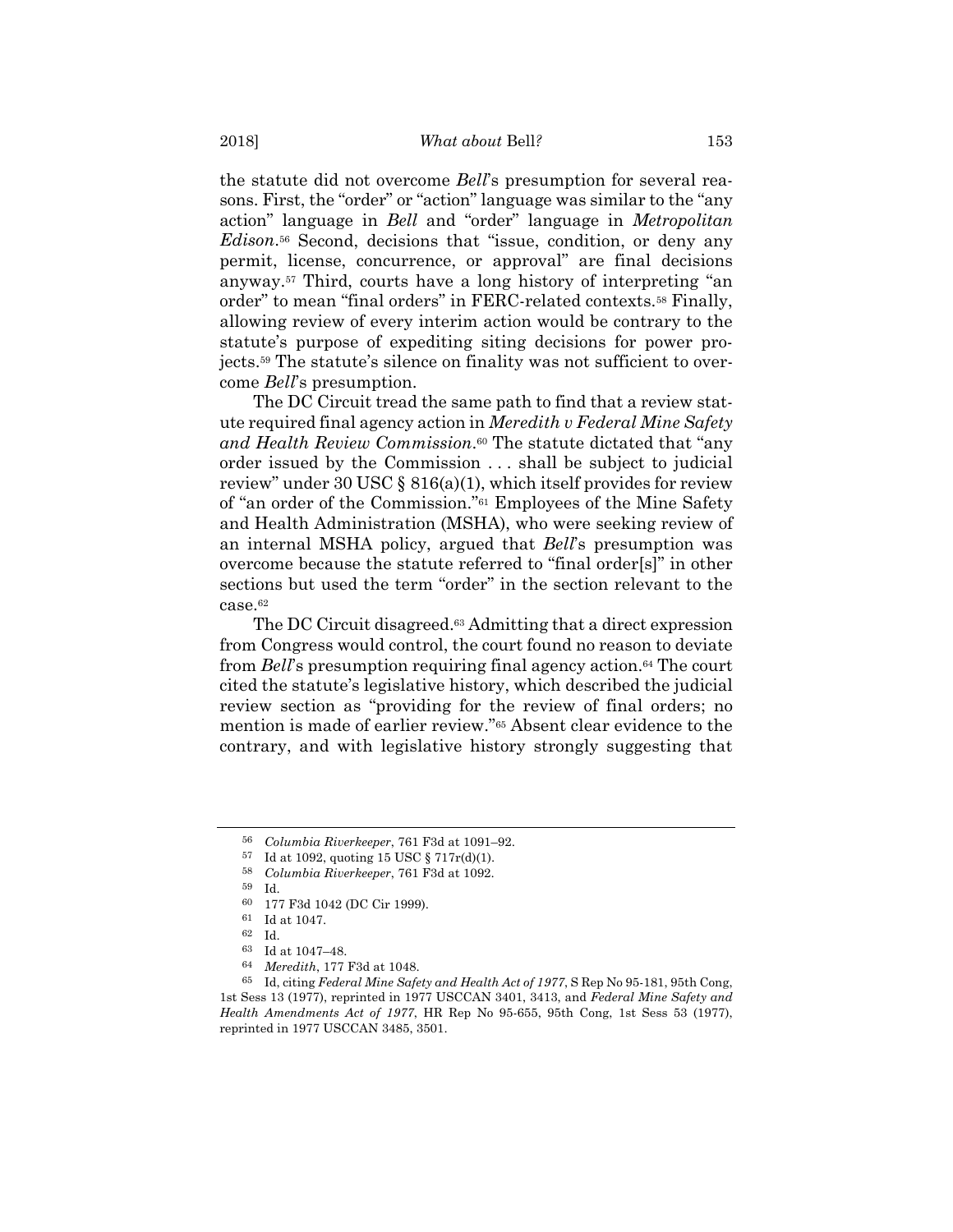only final orders were subject to review, the court held that *Bell*'s presumption controlled.66

A third example of a court refusing to find that a statute overcomes *Bell*'s presumption is *Carolina Power and Light Co v United States Department of Labor*.67 Following the pattern of *Columbia Riverkeeper* and *Meredith*, the Fourth Circuit rejected the argument that, because a statute used the term "order" rather than "final order," *Bell*'s presumption was defeated.<sup>68</sup> The judicial review statute at issue in *Carolina Power* provided for review of "an order" by the secretary of labor granting or denying relief to the parties involved in a whistle-blowing suit at the Nuclear Regulatory Commission.69 The court held that despite the statute's reference to an "'order' rather than 'final order,' [the] omission alone is insufficient to overcome" *Bell*'s presumption.70 Looking to the statutory scheme, the court stated that any action taken by the secretary of labor would be inherently final anyway.71 Therefore, the employee's challenge to the secretary's decision to remand the case to an administrative-law judge was not reviewable under the statute.72

On the one hand, the cases described above demonstrate that courts applying *Bell*'s presumption have consistently held that neither the omission of the word "final" nor the inclusion of the word "any" is enough to overcome the presumption. On the other hand, courts are inconsistent in that they will look to different sources of evidence of congressional intent on an ad hoc basis. No court describes a default standard or test to use when deciding whether *Bell*'s presumption is overcome. Courts will look to the statutory scheme, the legislative history, and the relevant act's purpose to determine whether the presumption is overcome. If Congress has not indicated an intent to overcome the presumption, or if the evidence supports either outcome, courts have held that the presumption controls.

<sup>66</sup> *Meredith*, 177 F3d at 1048. 67 43 F3d 912 (4th Cir 1995).

<sup>68</sup> Id at 914.

<sup>69</sup> Id at 913–14.

<sup>70</sup> Id at 914, quoting *Jim Walter Resources, Inc v Federal Mine Safety and Health Review Commission*, 920 F2d 738, 743 (11th Cir 1990).

<sup>71</sup> *Carolina Power*, 43 F3d at 914 (observing that the Energy Reorganization Act of 1974 was structured so that the secretary of labor must issue an order that is "inherently 'final' in nature").

<sup>72</sup> Id at 915.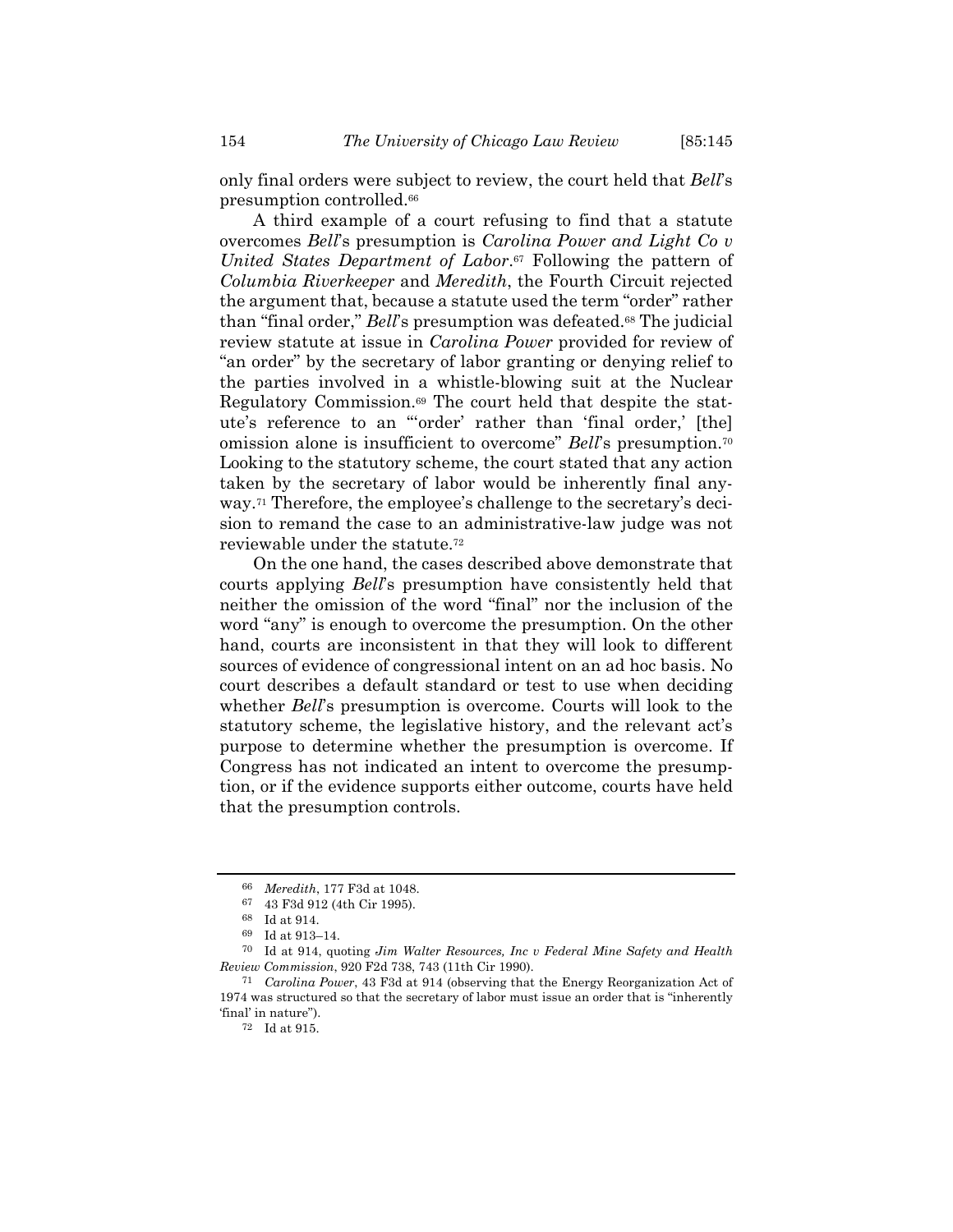C. Judicial Review Provisions: The APA and the CWA

This Section discusses the judicial review provisions of the APA and the CWA. It demonstrates how the APA codifies the finality doctrine for most administrative-review actions but explicitly allows for exceptions to the finality principle. It then discusses the CWA's direct-review provision, § 509(b)(1), explaining which actions are directly reviewable and, importantly, the provision's review-preclusion rule.

#### 1. The APA: 5 USC § 704.

The APA established operating procedures for agencies and the default framework for judicial review.73 Drawing on judicially established rules for administrative review,74 the APA codifies the finality doctrine for certain agency actions. The APA's judicial review provision authorizes review of "[a]gency action made reviewable by statute and final agency action for which there is no other adequate remedy in a court."75 It also states that a "preliminary, procedural, or intermediate agency action or ruling not directly reviewable is subject to review on the review of the final agency action."76

The text of the statute thus contemplates two forms of administrative review. The first form is review of final agency actions. The second form is direct review of nonfinal actions that have been made reviewable by another statute. The "final" modifier in § 704 applies to agency action with no other remedy in court, not "agency action made reviewable by statute."77 That is, a party may bring a claim under the APA to challenge a nonfinal action directly reviewable under another statute. Recent Supreme Court decisions agree with this reading.78

<sup>73</sup> See Roni A. Elias, *The Legislative History of the Administrative Procedure Act*, 27 Fordham Envir L Rev 207, 221 (2016).

<sup>74</sup> See Office of the Attorney General, *Final Report of the Attorney General's Committee on Administrative Procedure* 85 (Government Printing Office 1941) (explaining that the finality requirement "has been formulated by the courts in the absence of legislation").

<sup>75 5</sup> USC  $\S$  704.

<sup>76 5</sup> USC § 704.

<sup>77</sup> *Iowa League of Cities v Environmental Protection Agency*, 711 F3d 844, 863 n 12 (8th Cir 2013) (finding that "final" does not modify "agency action made reviewable by statute"). But see *Carter/Mondale Presidential Committee, Inc v Federal Election Commission*, 711 F2d 279, 284 n 9 (DC Cir 1983) (concluding that Congress intended that review of "agency action made reviewable by statute" would be restricted to final agency actions).

<sup>78</sup> See *Norton v Southern Utah Wilderness Alliance*, 542 US 55, 61–62 (2004) ("Where no other statute provides a private right of action, the 'agency action' complained of must be 'final agency action.'"); *Lujan v National Wildlife Federation*, 497 US 871, 882 (1990)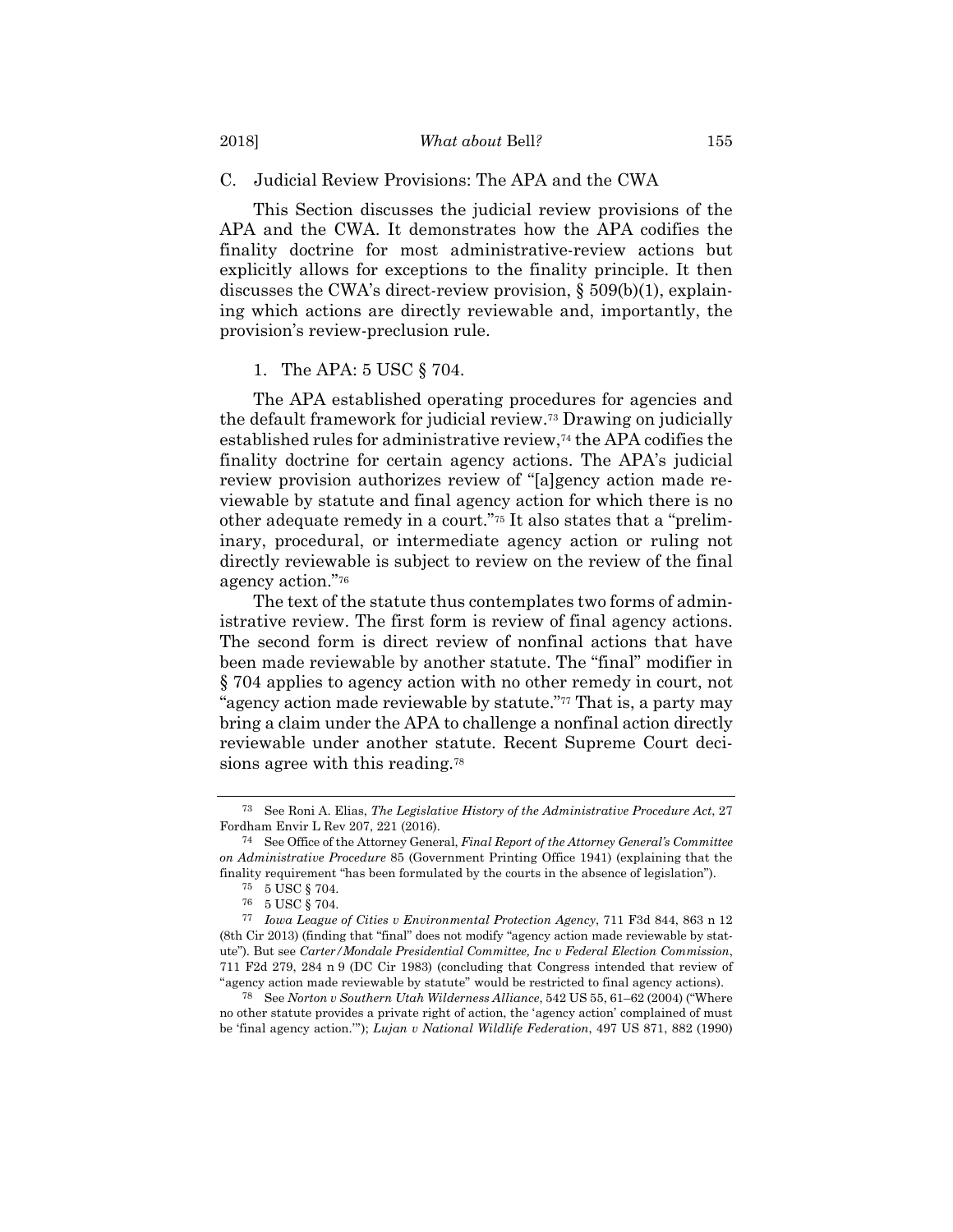Review of nonfinal actions thus comports with the framework of the APA. Despite codifying the finality requirement, the APA contemplated that some "preliminary, procedural, or intermediate" actions could be made reviewable by statute. The Supreme Court and the circuit courts have acknowledged this distinction.79 The challenge, then, is that courts have been unwilling to recognize that some statutes authorize review for nonfinal actions. While courts are willing to pay lip service to the idea that such a review statute exists, no court has construed a statute to that effect.

#### 2. The CWA: § 509(b).

Section 509(b) of the CWA provides a private right of action for direct appellate review of nonfinal EPA actions. Based on similar provisions in the Clean Air Act<sup>80</sup> (CAA) amendments of 1970,  $81$ the CWA creates a bifurcated system of direct judicial review of actions taken by the EPA administrator.82 For some actions, the CWA grants original jurisdiction in the district courts through § 505.83 For other actions, the courts of appeals have original jurisdiction under §  $509(b)(1)$ .<sup>84</sup> Section  $509(b)(1)$  also contains a review-preclusion provision requiring litigants to file suit within 120 days of the administrator's action.85 If a party fails to file within the time limit, review is barred unless new reasons for review arise after the 120th day.<sup>86</sup> The statute also prohibits litigants from challenging the promulgation of a regulation and

<sup>(&</sup>quot;When, as here, review is sought not pursuant to specific authorization in the substantive statute, but only under the general review provisions of the APA, the 'agency action' in question must be 'final agency action.'").

<sup>79</sup> See, for example, *Iowa League*, 711 F3d at 863 n 12 (determining whether a nonfinal agency action was reviewable under the terms of the CWA). See also *Flue-Cured Tobacco Cooperative Stabilization Corp v United States Environmental Protection Agency*, 313 F3d 852, 857 (4th Cir 2002) (specifying that courts, when assessing jurisdiction, must look to whether agency action is final or made specifically reviewable by statute).

<sup>&</sup>lt;sup>80</sup> Pub L No 88-206, 77 Stat 392 (1963), codified as amended at 42 USC § 7401 et seq.<br><sup>81</sup> Clean Air Amendments of 1970, Pub L No 91-604, 84 Stat 1676, codified at 42 USC

<sup>§ 7401</sup> et seq.

<sup>82</sup> Daniel P. Selmi, *Jurisdiction to Review Agency Inaction under Federal Environmental Law*, 72 Ind L J 65, 72 (1996).

<sup>83 33</sup> USC § 1365 (authorizing citizen suits against any person or government actor violating the CWA and against the administrator of the EPA for failure to perform nondiscretionary actions).

<sup>84 33</sup> USC § 1369(b)(1).

<sup>85 33</sup> USC § 1369(b)(1). The statute's review-preclusion provision functions as a 120 day statute of limitations. If 120 days have passed since the EPA action, no party can challenge the action's validity.

<sup>86 33</sup> USC § 1369(b)(1).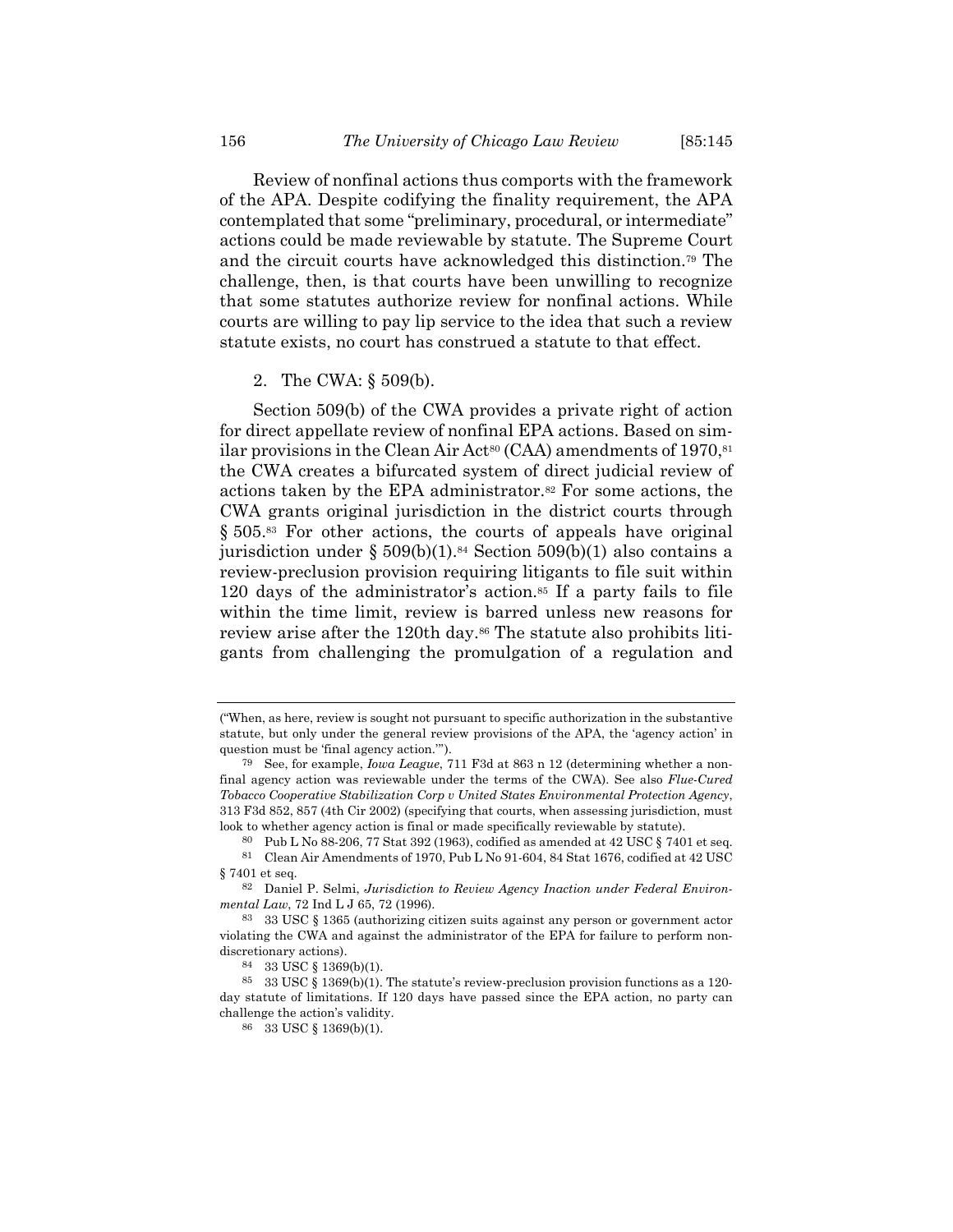other listed actions in an enforcement proceeding.87 For example, if the EPA enforced a regulation against a farmer, the preclusion provision prevents the farmer from challenging the promulgation of the underlying regulation.

Deciding which court to file suit in is often a complex and messy affair.<sup>88</sup> If a party decides to file suit under  $\S$  505, it risks being subject to § 509(b)'s preclusion effect. This would occur when a party files a § 505 suit, but the court decides that the litigant should have brought suit in the court of appeals via § 509(b). If 120 days have passed, the litigant will be unable to bring its challenge in the proper forum.<sup>89</sup> This quandary has resulted in CWA litigants filing suit in *both* the district court and the court of appeals to protect themselves from § 509(b) preclusion. Section 509(b) also contains a claim-preclusion provision requiring litigants to file suit within 120 days of the administrator's action.<sup>90</sup> If a party fails to file within the time limit, review is barred unless reasons for review arise after the 120th day.91 The statute also prohibits a party from seeking judicial review of the administrator's actions in a later enforcement proceeding if that action was reviewable under § 509(b).92

Section 509(b) allows for review of the "Administrator's action in" (1) promulgating rules, (2) making determinations, and (3) approving, issuing, or denying rules or permits.93 Unlike the CAA's

Review of the Administrator's action (A) in promulgating any standard of performance under section 1316 of this title, (B) in making any determination pursuant to section  $1316(b)(1)(C)$  of this title,  $(C)$  in promulgating any effluent standard, prohibition, or pretreatment standard under section 1317 of this title, (D) in making any determination as to a State permit program submitted under section 1342(b) of this title, (E) in approving or promulgating any effluent limitation or other limitation under section 1311, 1312, 1316, or 1345 of this title, (F) in issuing or denying any permit under section 1342 of this title, and (G) in promulgating any individual control strategy under section 1314(*l*) of this title, may be had by any interested person in the Circuit Court of Appeals of the United States for the Federal judicial district in which such person resides or transacts business which is directly affected by such action upon application by such person.

<sup>87 33</sup> USC § 1369(b)(2).

<sup>88</sup> See David P. Currie, *Judicial Review under Federal Pollution Laws*, 62 Iowa L Rev 1221, 1225–47 (1977) (criticizing § 509(b) and cataloguing wasteful litigation over whether a case has been brought in the right court under the CWA's and CAA's review statutes).

<sup>89</sup> See note 85.

<sup>90 33</sup> USC  $\S$  1369(b)(1).<br>91 33 USC  $\S$  1369(b)(1)

 $33$  USC  $\S$   $1369(b)(1).$ 

<sup>92 33</sup> USC § 1369(b)(2).

<sup>93</sup> See 33 USC § 1369(b)(1):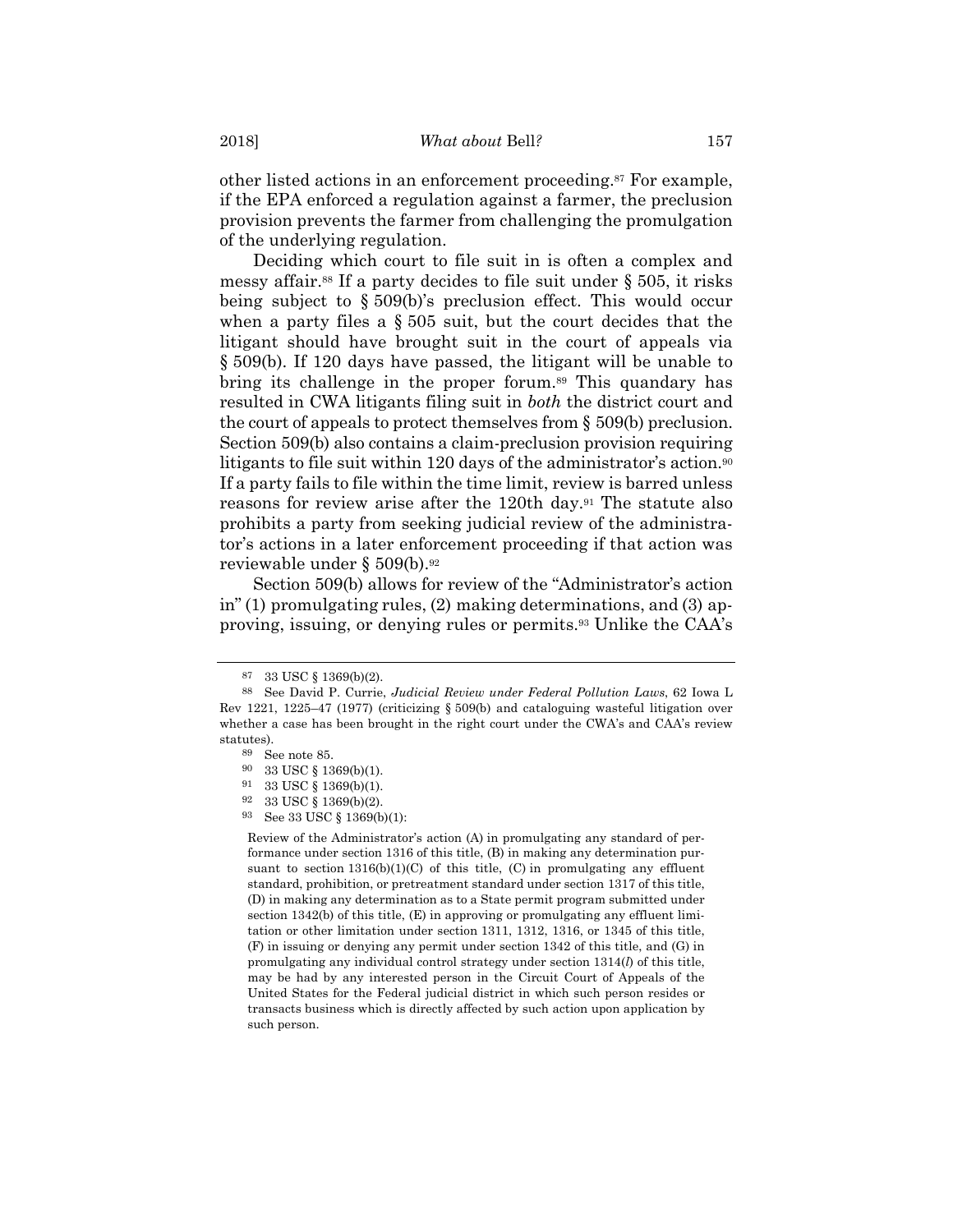almost identical direct-review provision, which explicitly mentions a finality requirement, § 509(b) does not mention final agency action.<sup>94</sup> The Supreme Court has never ruled on whether  $\S 509(b)$ requires final agency action for judicial review, and the question has split the circuits. This Comment seeks to resolve the split by offering a framework to guide courts in deciding whether a finality requirement exists. Employing that framework, this Comment argues that § 509(b) allows for review of nonfinal actions.

#### II. FINALITY IN § 509

This Part describes the circuit split over whether § 509(b) contains a finality requirement. Part II.A discusses holdings from six circuits that have directly ruled on whether § 509(b) requires final agency action, as well as the Eighth Circuit's ruling that no such requirement exists. Part II.B recognizes that the conflicting opinions are operating without a basic test to judge whether § 509(b) can overcome *Bell*'s presumption. To fill this need, Part II.B proposes a test that courts should use when analyzing whether a statute can rebut the presumption in favor of requiring finality.

#### A. The Circuit Split

This Section describes the circuit split over whether § 509(b) contains a finality requirement. First, this Section discusses the holdings of various circuits that have interpreted  $\S 509(b)$  to require final agency action for review. The Fifth and the Eleventh Circuits required finality based on the text of the statute. The Third and Seventh Circuits based their decision to require final action on judicial-economy concerns. The Fourth Circuit looked to legislative history, and the First Circuit relied solely on the *Bell* presumption. The First, Third, Fourth, Fifth, Seventh, and Eleventh Circuits have all found that § 509(b) should be read to include a finality requirement.95 This Section also discusses the

<sup>94</sup> The CAA's direct-review provision mentions "final action taken" and "any other final action of the Administrator." 42 USC § 7607(b)(1).

<sup>95</sup> The Second and Ninth Circuits have not explicitly addressed the finality issue but have issued rulings in which they have restricted review to the "iss[uance] or den[ial]" of a permit or when "approval or disapproval [of a state permit program] itself is being challenged." See *Central Hudson Gas & Electric Corp v United States Environmental Protection Agency*, 587 F2d 549, 556 (2d Cir 1978); *Southern California Alliance of Publicly Owned Treatment Works v U.S. Environmental Protection Agency*, 853 F3d 1076, 1085–86 (9th Cir 2017). But see note 150 (discussing conflicting case law in the Ninth Circuit). These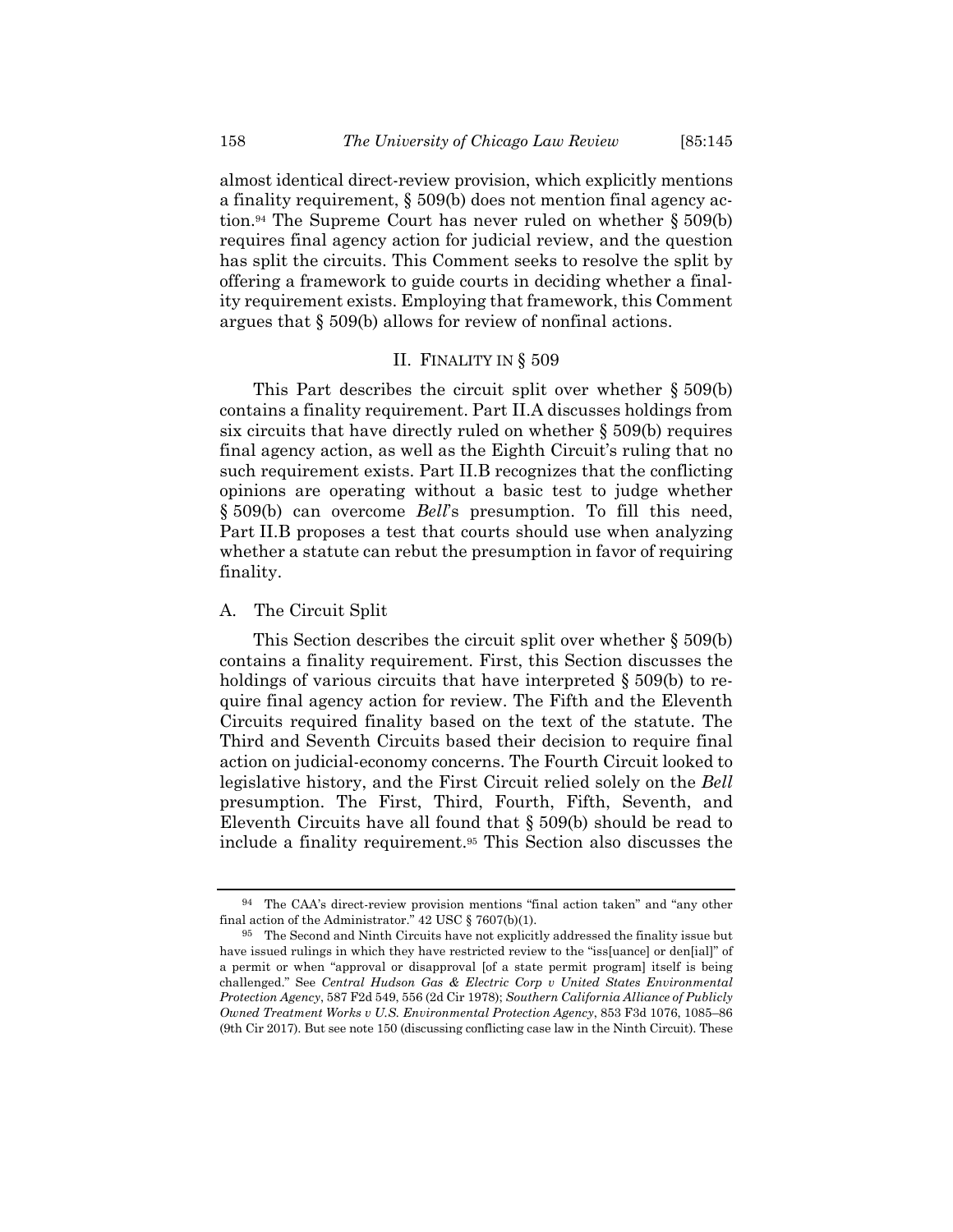Eighth Circuit's recent holding that § 509(b) contains no finality requirement.

1. Finality is required.

In *National Pork Producers Council v United States Environmental Protection Agency*,96 the Fifth Circuit held that § 509(b) contains a finality requirement.<sup>97</sup> There, groups representing agricultural interests opposed CWA feed lot regulations by challenging guidance letters that the EPA sent to members of Congress and a farm executive.<sup>98</sup> The court ultimately held that it did not have jurisdiction to consider the challenge to the EPA letters.99 It based its conclusion on the belief that the text of § 509(b) included an explicit finality requirement.100 This was a mistake; § 509(b) does not contain the words "final action."101

In *Riverkeeper v United States Environmental Protection Agency*,102 the Eleventh Circuit stated that § 509(b) "is not the type of provision that overcomes the strong presumption that judicial review is available only when there is final agency action."103 Though the court admitted that the question "is a close case," it ultimately held that § 509(b) requires final agency action for judicial review.104 Environmental groups had brought suit seeking to have the EPA withdraw Alabama's authorization under the CWA to administer its own NPDES permit.105 After considering the petition and the response from the Alabama Department of Environmental Management, the EPA issued an "interim response,"106 stating that twenty-two of the twenty-six alleged deficiencies "did not warrant [the] initiation of program

<sup>100</sup> *National Pork*, 635 F3d at 755, quoting 33 USC § 1369(b)(1).<br><sup>101</sup> See 33 USC § 1369(b)(1).

rulings suggest that both circuits would take a narrow approach to § 509(b) jurisdiction and would not allow for review of nonfinal action under the other § 509(b) provisions. Neither circuit has dealt directly with the *Bell* presumption. The Eighth Circuit has taken a similar approach to § 509(b)(1)(F) but has ruled that, as a general matter, § 509(b) does not require final agency action. See note 77.

<sup>96 635</sup> F3d 738 (5th Cir 2011).

<sup>97</sup> See id at 756.

<sup>98</sup> Id at 741.

<sup>99</sup> Id at 748–49.

<sup>102 806</sup> F3d 1079 (11th Cir 2015).

<sup>103</sup> Id at 1082. 104 Id at 1081.

<sup>105</sup> Id at 1080.

<sup>106</sup> *Riverkeeper*, 806 F3d at 1080.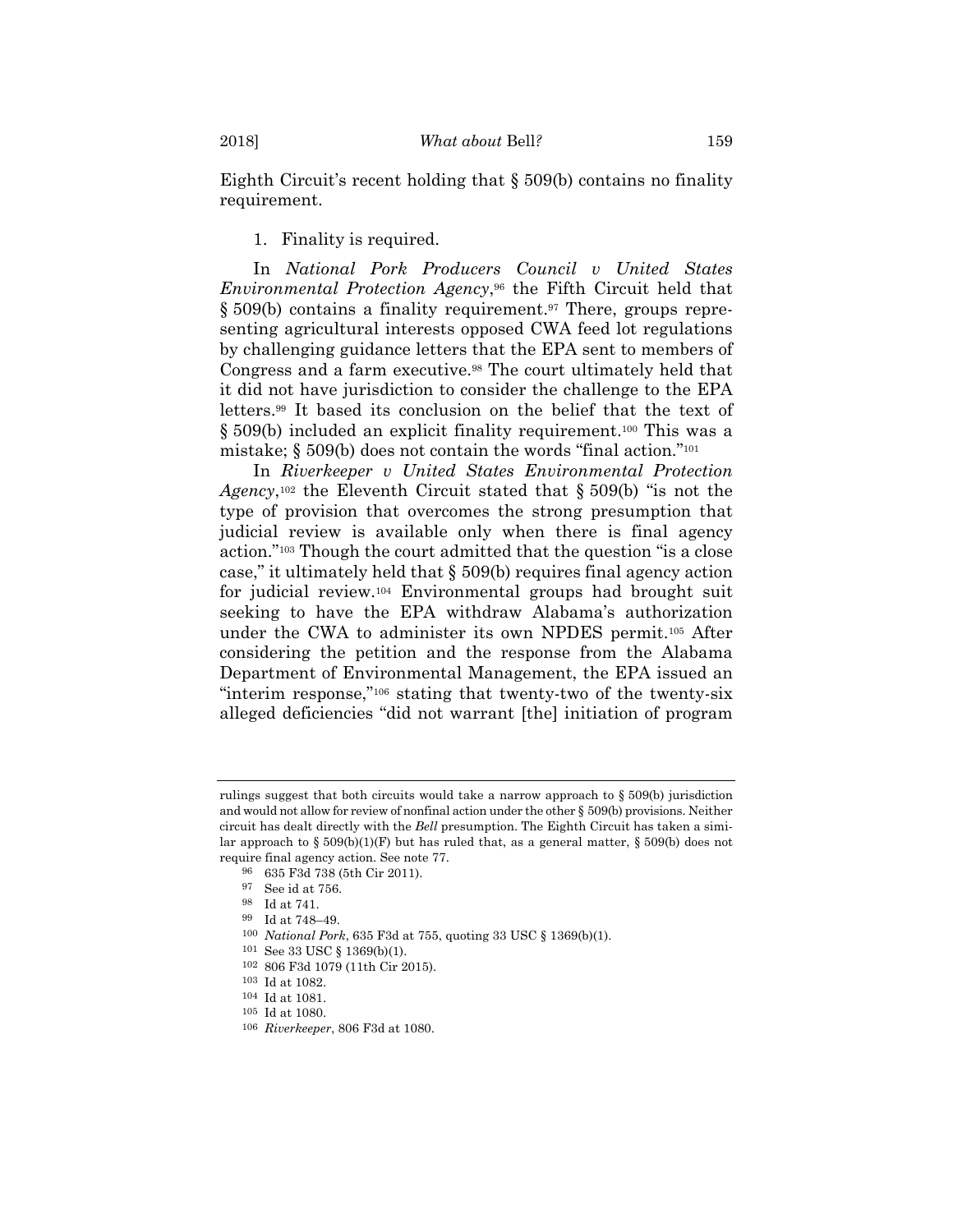withdrawal proceedings."<sup>107</sup> The EPA expressed "significant concerns" about the remaining four alleged deficiencies, but decided to allow Alabama to address the EPA's concerns before determining whether to initiate program withdrawal.<sup>108</sup> The nonprofits then appealed the EPA's findings on the twenty-two alleged deficiencies.109 Claiming that § 509(b) allows for judicial review of "any determination as to a State permit program," the nonprofits argued that they could bring suit without a "final agency action."110

Citing *Bell*'s presumption, the Eleventh Circuit held that final agency action was required to establish subject-matter jurisdiction.111 Turning its attention to the statute's text, the court identified "any determination" as the provision's "critical words."112 Citing two dictionaries, the court explained that the word "determination" suggests a "final decision made at the end of a deliberative process."113 Finding that that "'any' [does not] take[ ] away from 'determination' the general notion of a conclusive and irreversible decision," the court concluded that  $\S 509(b)$ did not overcome the *Bell* presumption.<sup>114</sup>

The Third Circuit held that § 509(b) requires final agency action in *Pennsylvania Department of Environmental Resources v Environmental Protection Agency*.115 In that case, petitioners sought review under  $\S 509(b)(1)(A)$  to challenge regulations regarding standards of performance for new sources in the coal mining industry.116 Petitioners alleged that the EPA lacked authority to defer promulgating new source performance standards for closed or abandoned mines.<sup>117</sup>

The court readily admitted that "[u]nlike many other statutes providing for judicial review of agency action in the court of appeals, section 509 is not in terms limited to final agency action."118

<sup>107</sup> Id (quotation marks omitted).

<sup>108</sup> Id.

<sup>109</sup> Id at 1081. 110 *Riverkeeper*, 806 F3d at 1081.

<sup>111</sup> Id at 1081–82, citing *Bell*, 461 US at 778.

<sup>112</sup> *Riverkeeper*, 806 F3d at 1081. See also 33 USC § 1369(b)(1) ("Review of the Administrator's action . . . (D) in making any determination as to a State permit program submitted under section 1342(b) of this title . . . may be had by any interested person in the Circuit Court of Appeals.").

<sup>113</sup> *Riverkeeper*, 806 F3d at 1082.

<sup>114</sup> Id.

<sup>115 618</sup> F2d 991 (3d Cir 1980). 116 Id at 993.

<sup>117</sup> Id at 993–94.

<sup>118</sup> Id at 994.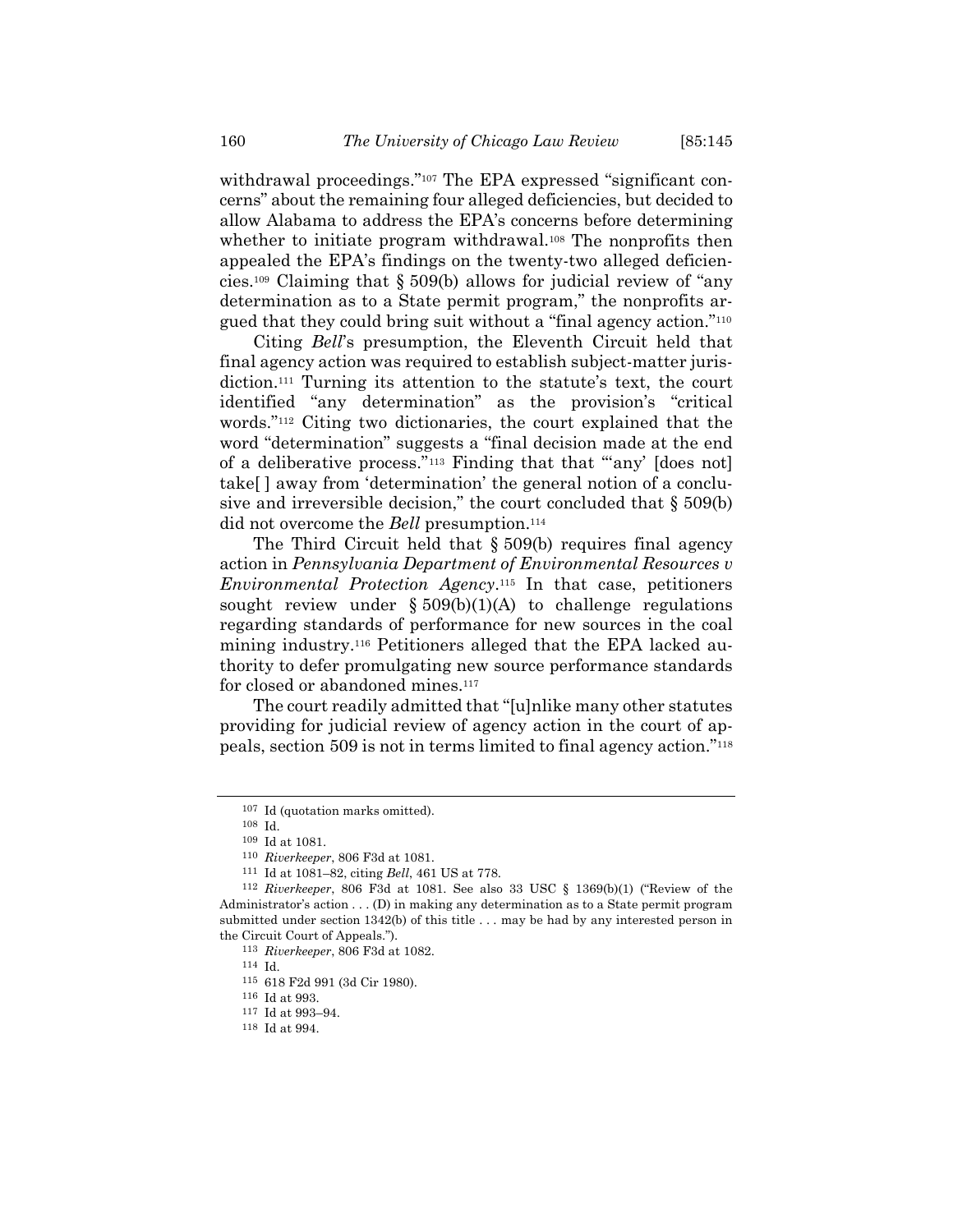Confessing that "the absence of any finality language in section 509 points to the availability of [nonfinal] review," the court reasoned that "it does so only slightly."119 By "stressing the word 'promulgation' rather than the word 'action,'" the court found "the equivalent of a finality requirement."120 Anticipating Judge Frank Easterbrook's finality rationale in *American Paper Institute, Inc v United States Environmental Protection Agency*,121 the court explained that because "unlimited interlocutory review could seriously impede the performance of the EPA's rulemaking functions, there are strong policy reasons for that reading."122

A similar defense of the finality requirement comes from a Seventh Circuit opinion authored by Easterbrook. In *American Paper*, an industry group challenged a policy statement supplement concerning the tolerances for dioxin in new and renewed permits of paper mills using chlorine bleaching.123 The EPA's regional office in Chicago had published its own policy statement that was, in some respects, more onerous than the statement issued by the EPA's central office.124 The court rejected the reviewability of the supplemental statement. It found that the policy statement was outside the scope of actions reviewable under § 509(b)(1) because it was created by the regional office rather than the administrator and was not "promulgated" because it lacked legal effect.<sup>125</sup>

As to the question of finality, the court stated that if the policy statement ever led to an actual denial or modification of a permit, the paper mill would be entitled to judicial review.126 Alternatively, if "the Administrator adopts [the regional office's] position and a permit is turned down, modified, or rescinded, review will be available in state or federal court. That review, on a full record, will disclose the EPA's final position, as applied to the plant in question."127 As there was no "'final' agency action" to review, the court dismissed the petition for lack of jurisdiction.128

<sup>119</sup> *Pennsylvania Department of Environmental Resources*, 618 F2d at 997.

<sup>120</sup> Id. The court ultimately concluded that the suit sought to compel the EPA to undertake a nondiscretionary action and was therefore appropriately brought under the CWA's citizen-suit provision. Id at 995.

<sup>121 882</sup> F2d 287 (7th Cir 1989).

<sup>122</sup> *Pennsylvania Department of Environmental Resources*, 618 F2d at 997. 123 *American Paper*, 882 F2d at 288.

<sup>124</sup> Id.

<sup>125</sup> Id.

<sup>126</sup> Id at 289.

<sup>127</sup> *American Paper*, 882 F2d at 289.

<sup>128</sup> Id at 289–90.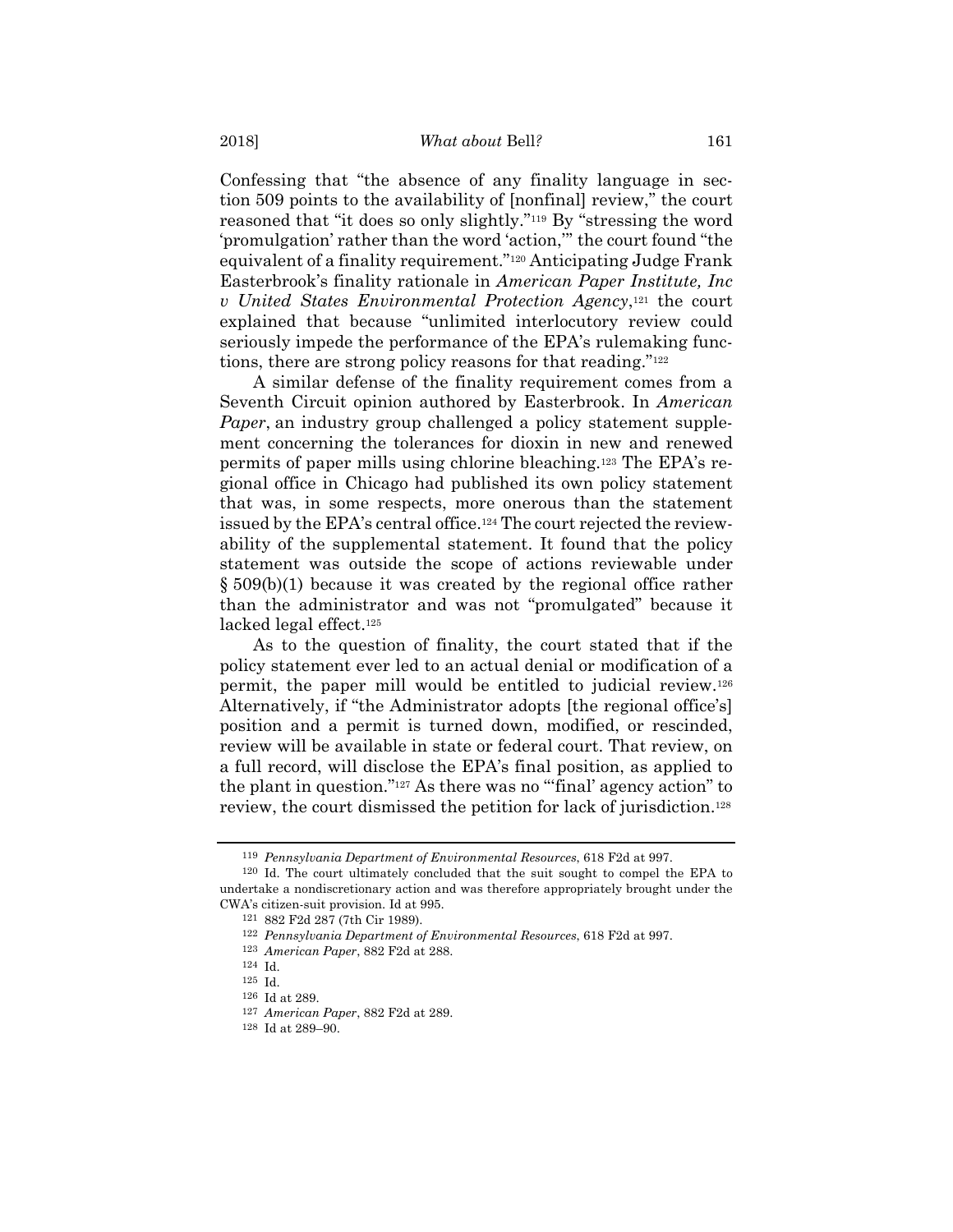The court also emphasized the power of  $\S 509(b)$ 's reviewpreclusion provision. Fearing that a procedural morass could develop if the court set forth an expansive reading of § 509(b), the court stated that "the more we pull within  $\S 509(b)(1)$ , the more arguments will be knocked out by inadvertence later on—and the more reason firms will have to petition for review of everything in sight."<sup>129</sup> Envisioning a nightmare scenario, the court explained that if it asserted jurisdiction in this case, it "might need to hear challenges to every intra-office memo in which the associate deputy director for 4" pipes told the deputy associate director for nozzles what he planned to do about 4" nozzles, if some should be built."<sup>130</sup>

The Fourth Circuit has weighed in on the finality question, as well. In *Champion International Corp v United States Environmental Protection Agency*,<sup>131</sup> the court ruled that § 509(b) incorporates a requirement of final agency action.132 A paper mill had brought an action against the EPA regarding a NPDES permit decision.133 One of the questions in the case was "whether Congress has provided for judicial review of the objections made by the EPA to the . . . permit prior to final action by the EPA."134 The court answered that question bluntly, stating "[w]e think it has not."135

To support its holding, the court relied on legislative history from the 1977 CWA amendments. Senator Edmund Muskie had made a floor statement about the EPA's authority to assume permitting power, stating that:

The Administrator's action in objecting to a permit would generally not be subject to judicial review since it will always be followed by further administrative action. The final issuance of a permit by EPA would be subject to judicial review pursuant to section  $509(b)(1)(F)$ .<sup>136</sup>

 $129$  Id at 289.<br> $130$  Id.

<sup>131 850</sup> F2d 182 (4th Cir 1988).

 $132$  Id at 187.<br> $133$  Id at 185.

<sup>134</sup> Id at 187.

<sup>&</sup>lt;sup>135</sup> *Champion*, 850 F2d at 187.<br><sup>136</sup> Id at 188 (emphasis omitted), citing Environmental Policy Division of the Congressional Research Service, 3 *A Legislative History of the Clean Water Act of 1977* 470 (Government Printing Office 1978).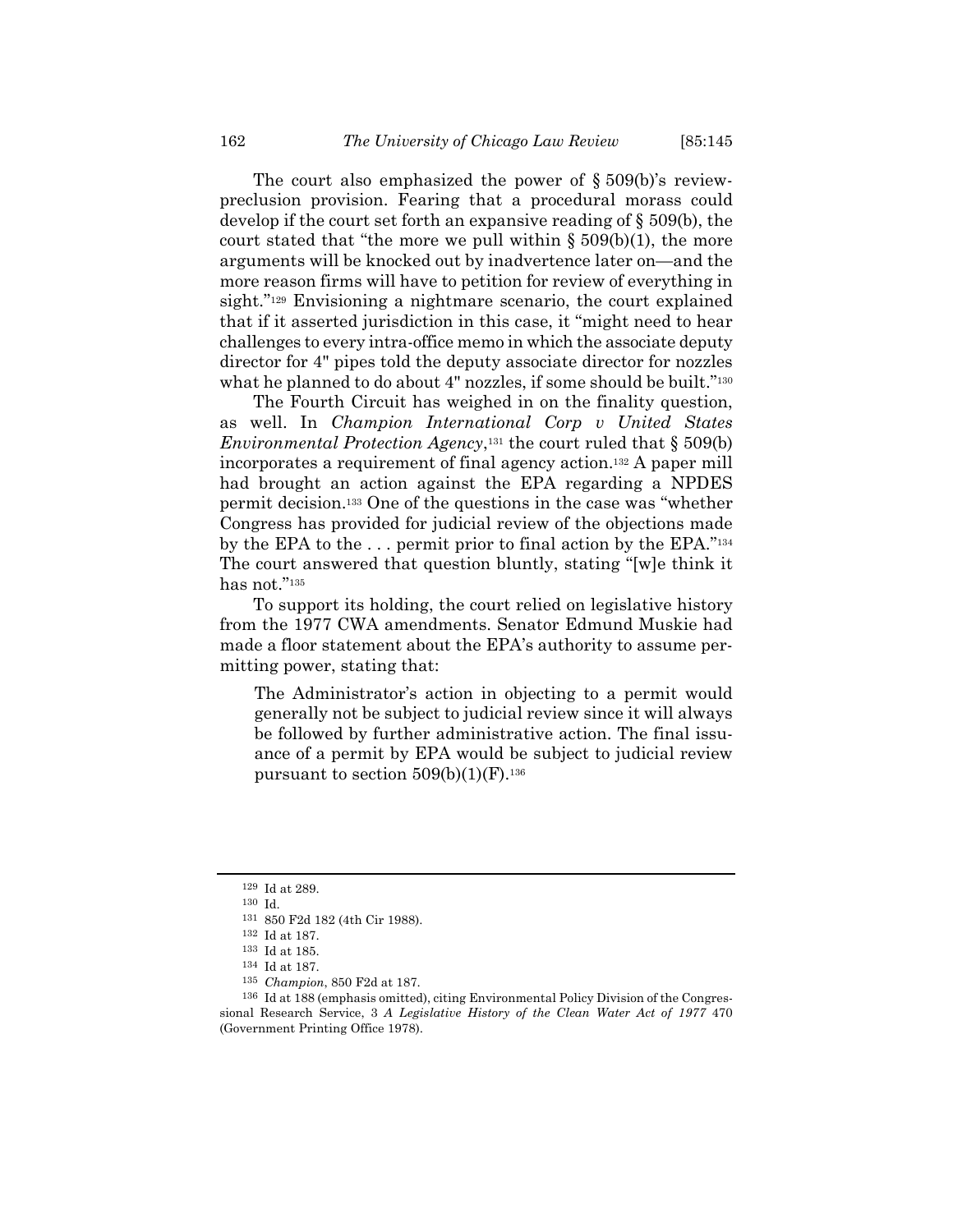Because Muskie was the manager of the conference bill, the court gave his statement "significant weight" and said that the legislative history was "clear with respect to judicial review of the EPA's decision to assume issuing jurisdiction."137 Having decided that § 509(b) requires a final agency action for judicial review, the court concluded that judicial review would be appropriate "after EPA either grants or denies a permit."138

The First Circuit also addressed the finality question in *Rhode Island v United States Environmental Protection Agency*<sup>139</sup> and found that *Bell*'s presumption applied.140 In that case, Rhode Island filed a petition for interlocutory review of an order of the US Environmental Appeals Board (EAB).141 Specifically, Rhode Island challenged a denial of its motion to intervene in a pollutiondischarge permit proceeding.142 Rhode Island asserted jurisdiction under  $\S 509(b)(1)(F).$ <sup>143</sup> Construing the statute to apply only to an issuance or denial of a permit, the court rejected Rhode Island's claim of jurisdiction for lack of finality because a permit had neither been issued nor denied.144 The court also supported its reasoning by citing *Bell*'s presumption.145

In sum, courts have employed a variety of methods to find an implied finality requirement in § 509(b). Many courts cite *Bell*'s strong presumption of finality.146 Some courts look to the specific action listed in § 509(b) to see if the action inherently requires finality.147 Other courts cite legislative history.148 Lastly, courts will justify reading in a finality requirement based on concerns of judicial and administrative economy and efficiency.<sup>149</sup>

<sup>137</sup> *Champion*, 850 F2d at 188. 138 Id at 190.

 $^{139}$  378 F3d 19 (1st Cir 2004).  $^{140}$  Id at 23.

<sup>&</sup>lt;sup>141</sup> Id at 21. The EAB is an adjudicatory body within the EPA.

<sup>142</sup> Id.

<sup>143</sup> *Rhode Island*, 378 F3d at 22. 144 Id at 23.

<sup>145</sup> Id.

<sup>146</sup> See, for example, id. 147 See, for example, *Riverkeeper*, 806 F3d at 1081.

<sup>148</sup> See, for example, *Champion*, 850 F2d at 188.

<sup>149</sup> See, for example, *American Paper*, 882 F2d at 289.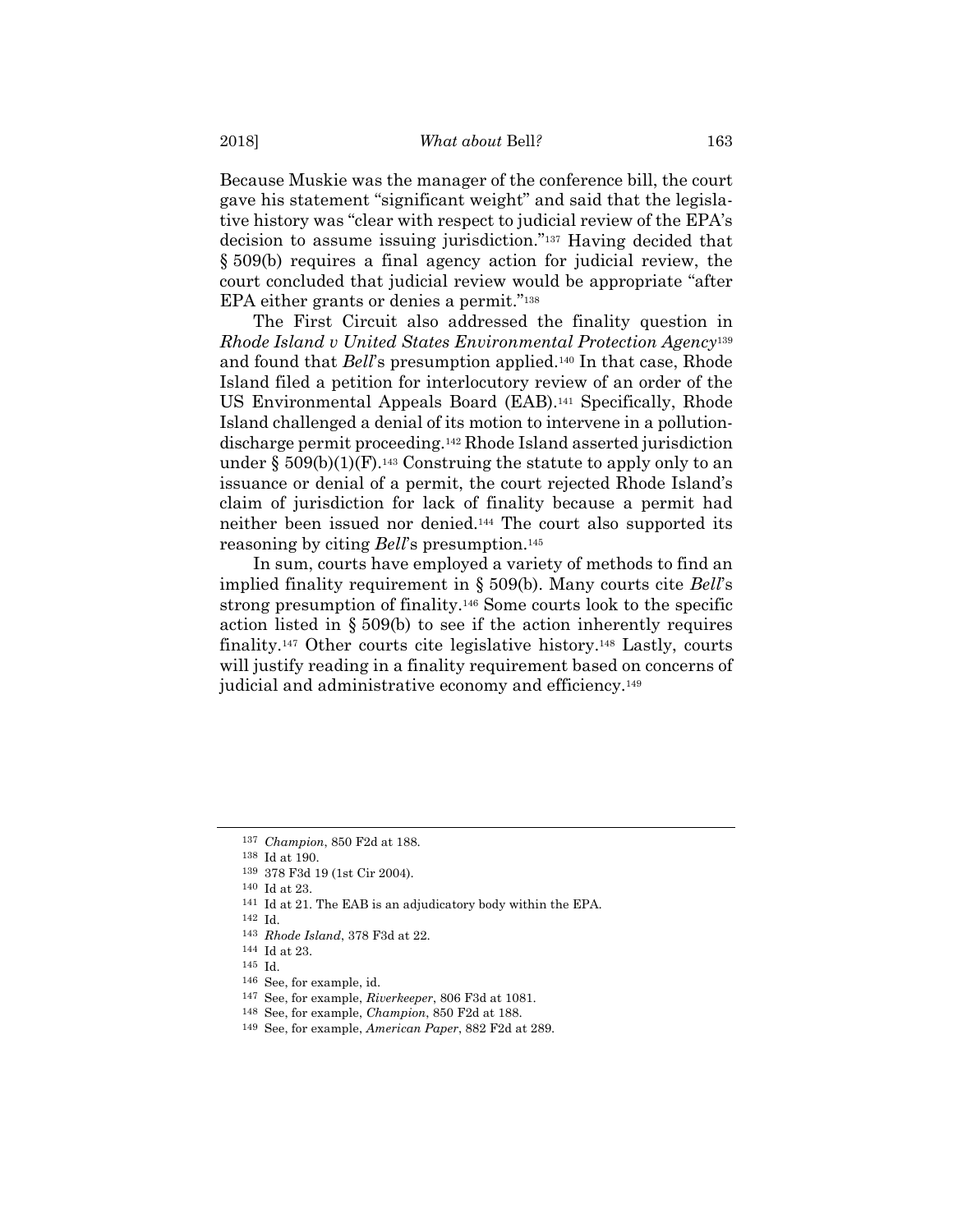#### 2. Finality is not required.

Only the Eighth Circuit has found that § 509(b) does not require final agency action.150 In *Iowa League of Cities v Environmental Protection Agency*,151 the court was asked to judge whether letters from the EPA to Senator Charles Grassley of Iowa violated the APA's notice-and-comment requirements and exceeded the limits of the EPA's authority under the CWA.152 Arguing that the letters "effectively set forth new regulatory requirements with respect to water treatment processes at municipally owned sewer systems," the Iowa League of Cities sought review under  $\S 509(b)(1)(E).$ <sup>153</sup>

The Eighth Circuit focused on whether the letters counted as "promulgations," primarily looking to whether the letters were binding.154 It did not—as other courts have done when considering jurisdiction under § 509(b)(1)—undertake a finality analysis to determine subject-matter jurisdiction. Nor did it address *Bell*'s presumption. The court instead held that it had jurisdiction because the letters had a "binding effect on regulated entities" and could therefore be considered promulgations.155 In holding that it had jurisdiction, the court rejected the EPA's argument that "no federal court has jurisdiction over this claim because these letters are not 'final agency actions.'"156

In a footnote, the court explained its justification for refusing to consider whether the EPA's action was final.157 While admitting that its analysis into whether the EPA's letters were binding

<sup>150</sup> In *Iowa League of Cities v Environmental Protection Agency*, 711 F3d 844, 861–62 (8th Cir 2013), and in *City of Ames v Reilly*, 986 F2d 253, 255–56 (8th Cir 1993), the Eighth Circuit focused on whether the EPA's action fit into one of the actions listed in § 509(b). While *City of Ames* used similar language to other courts that have required final agency action under § 509(b)—and even cited *American Paper* and *Champion International*—it did not hold that § 509(b) contained a finality requirement. It held only that the EPA's action indicating disapproval of the locality's NPDES permit did not constitute an issuance or denial of a permit under  $\S 509(b)(1)(F)$ .

The Ninth Circuit has also issued conflicting case law. Compare *Southern California Alliance*, 853 F3d at 1080–86 (declining to find jurisdiction under  $\S$  509(b)(1)(E) or (F) for "interim" actions), with *Defenders of Wildlife v United States Environmental Protection Agency*, 420 F3d 946, 955–56 (9th Cir 2005), revd and remd on other grounds, *National Association of Home Builders v Defenders of Wildlife*, 551 US 644 (2007) (finding jurisdiction under  $\S 509(b)(1)(D)$  to review an interim determination that was virtually determinative of the final agency action).

<sup>151 711</sup> F3d 844 (8th Cir 2013). 152 Id at 854.

<sup>153</sup> Id at 854, 861. See also 33 USC § 1369(b)(1)(E).

<sup>154</sup> *Iowa League*, 711 F3d at 862. 155 Id at 863.

<sup>156</sup> Id at 863 n 12.

<sup>157</sup> Id.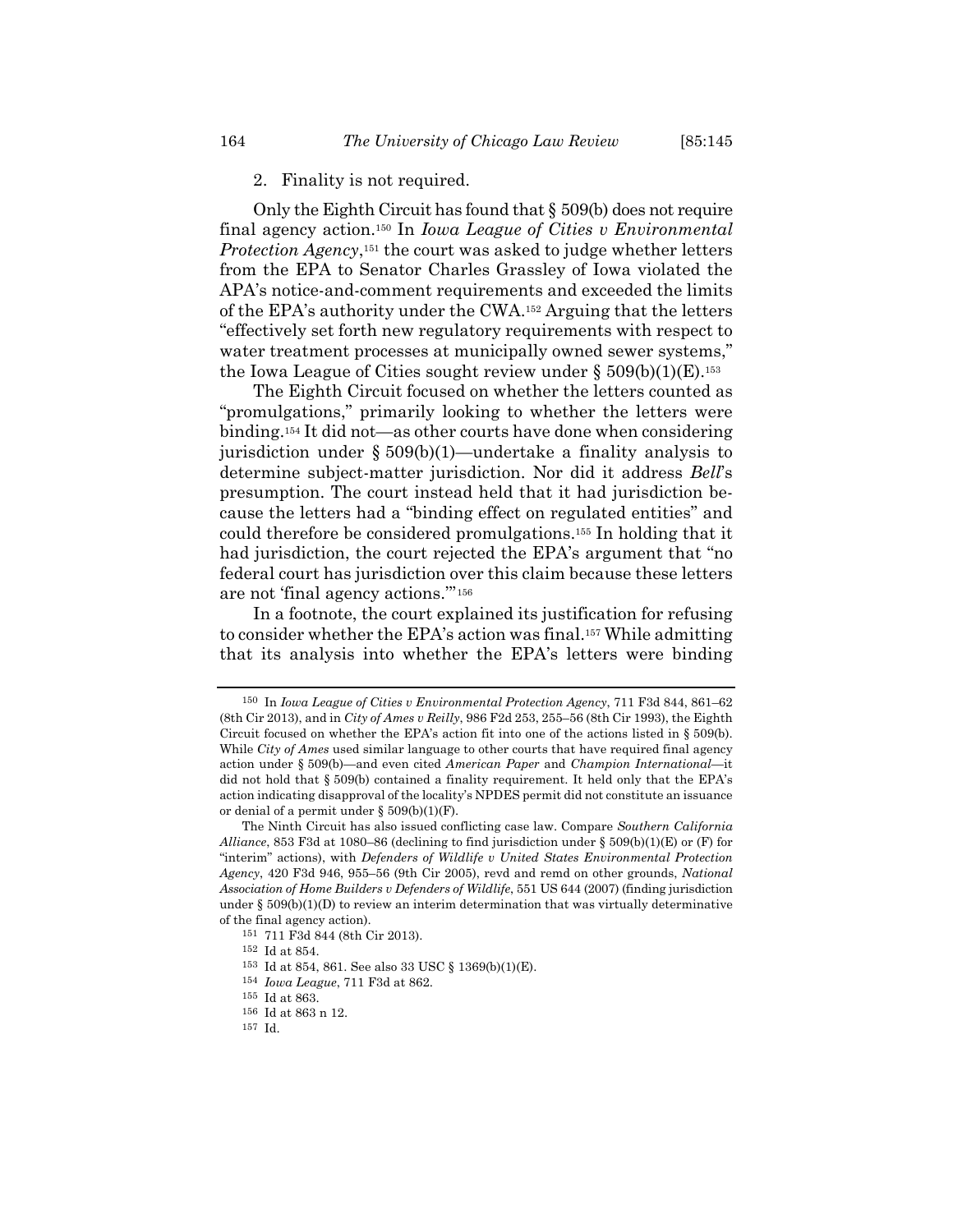"evokes considerations of finality," the court countered that it declined "to conjure up a finality requirement for '[a]gency actions made reviewable by statute.'"158 Noting that other Eighth Circuit panels cautioned that "a legislature says in a statute what it means and means in a statute what it says there,"159 the court concluded its analysis by stating "[t]he CWA expressly makes specified agency actions reviewable, and our task therefore is to determine whether the asserted agency action falls within the statutory terms."160 Having established that the letters were promulgations for jurisdictional purposes, the court then undertook a ripeness analysis to see if the claim was ripe for review. The court held that it was.<sup>161</sup>

The Eighth Circuit is the only circuit that does not require finality for jurisdiction under  $\S$  509(b). The court took a quintessentially textualist approach. Because the text of the APA does not require finality for "[a]gency action made reviewable by statute" and § 509(b) does not require finality, the court found that finality was not a prerequisite to an assertion of jurisdiction. Instead, it focused on whether the action could be understood as a promulgation. Notably, it addressed neither *Bell*'s presumption of finality nor Easterbrook's concerns about judicial economy from *American Paper*.

# B. Using *Block v Community Nutrition Institute* as a Test for *Bell*'s Presumption

Though courts have held that some statutes do not overcome *Bell*'s presumption, lower courts (including courts examining § 509) have not articulated a test to determine when a statute does overcome the presumption. Despite the absence of a specific test for the *Bell* presumption, the Supreme Court has defined a general set of criteria to judge whether a statute overcomes an interpretive presumption. This Section describes these criteria and proposes that courts use this multifactor test when considering whether to apply *Bell*'s presumption.

<sup>158</sup> *Iowa League*, 711 F3d at 863 n 12, citing 5 USC § 704.

<sup>159</sup> *Iowa League*, 711 F3d at 863 n 12, quoting *Yankton Sioux Tribe v Podhradsky*, 606 F3d 994, 1012 (8th Cir 2010).

<sup>160</sup> *Iowa League*, 711 F3d at 863 n 12.

<sup>161</sup> Id at 868.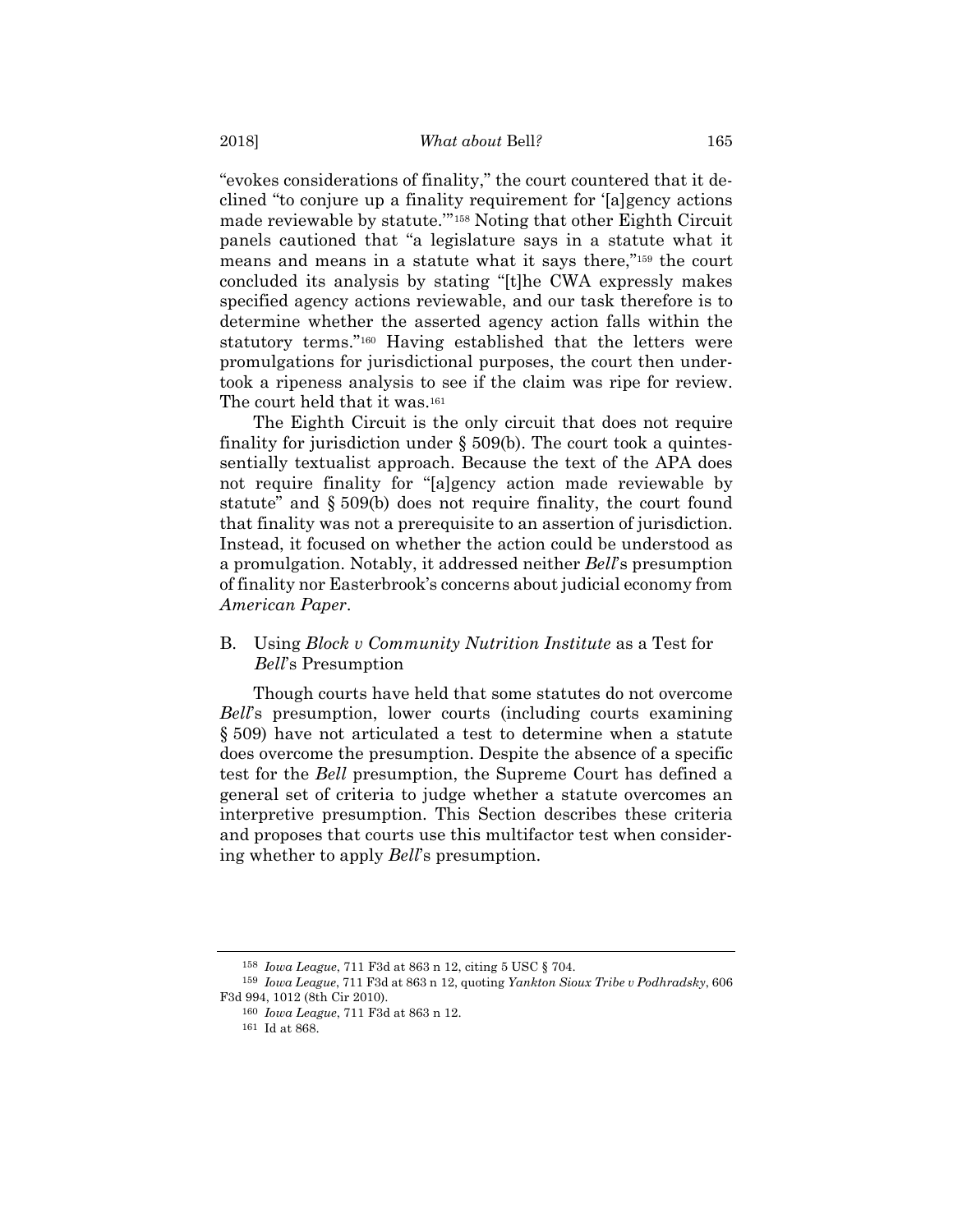## 1. The *Block* factors.

In *Block v Community Nutrition Institute*,<sup>162</sup> decided just one year after *Bell*, the Court confronted the question whether individual consumers of milk products could obtain judicial review of actions taken by the secretary of agriculture. The issue arose because the relevant statute allowed only milk handlers (middlemen between consumers and farmers) to seek judicial review.163 Acknowledging that there was a presumption in favor of allowing judicial review, Justice O'Connor explained that all such presumptions of statutory interpretation may be overcome by (1) "specific language," (2) "specific legislative history that is a reliable indicator of congressional intent," (3) an inference from "contemporaneous judicial construction barring review and the congressional acquiescence in it," or (4) "the collective import of legislative and judicial history behind a particular statute."164 Narrowing her focus to the presumption favoring judicial review of agency action, O'Connor wrote that "inferences of intent drawn from the statutory scheme as a whole" may also overcome the presumption.165 Looking to the legislative scheme of the statute, the Court held that Congress had not intended to grant consumers the ability to seek judicial review of the secretary's actions.166 Later Court rulings affirmed the idea that inferences of intent from the statutory scheme may overcome "most presumptions" used in interpreting statutes.167

The *Block* Court also established the standard of evidence needed to overcome presumptions. Rejecting the lower court's decision to apply the "clear and convincing evidence" standard requiring "unambiguous proof," O'Connor wrote that the standard, at least in the context of judicial review preclusion, is met whenever congressional intent is "fairly discernible."<sup>168</sup> When

<sup>162 467</sup> US 340 (1984).

 $163$  Id at 344–46.<br> $164$  Id at 349.

 $^{165}$  Id.  $^{166}$   $Block,\,467$  US at 351.

<sup>&</sup>lt;sup>167</sup> See *Sackett v Environmental Protection Agency*, 566 US 120, 128 (2012) (Scalia). Justice Antonin Scalia unsurprisingly took a textually inclined approach to presumptions. See, for example, *United States v Fausto*, 484 US 439, 444 (1988) (Scalia) (limiting the *Block* inquiry to "the purpose of the [statute], the entirety of its text, and the structure of review that it establishes").

<sup>168</sup> *Block*, 467 US at 350–51, quoting *Association of Data Processing Service Organizations, Inc v Camp*, 397 US 150, 157 (1970). What is required to meet the "fairly discernible" standard is, itself, fairly undiscernible. The Court has not provided any guidance beyond referencing the relevant evidence to which a judge should look. For example,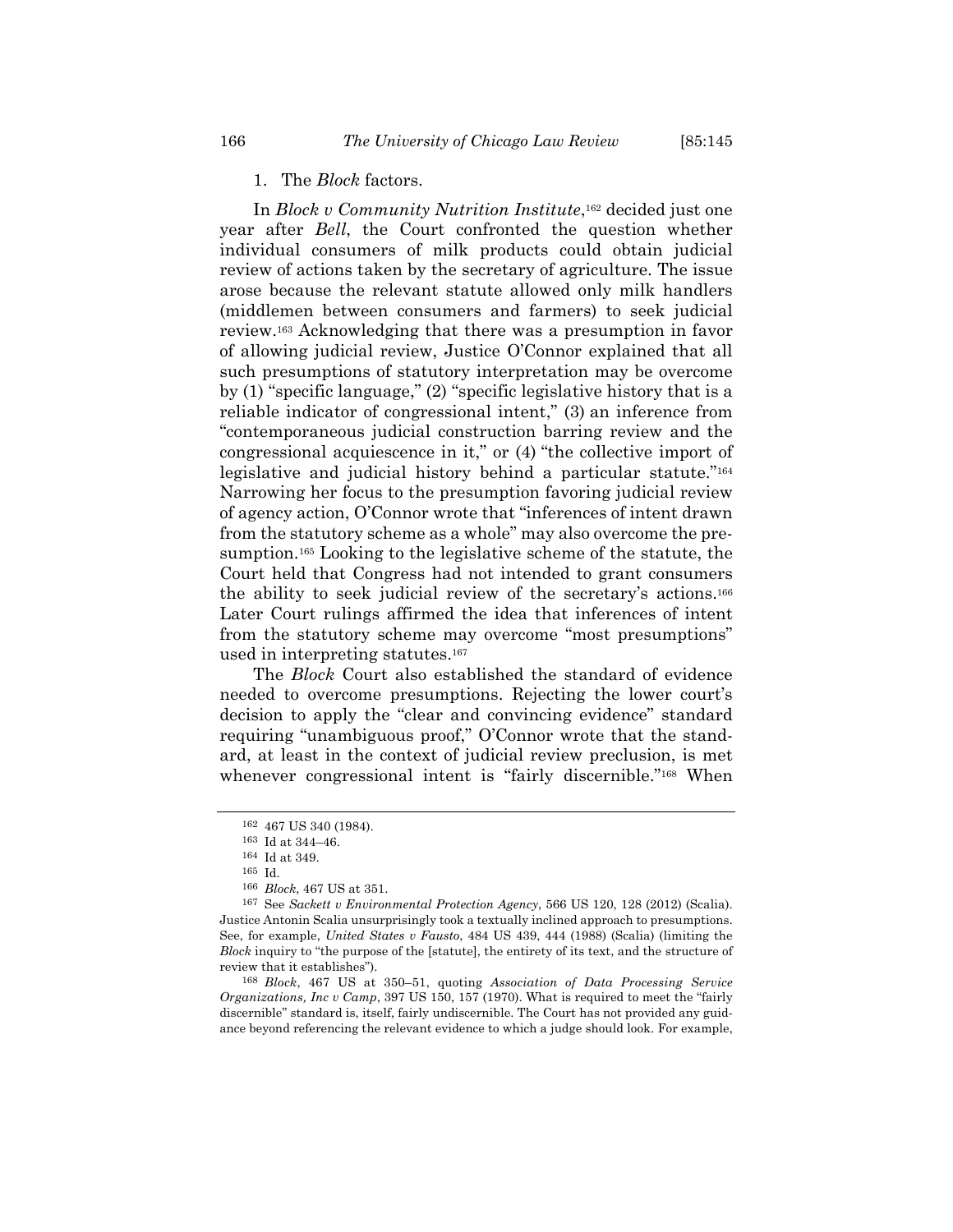there is "substantial doubt" about congressional intent, the presumption controls.<sup>169</sup>

In other applications of the *Block* test, the Court has refused to accept statutory silence, by itself, as sufficient evidence to overcome the presumption favoring judicial review.170 Nevertheless, the Court has found that a judicial review provision in one part of a statute combined with omission of such a provision in another part provides "persuasive evidence that Congress deliberately intended to foreclose further review" in the latter part of the statute.171 The Court has also found that, when a statute grants one class of employees the ability to seek judicial review but does not authorize another class of employees, the statute exhibits a "manifestation of a considered congressional judgment that [the latter class] should not have statutory entitlement to review for adverse action."172 These cases indicate that statutory silence plus another factor can be sufficient to overcome the presumption in favor of judicial review.

#### 2. Applying the *Block* factors to *Bell*'s presumption.

As the Court has not given lower courts a clear standard against which to judge whether § 509(b) overcomes *Bell*'s presumption in favor of requiring finality, the most logical standard to apply is the *Block* standard. Like the "strong presumption" in favor of judicial review,173 *Bell*'s strong presumption is a "presumption[ ] used in interpreting statutes."174 Further, both presumptions relate to the jurisdictional power of a court to review administrative action.175 Perhaps most indicative of *Block*'s relevance to *Bell* is

the Court has stated that to determine whether intent is fairly discernible, it looks to the statute's "text, structure, and purpose." *Elgin v Department of the Treasury*, 567 US 1, 10 (2012).

<sup>169</sup> *Block*, 467 US at 351.

<sup>170</sup> See *Bowen v Michigan Academy of Family Physicians*, 476 US 667, 674 (1986), quoting *Abbott Laboratories*, 387 US at 141.

<sup>171</sup> *United States v Erika, Inc*, 456 US 201, 208 (1982).

<sup>172</sup> *Fausto*, 484 US at 448–49 (citing the structure of the statutory scheme as a reason to overcome the presumption in favor of judicial review).

<sup>173</sup> *Mach Mining, LLC v Equal Employment Opportunity Commission*, 135 S Ct 1645, 1651 (2015), quoting *Bowen*, 476 US at 670.

<sup>174</sup> *Block*, 467 US at 349.

<sup>175</sup> See, for example, *Columbia Riverkeeper*, 761 F3d at 1097 (dismissing the case for lack of jurisdiction due to the absence of a final agency action). See also *Block*, 467 US at 353 n 4; *Arkansas Dairy Cooperative Association, Inc v United States Department of Agriculture*, 573 F3d 815, 829 (DC Cir 2009) (applying *Block*'s "specific language" factor to the presumption that Congress was aware of background law when legislating).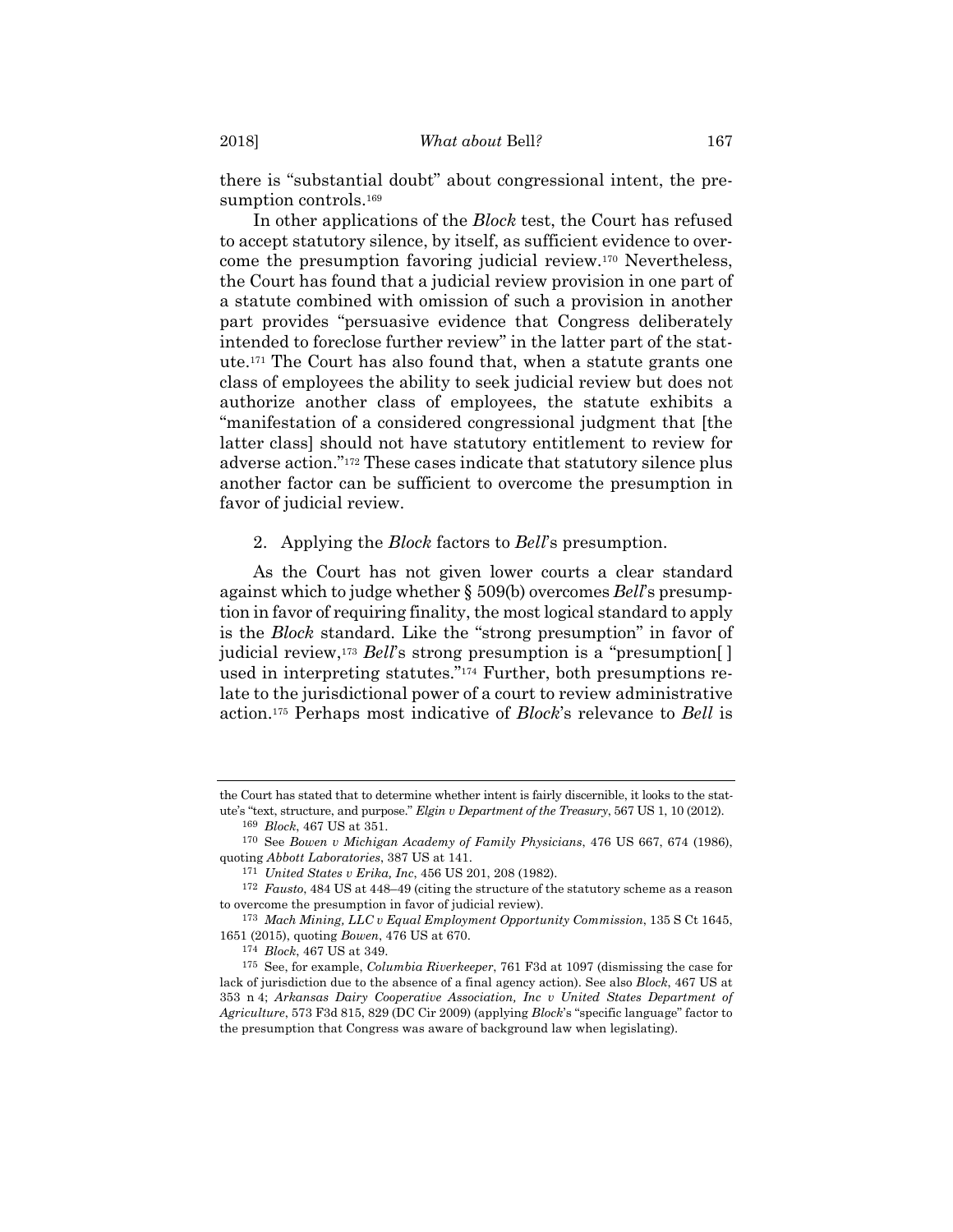that the Court issued *Block*'s standard for overcoming all presumptions one year after establishing *Bell*'s presumption. The test that applies to "all presumptions" must necessarily apply to the *Bell* presumption.176

Using the *Block* standard in the *Bell* context also makes sense because the presumption in favor of requiring finality is not a "clear statement rule[ ]."177 The Supreme Court has held that, unlike clear-statement rules, interpretive presumptions can be overcome without an explicit textual statement.178 In presumption cases, the Court looks to the intent of Congress. The *Block* factors set out how to conduct that analysis for presumption rebuttal purposes. While courts have not specifically applied the *Block* test to other presumptions, the test is consistent with how courts approach presumptions generally and is a useful guidepost for framing the rebuttal analysis.

Given the Court's declaration that "most presumptions" can be "overcome by inferences of [congressional] intent"179 and that "all presumptions" may be "overcome by specific language or specific legislative history,"180 it is surprising that courts have not explicitly used the *Block* framework to rule on whether a statute can overcome *Bell*'s presumption. The reason may be that *Block* dealt with the threshold presumption in favor of judicial review of agency action. In *Bell* cases, the availability of judicial review is not in question; it is only the timing of that review that is in dispute. Still, that does not explain why criteria used to judge most, if not all, presumptions would not apply to the *Bell* presumption.181

Another possible explanation is that courts use the *Bell* presumption as a substitute for ripeness and not as a litmus test for congressional intent. Courts may assume that, if an action is not

<sup>176</sup> *Block*, 467 US at 349.

<sup>177</sup> See William N. Eskridge Jr and Philip P. Frickey, *Quasi-Constitutional Law: Clear Statement Rules as Constitutional Lawmaking*, 45 Vand L Rev 593, 595 n 4 (1992) (describing clear-statement rules as requiring a clear statement "to rebut a policy presumption the Court has created").

<sup>178</sup> See *Astoria Federal Savings & Loan Association v Solimino*, 501 US 104, 108–09 (1991). While the *Astoria* Court did not cite *Block*, its test for whether to apply the relevant presumption rested on almost identical factors. The Court looked to whether application of the presumption would be "consistent with Congress' intent in enacting the statute." Id at 110 (alteration omitted), quoting *University of Tennessee v Elliott*, 478 US 788, 796 (1986).

<sup>179</sup> *Sackett*, 566 US at 128.

<sup>180</sup> *Block*, 467 US at 349.

<sup>181</sup> See *Sackett*, 566 US at 128 ("[A]s with most presumptions, this one 'may be overcome by inferences of intent drawn from the statutory scheme as a whole.'"), quoting *Block*, 467 US at 349.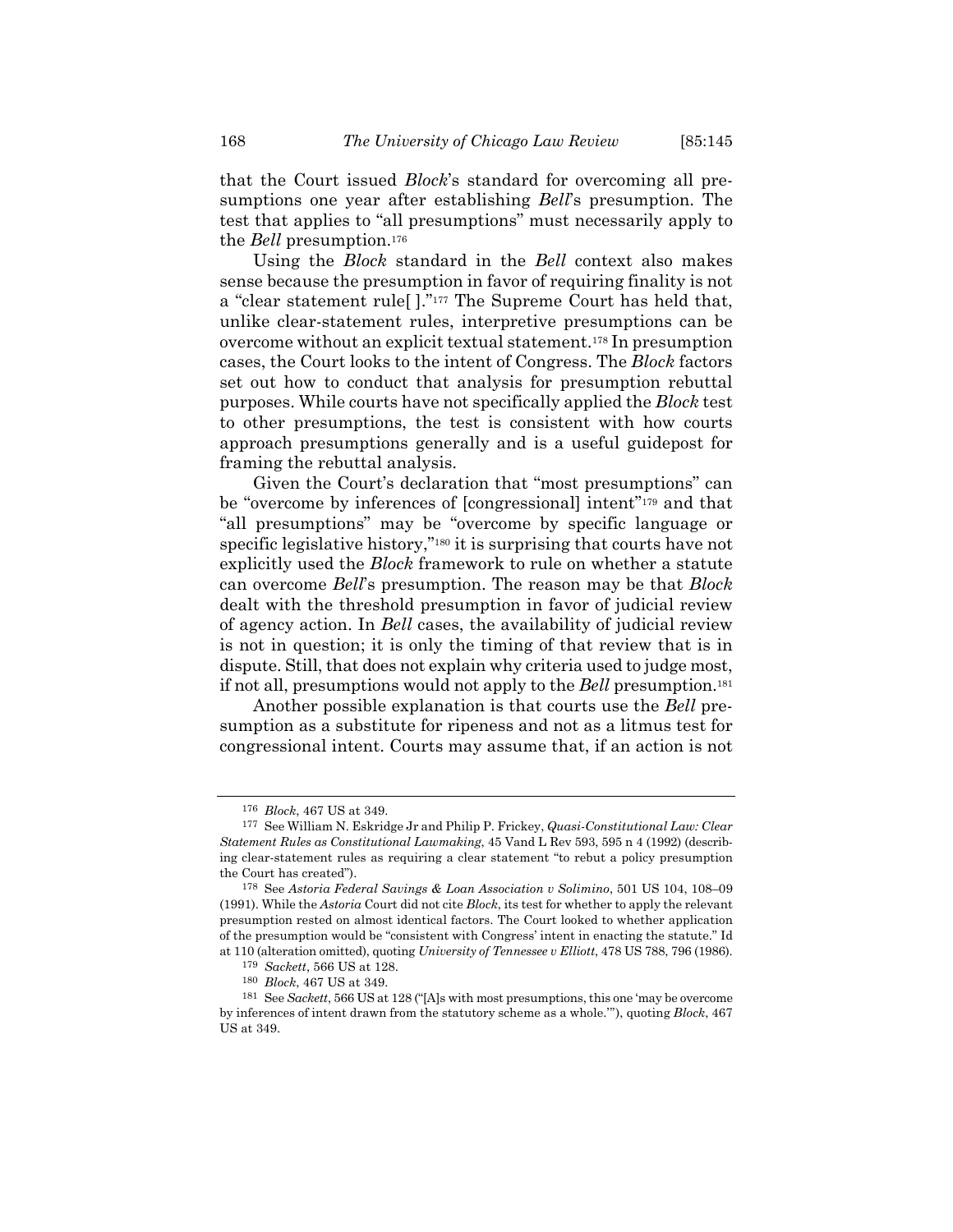#### 2018] *What about* Bell*?* 169

final, there is not an adequate record on which to base judicial review and that any review may disrupt further administrative processes.182 Framing an issue as one of finality, rather than as a ripeness question, may provide a common basis on which appellate judges can agree. Citing to the *Bell* presumption and cherry-picking factors that reinforce the presumption is likely an easier path than delving into the messy world of ripeness.183 That is, courts may be employing the *Bell* presumption as a bright-line rule that *will always* require finality rather than as a surmountable interpretive presumption.184 If this is the case, the *Block* factors are irrelevant because a court raising the *Bell* presumption will likely ignore whatever congressional intent the factors may reveal.

In any event, courts already usually apply at least one of the *Block* factors in *Bell* cases (even though they do not explicitly reference *Block*). As discussed above, courts confronting the *Bell* presumption have refused to find the presumption overcome by the omission of the word "final."185 Courts have searched for another indicator of congressional intent. Furthermore, like the

<sup>182</sup> Indeed, for APA cases the ripeness inquiry includes determining whether the agency action is final. The Supreme Court has included finality as a component of ripeness in the APA context when final agency action is required. See *Abbott Laboratories*, 387 US at 148–50 (finding that an action was ripe because it qualified as final agency action "within the meaning of [the APA]"). See also *National Park Hospitality Association v Department of the Interior*, 538 US 803, 812 (2003) (finding that the relevant action constituted "final agency action" within the meaning of the APA for ripeness purposes). The Court has not mentioned finality as an element of ripeness in other administrative contexts. See, for example, *Whitman v American Trucking Associations, Inc*, 531 US 457, 479 (2001) (adopting the *Ohio Forestry* ripeness inquiry and differentiating the ripeness requirements for direct-review statutes from the requirements of APA review). See also *Shalala v Illinois Council on Long Term Care, Inc*, 529 US 1, 13 (2000) (recognizing in a non-APA context that "early review" is available when "the legal question is 'fit' for resolution and delay means hardship"), citing *Abbott Laboratories*, 387 US at 148–49. Lower courts have innovated by including finality as part of the ripeness inquiry in other administrative-review contexts. See, for example, *General Electric Co v Environmental Protection Agency*, 290 F3d 377, 380 (DC Cir 2002) (including finality as a component of ripeness in a direct-review case). But see *Iowa League*, 711 F3d at 863 n 12 (finding an action ripe for review without examining whether it qualified as final agency action).

<sup>183</sup> See, for example, *National Park Hospitality Association*, 538 US at 812 (finding that a final action was not ripe for review). But see id at 814–15 (Stevens concurring in the judgment) (finding that the case was ripe for review but voting to order dismissal because petitioner had not alleged sufficient injury); id at 817 (Breyer dissenting) (finding that the case was ripe for review).

<sup>184</sup> Courts may be treating the *Bell* presumption as a clear-statement rule. See note 177 and accompanying text. See also *Equal Employment Opportunity Commission v Arabian American Oil Co*, 499 US 244, 261 (1991) (Marshall dissenting) (describing the conversion of a presumption to a clear-statement rule as relieving "a court of the duty to give effect to all available indicia of the legislative will").

<sup>185</sup> See Part II.A.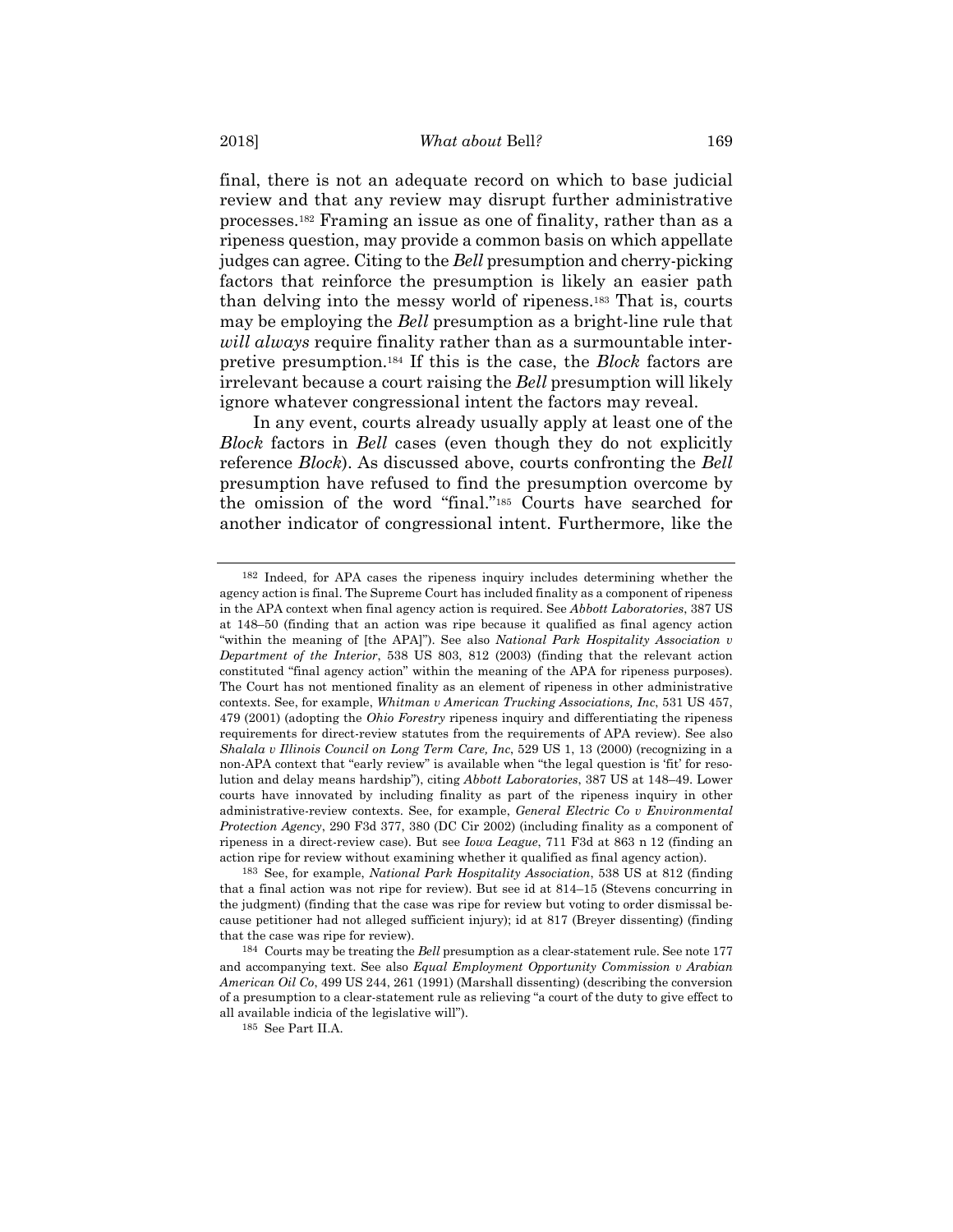*Block* test, when doubt or weighty evidence exists on both sides, courts tend to hold that *Bell*'s presumption controls. Because the Court has explicitly held that *Block*'s presumption test applies to all interpretive presumptions186 and the case law surrounding *Bell*'s presumption involves similar considerations, it is appropriate to analyze whether § 509(b) overcomes *Bell* by using the *Block* test as the primary analytical framework.

#### III. RELYING ON RIPENESS

Part III.A applies the *Block* test to § 509(b), concluding that § 509(b) overcomes *Bell*'s presumption in favor of requiring final agency action. Part III.B.1 suggests that the ripeness doctrine can effectively filter out frivolous claims and that removing finality will not lead to administrative disruption. Then, using the cases described in Part II, Part III.B.2 explores the instances in which an appeal, had it not been barred by finality concerns, should have been found ripe for review and allowed to proceed. Finally, Part III.C addresses Judge Easterbrook's concern that allowing review of nonfinal action would lead to chaos as litigants file protective lawsuits to avoid being subject to § 509(b)'s preclusion provision. Part III.C then argues that a flexible reading of the preclusion provision, consistent with Supreme Court interpretations of § 509(b), avoids Easterbrook's nightmare scenario.

## A. Defeating *Bell*'s Presumption

Of the courts that have cited *Bell* to justify requiring final agency action for review under § 509(b), none has articulated a test to determine what would be sufficient to overcome *Bell*'s presumption. Other courts have neglected to grapple with *Bell* at all. As discussed in Part II.B, the *Block* standard is the appropriate test with which to judge whether a statute can overcome *Bell*'s presumption. This Section applies the *Block* framework to § 509(b) by examining the statute's (1) text, (2) statutory scheme and structure, (3) legislative history and purpose, and (4) congressional acquiescence in the judiciary's expansive reading of § 509(b). The

<sup>186</sup> *Block*, 467 US at 349 (explaining that "all presumptions used in interpreting statutes [ ] may be overcome by specific language or specific legislative history that is a reliable indicator of congressional intent"). See also *Sackett*, 566 US at 128 ("[A]s with most presumptions, this one 'may be overcome by inferences of intent drawn from the statutory scheme as a whole.'"), quoting *Block*, 467 US at 349.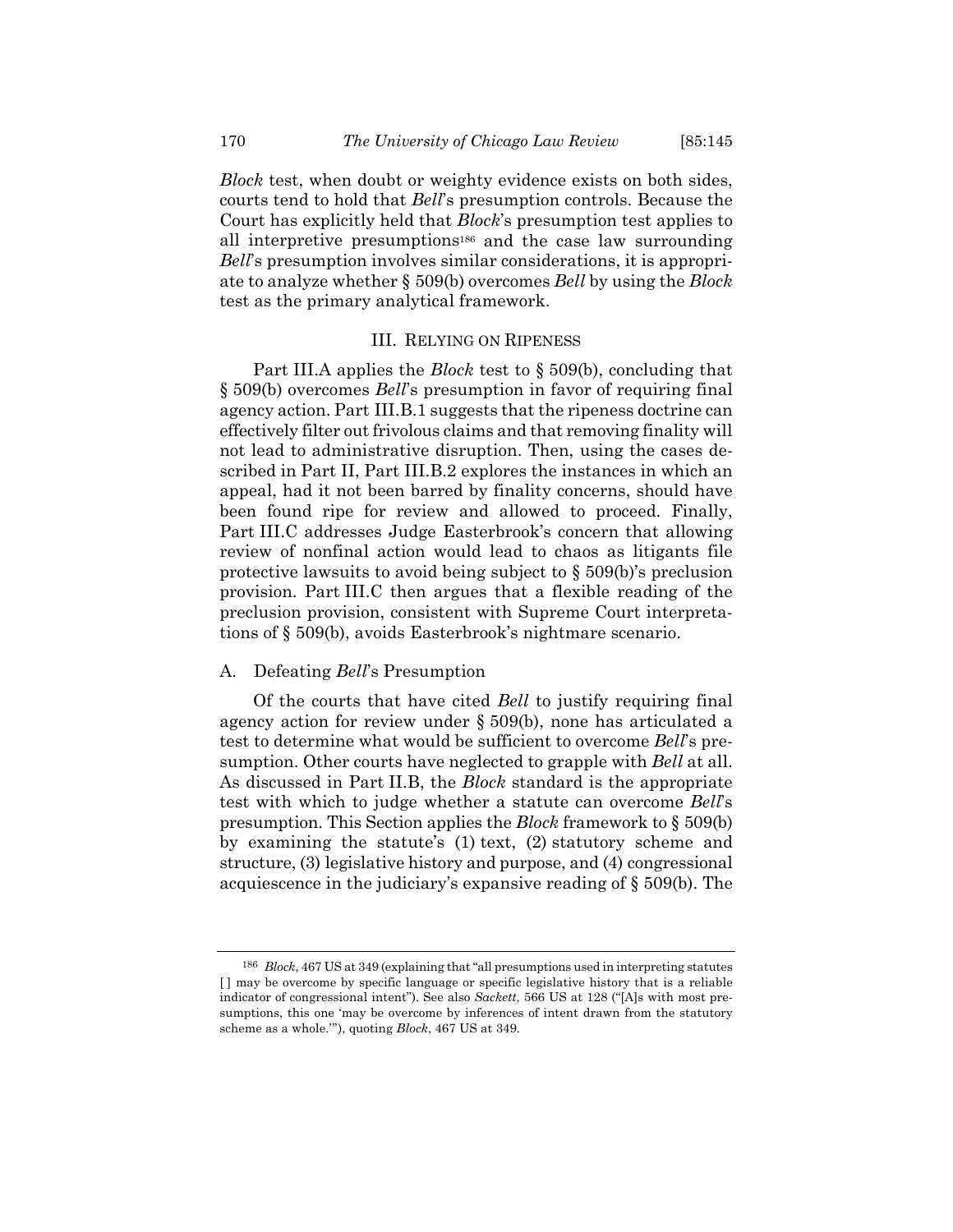application of the test demonstrates that § 509(b) overcomes *Bell*'s presumption.

1. The text does not require final agency action.

Section 509(b) does not mention any final agency action requirement. As established in Part I.B, an omission of the word "final" is necessary but insufficient to overcome *Bell*'s presumption.187 Section 509(b) further differentiates itself from other direct-review statutes by not authorizing review for an "order" or "action." The statute specifically allows for review of the administrator's "action *in*" promulgating, approving, denying, or making any determination under other CWA statutes.188 Giving meaning to each word of the statute requires ascribing some effect to the word "in."<sup>189</sup> In this context, the most natural meaning to assign to "in" is that it extends the scope of the review authorization to include actions taken in the course of taking the final action. This interpretation authorizes review of the many different actions the administrator may take before making a final determination or other final action.190

Other statutes, such as the provision in *Columbia Riverkeeper*, authorize review for an "order or action . . . *to* issue, condition, or deny any permit, license, concurrence, or approval."191 There, Congress focused on the order or action that, itself, would effectuate a result. In contrast, "action *in*" suggests Congress contemplated review of the many actions taken *toward* effectuating a result.

<sup>187</sup> See Part I.B.

<sup>188 33</sup> USC § 1369(b)(1) (emphasis added). The review statute in the Resource Conservation and Recovery Act of 1976 (RCRA), Pub L 94-580, 90 Stat 2795, codified at 42 USC § 6901 et seq, uses the phrase "review of action of the Administrator in" and gives the DC Circuit exclusive jurisdiction for judicial review. RCRA § 2, 90 Stat at 2827, 42 USC § 6976(a)(1). In *American Portland Cement Alliance v Environmental Protection Agency*, 101 F3d 772 (DC Cir 1996), the court ruled that it would have jurisdiction "only after the final regulations are promulgated." Id at 779. It based this decision on the fact that, unlike the CWA, the RCRA statute did not provide for review of determinations. Id at 775. The court held that, by its "plain terms," the statute provided for review only of the administrator's action in "the promulgation of final regulations, the promulgation of requirements, and the denial of petitions for the promulgation, amendment, or repeal of RCRA regulations." Id, citing 42 USC § 6976(a)(1).

<sup>189</sup> See *Loughrin v United States*, 134 S Ct 2384, 2390 (2014) (describing "the 'cardinal principle' of interpretation that courts 'must give effect, if possible, to every clause and word of a statute'"), quoting *Williams v Taylor*, 529 US 362, 404 (2000).

<sup>190</sup> See 33 USC § 1369(b)(1)(B), (D).

<sup>191 15</sup> USC § 717r(d)(1) (emphasis added).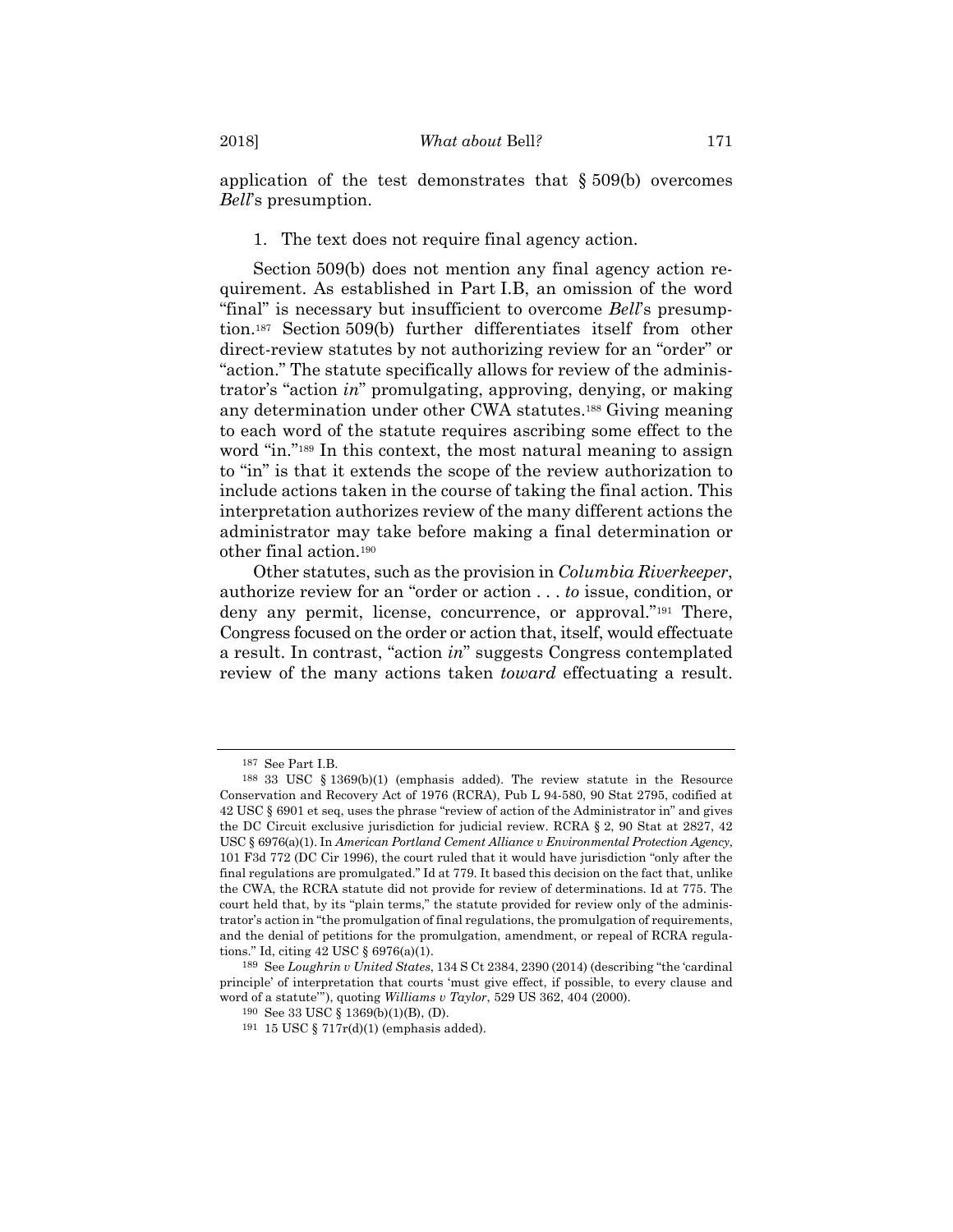This construction gives meaning to the final action<sup>192</sup> and the several actions taken *in making*—or whatever verb the final action requires, like promulgating, issuing, approving, or denying—that determination.<sup>193</sup>

2. The statutory scheme does not implicate final action.

The statutory scheme of  $\S 509(b)$  also supports the inference that Congress intended to allow review of nonfinal actions. Unlike other statutes authorizing review of actions taken under ancillary statutes,<sup>194</sup> which themselves mention finality or other inherently final actions, § 509(b) references statutes that contain a bevy of intermediate actions. For example, § 509(b)(1)(A) allows for review of the administrator's action in promulgating a new standard of performance under § 306 of the CWA. To promulgate a new performance standard, the administrator must take several intermediate actions. First, the administrator must add a new category to its list of source categories.195 Then, the administrator must propose and publish regulations "establishing Federal standards of performance for new sources."196 The administrator may also make distinctions among "classes, types, and sizes within categories of new sources."<sup>197</sup> These are three actions that the administrator can take "in promulgating any standard of performance" and are therefore subject to review under § 509(b)(1)(A). These actions are unlike final decisions of a board<sup>198</sup> or entry into a settlement<sup>199</sup> because they are actions taken in anticipation of a final promulgation and are not qualified by "final agency action" language.200

As discussed in Part III.A.4, the Supreme Court has held that the underlying regulations governing actions reviewable through  $\S 509(b)$  are themselves subject to review under the statute.<sup>201</sup> The range of actions that the administrator can take under § 509(b)'s

<sup>192</sup> In other words, the promulgations, approvals, denials, issuances, and determinations mentioned in 33 USC § 1369(b)(1).

<sup>193</sup> See 33 USC § 1369(b)(1).

<sup>194</sup> See note 166.

 $195 \quad 33 \text{ USC} \S \quad 1316(b)(1)(\text{A}).$   $196 \quad 33 \text{ USC} \S \quad 1316(b)(1)(\text{B}).$ 

<sup>197 33</sup> USC § 1316(b)(2).

<sup>198</sup> See *Bell*, 461 US at 777–78. 199 See *Carolina Power*, 43 F3d at 914–15.

<sup>200</sup> See 5 USC § 704.

<sup>201</sup> See Part III.A.4.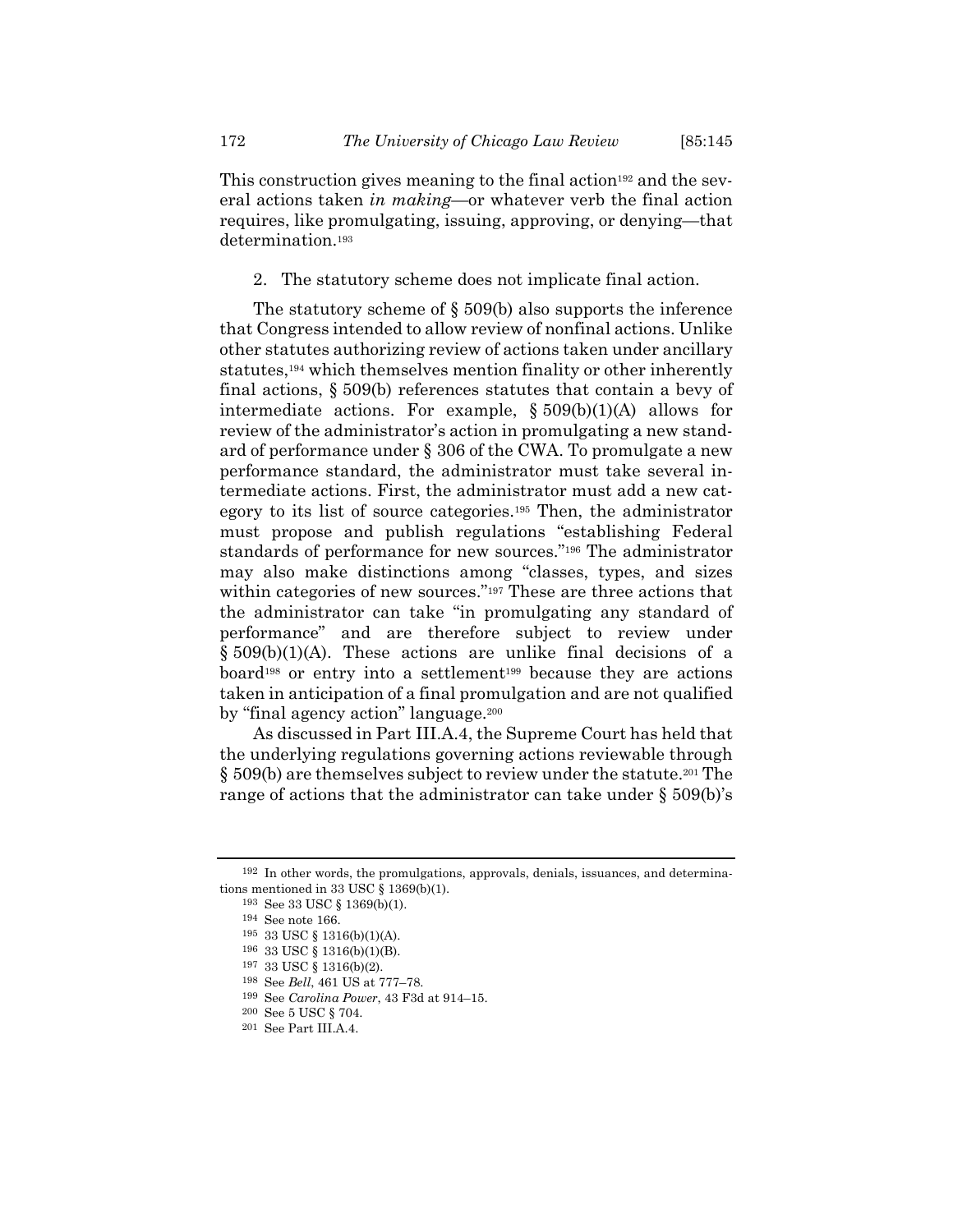ancillary statutes reinforces the argument that § 509(b)'s authorization of review of "actions in" making determinations or denying permits should be read literally and given meaning.

3. The legislative purpose and history are open to immediate review.

Under *Block* and cases applying *Bell*, courts look to legislative history to see if congressional intent is fairly discernible.202 In the cases using legislative history to rebut the claim that a statute overcomes *Bell*'s presumption, the legislative history clearly discusses final actions.203 No such discussion exists in the legislative history of the CWA's enactment. The legislative history for the CWA shows that the drafters did not intend to limit judicial review to final actions by the administrator. In fact, the enacting Congress envisioned a judicial review system that allowed the public to meaningfully participate in government decisionmaking through litigation.

The CWA drafters appreciated that citizens had increasingly "taken the initiative in having the forum for [environmental] decision-making be in the court room."204 Decrying the fact that agencies had closed themselves off from public input, Congress was interested in "open[ing] wide the opportunities for the public to participate in a meaningful way in the decisions of government."205 With that intent in mind, the CWA included a provision for "judicial review of the Administrator's actions . . . in section 509(b)."206

The report from the House Committee on Public Works supports the proposition that  $\S 509(b)(1)$  is to be construed liberally. The committee made clear its belief that:

[W]ith the number and complexity of administrative *determinations* that the legislation requires there is a need to establish a clear and orderly process for judicial review. Section 509 will ensure that administrative actions are reviewable, but that the review will not unduly impede enforcement [on account of the review-preclusion provision in  $\S 509(b)(2)$  that prevents litigants from raising challenges to actions in an

<sup>&</sup>lt;sup>202</sup> See Parts I.B, II.A.1, II.B.  $^{202}$  See, for example, note 65 and accompanying text.

<sup>204</sup> Environmental Policy Division of the Congressional Research Service, 1 *A Legislative History of the Water Pollution Control Act Amendments of 1972* 819 (Government Printing Office 1973).

<sup>205</sup> Id.

<sup>206</sup> Id.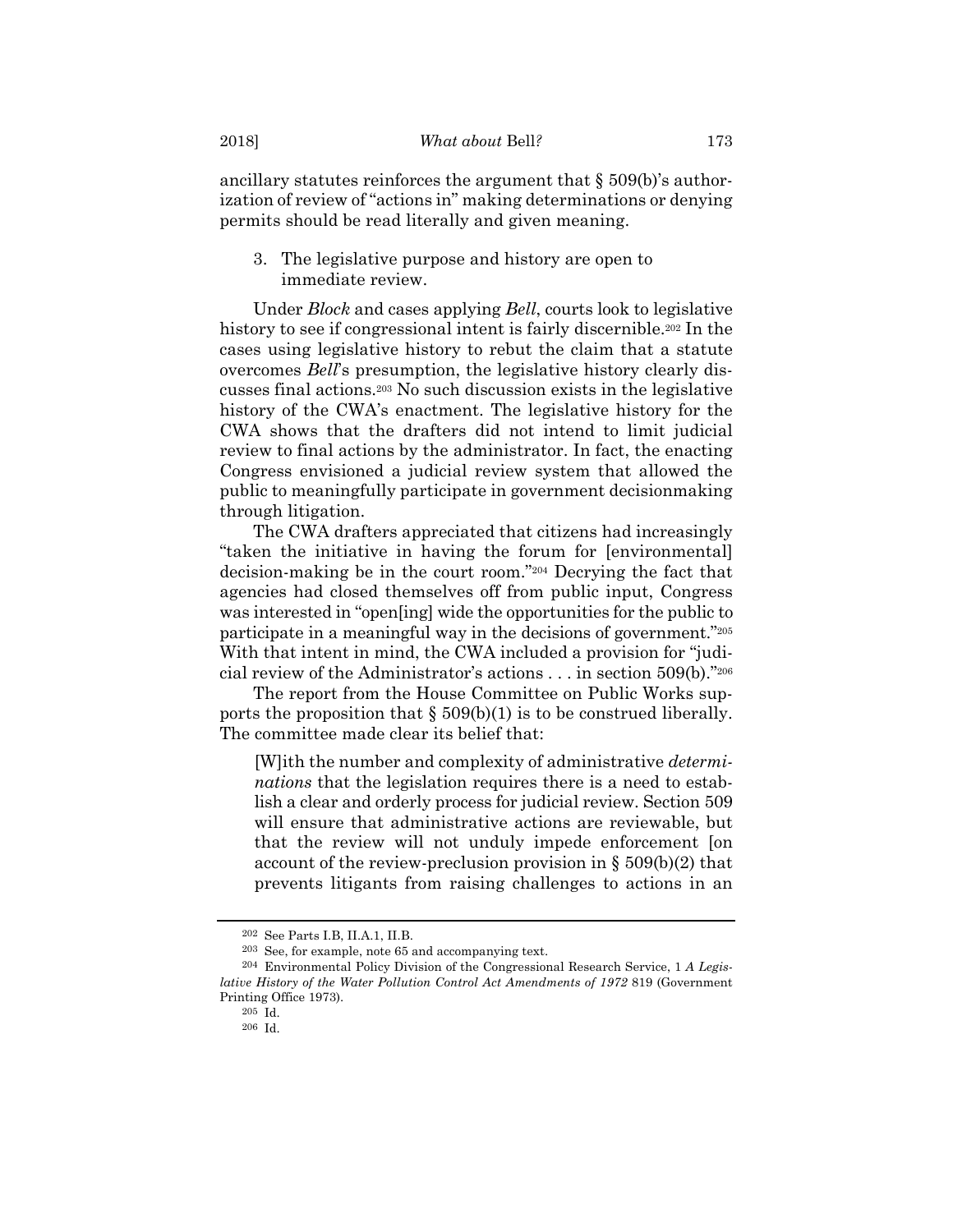enforcement proceeding if they are reviewable under  $§$  509(b)(1)].<sup>207</sup>

The committee's reference to the "number" of administrative determinations does not implicate finality in the same way as a reference to a "final order" or "decision."208 Further, Congress evidently thought that the anticipated increase in litigation was an adequate reason to consider establishing a special environmental court.209

A supplemental view included in the committee report suggests that administrative review of nonfinal actions was a palatable idea to at least one member of the enacting Congress. Supporting the bill, Representative John Terry of New York stated that "an administrative review procedure of Section 304 guidelines, *prior to their promulgation*, and EPA *approval or disapproval* of State permit programs is essential."210 Actions before promulgation would constitute nonfinal actions, as they would not represent the "consummation" of the agency's decisionmaking process. Though this is the recorded view of only one legislator and should not, absent other factors, control a court's interpretation of the statute, Terry's statement demonstrates that Congress was at least aware of the possibility of allowing review of nonfinal actions.

The legislative history of the 1972 amendments creating the modern CWA thus shows that Congress was interested in opening wide the opportunities for public participation and used the phrase "any determination" literally. Further, the history shows that at least one member of Congress actively encouraged review of nonfinal action. Nowhere in the legislative history of the 1972 amendments does Congress mention that review is limited to final actions.

In *Champion*, the Fourth Circuit erroneously used Senator Muskie's 1977 CWA amendment statements on the availability of judicial review of EPA approval or disapproval of state permit

<sup>207</sup> Id at 823 (emphasis added). 208 See *Monterey Coal Co v Federal Mine Safety and Health Review Commission*, 635 F2d 291, 292 (4th Cir 1980) (discussing a Senate report stating that "[p]ersons adversely affected by the Commission's final order" may seek review). See also *Bell*, 461 US at 778 (highlighting that the statutes in question state that review is available for the "decision" of the board).

<sup>209 1</sup> *A Legislative History of the Water Pollution Control Act Amendments of 1972* at 830 (cited in note 204) ("The increase in litigation on environmental matters . . . may well justify a new environmental court.").

<sup>210</sup> Id at 892 (emphasis added).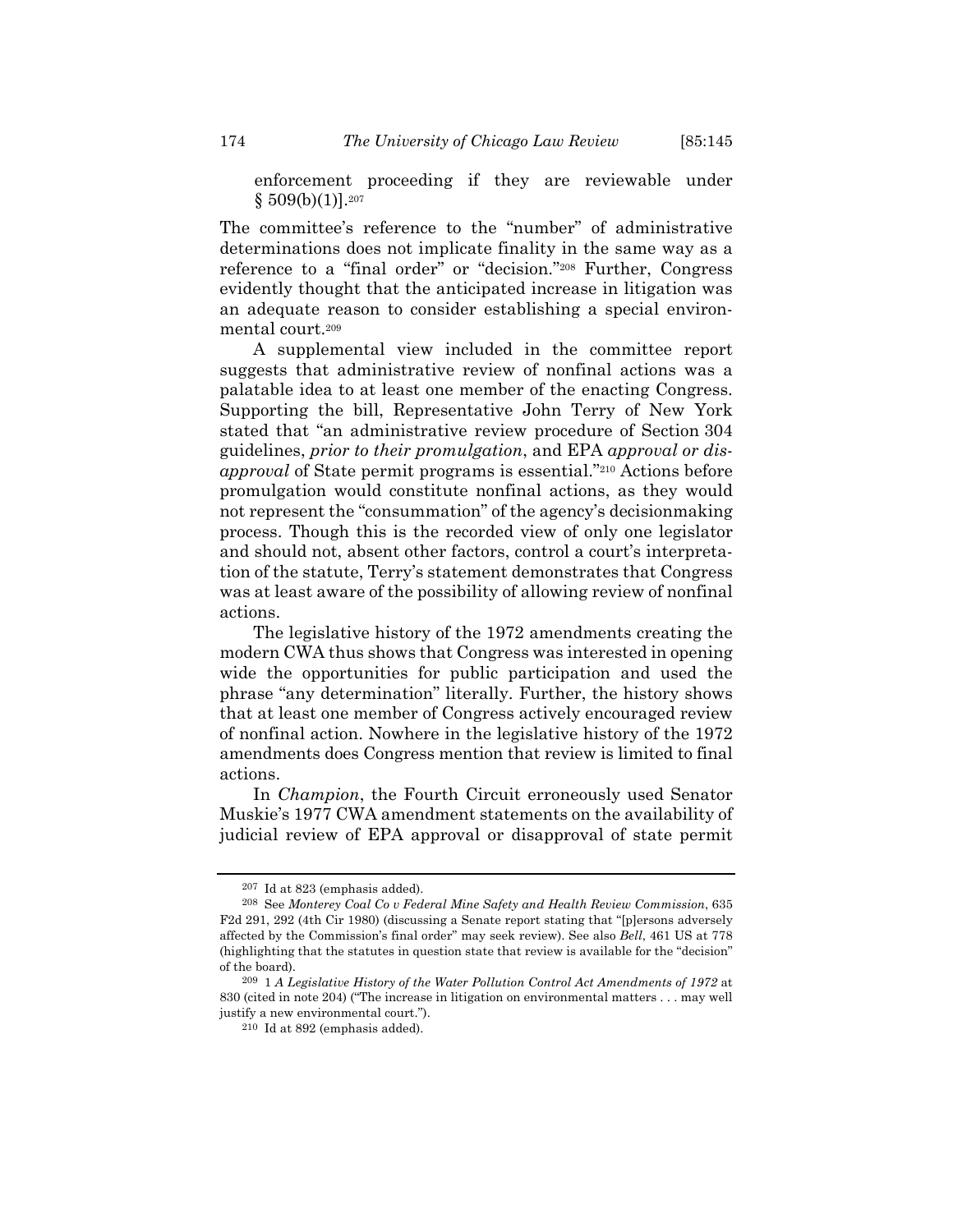programs211 as evidence that Congress intended review of only final actions.212 The Fourth Circuit held that statement to be significant evidence that Congress did not intend review of nonfinal actions under § 509(b).

Muskie's statement does not settle the finality question. Unlike Terry's statements approving of review of nonfinal actions, Muskie's floor speech occurred *after* Congress passed the CWA and cannot illuminate the legislative intent of the CWA's enacting Congress. This is especially true because Muskie's statement was primarily about  $\S 402(d)$ , not  $\S 509(b)(1)$ .<sup>213</sup> As the Supreme Court has held, "the views of a single legislator, even a bill's sponsor, are not controlling."214 Moreover "the views of a subsequent Congress," much less an individual legislator, "form a hazardous basis for inferring the intent of an earlier one."215 Even "when it would otherwise be useful, subsequent legislative history will rarely override a reasonable interpretation of a statute that can be gleaned from its language and legislative history prior to its enactment."216 Muskie's subsequent floor statement only tangentially related to § 509(b)—should therefore carry little, if any, weight in interpreting § 509(b). The legislative history from the original enactment should control.

The legislative history of the 1972 CWA shows that Congress intended to allow review of nonfinal actions taken by the administrator. The sole excerpt of subsequent legislative history that contradicts Congress's original intent is that of a single legislator concerning an amendment to a different statute half a decade later. Given Supreme Court precedent on subsequent legislative history, Muskie's statement should be accorded no weight in construing § 509(b). The legislative history does not contain the type of language that courts use to support finding an implied finality requirement.

<sup>211</sup> See text accompanying note 136.

<sup>212</sup> *Champion*, 850 F2d at 188. See also 3 *A Legislative History of the Clean Water Act of 1977* at 470 (cited in note 136).

<sup>213</sup> See 3 *Legislative History of the Clean Water Act of 1977* at 470 (cited in note 136). 214 *Mims v Arrow Financial Services, LLC*, 565 US 368, 385 (2012), citing *Consumer Product Safety Commission v GTE Sylvania, Inc*, 447 US 102, 118 (1980).

<sup>215</sup> *GTE Sylvania*, 447 US at 117, quoting *United States v Price*, 361 US 304, 313 (1960).

<sup>216</sup> *GTE Sylvania*, 447 US at 118 n 13.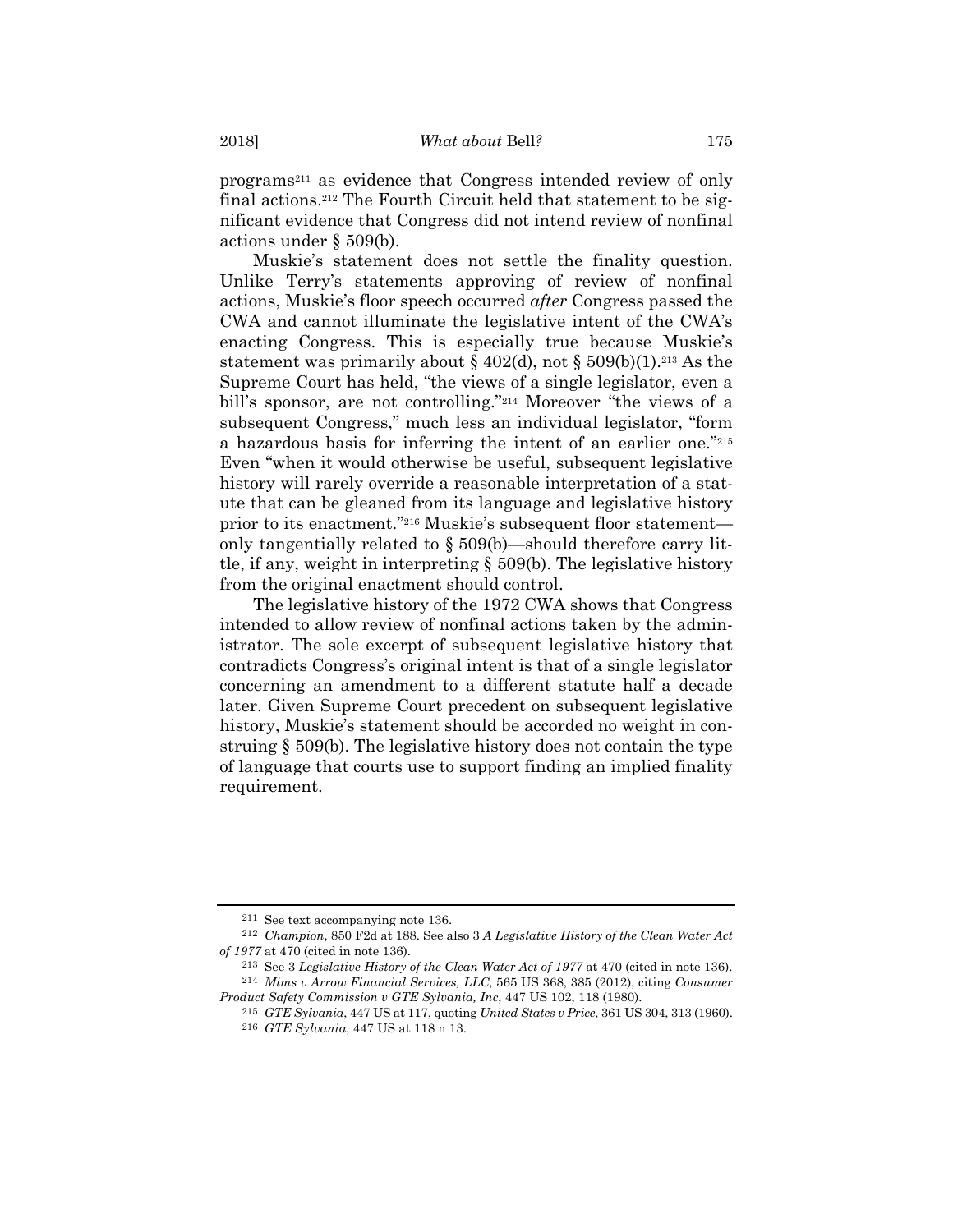4. Congress has acquiesced in the judiciary's expansive reading of  $\S$  509(b).

*Block* instructs interpreters seeking guidance as to whether a statute overcomes a presumption to look to "contemporaneous judicial construction" and "congressional acquiescence in it."<sup>217</sup> History provides the guideposts for this analysis. Informative clues are (1) Congress's 1977 amendments to the CAA and (2) Supreme Court cases defining the reach of § 509(b). This Section proceeds in chronological order: it first discusses the 1977 case, *E.I. du Pont de Nemours & Co v Train*,<sup>218</sup> then turns to the history of the 1977 CAA and CWA amendments, and finally returns to § 509(b) in the 1980 case, *Crown Simpson Pulp Co v Costle*.219 As this Section will demonstrate, the Court has taken an expansive view of § 509(b)'s reach. To date, Congress has not intervened and can reasonably be said to have acquiesced in an expansive reading of  $§ 509(b).$ 

In *E.I. du Pont*, the Court addressed the burgeoning question of whether the EPA was responsible for setting NPDES permit standards or if it could offer only guidelines and allow variances on individual permits.220 The EPA argued that it had the authority to set national standards. The Court agreed.221 In ruling for the EPA, the Court rejected the petitioners' argument that  $\S 509(b)(1)(E)$ 's authorization of review of approvals or promulgations of standards under § 301 applied only to § 301(c).<sup>222</sup> The Court held that review was available for all actions taken pursuant to § 301 because  $\S 509(b)$  did not explicitly single out  $\S 301(c)$ .<sup>223</sup> Furthermore, the Court stated that it would be perverse to allow the court of appeals to review individual actions issuing or denying permits under § 402 (permits that allow discharges under the NPDES program) but leave it "no power of direct review of the basic regulations governing those individual actions."224 The Court thus construed the statute to authorize review of all the actions listed in § 509(b)'s ancillary statutes unless otherwise specified. In other words, the Court interpreted the statute to allow review of the

224 *E.I. du Pont*, 430 US at 136.

<sup>217</sup> *Block,* 467 US at 349.

<sup>218 430</sup> US 112 (1977). 219 445 US 193 (1980) (per curiam).

 $^{220}\,$  See  $E.I.$   $du$   $Pont,$   $430$  US at  $124.$   $^{221}\,$  Id at  $132\text{--}36.$ 

 $^\mathrm{222}$  Id at 136.

<sup>223</sup> Id.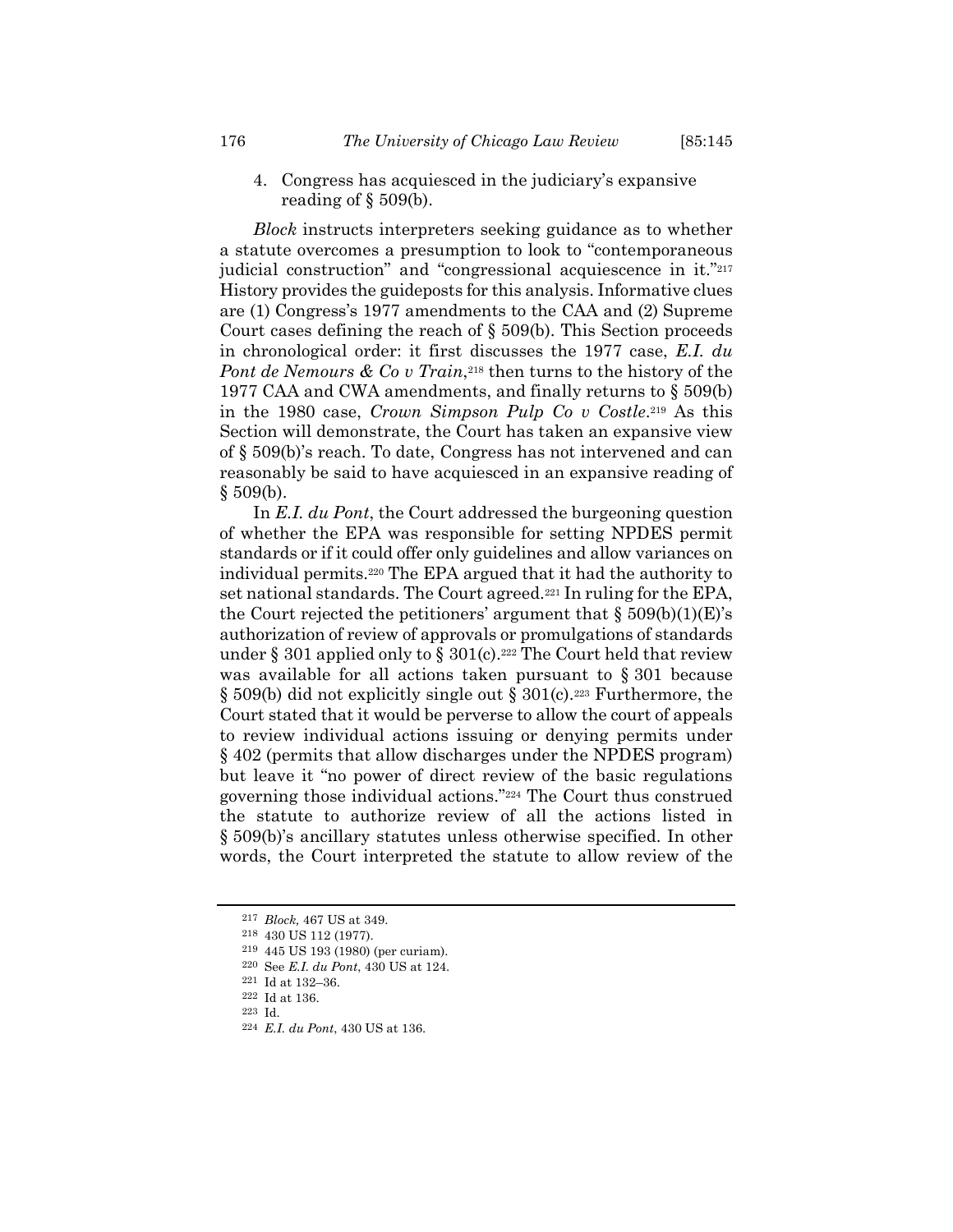administrator's action in approving or promulgating any effluent limitation under § 301 as long as that action was itself listed in § 301.

Congress amended the CWA in 1977 and did not revise § 509(b).225 Keeping in mind the Court's longstanding presumption that Congress is "aware of an administrative or judicial interpretation of a statute and [ ] adopt[s] that interpretation when it re-enacts a statute without change,"226 Congress signaled its acquiescence in the Court's expansive reading of  $\S 509(b)(1)(E)$ in *E.I. du Pont* by not amending § 509(b) in the 1977 CWA amendments. Four months earlier, Congress modified the CAA's similar review provision by adding the phrases "or final action taken" and "any other final action."227 Despite having inserted "final action" language into a parallel review provision just a few months earlier, Congress did not make the same revision to § 509(b).

Congress's decision to modify the CAA to explicitly reference final action, but to leave § 509(b) untouched, was a meaningful choice made in light of the Supreme Court's ruling in *E.I. du Pont*. In *Gwaltney of Smithfield, Ltd v Chesapeake Bay Foundation, Inc*,<sup>228</sup> the Court emphasized the significance of differences in the language of various environmental review statutes. There, the Court ruled on a jurisdictional question regarding the CWA's citizen-suit provision<sup>229</sup> by looking to the statute's "most natural reading."230 The Court ruled that the statute's failure to provide jurisdiction for past violations was not a "careless" error on the part of Congress because "Congress used identical language in the citizen suit provisions of several other environmental statutes that authorize only prospective relief" and that "Congress has demonstrated in yet other statutory provisions that it knows how to avoid this prospective implication by using language that explicitly targets wholly past violations."231 The same reasoning applies here. Congress inserted an explicit finality requirement in the CAA and could have done the same with respect to the CWA. The inclusion of finality language in other review statutes demonstrates that Congress knows how to make its intent to

<sup>225</sup> See Selmi, 72 Ind L J at 78 (cited in note 82).

<sup>226</sup> *Forest Grove School District v T.A.*, 557 US 230, 239–40 (2009), quoting *Lorillard v Pons*, 434 US 575, 580 (1978).

<sup>227</sup> Selmi, 72 Ind L J at 74–75 (cited in note 82), quoting 42 USC § 7607(b)(1).

 $^{228}$  484 US 49 (1987).  $^{229}$  33 USC § 1365.

<sup>230</sup> *Gwaltney*, 484 US at 57.

<sup>231</sup> Id.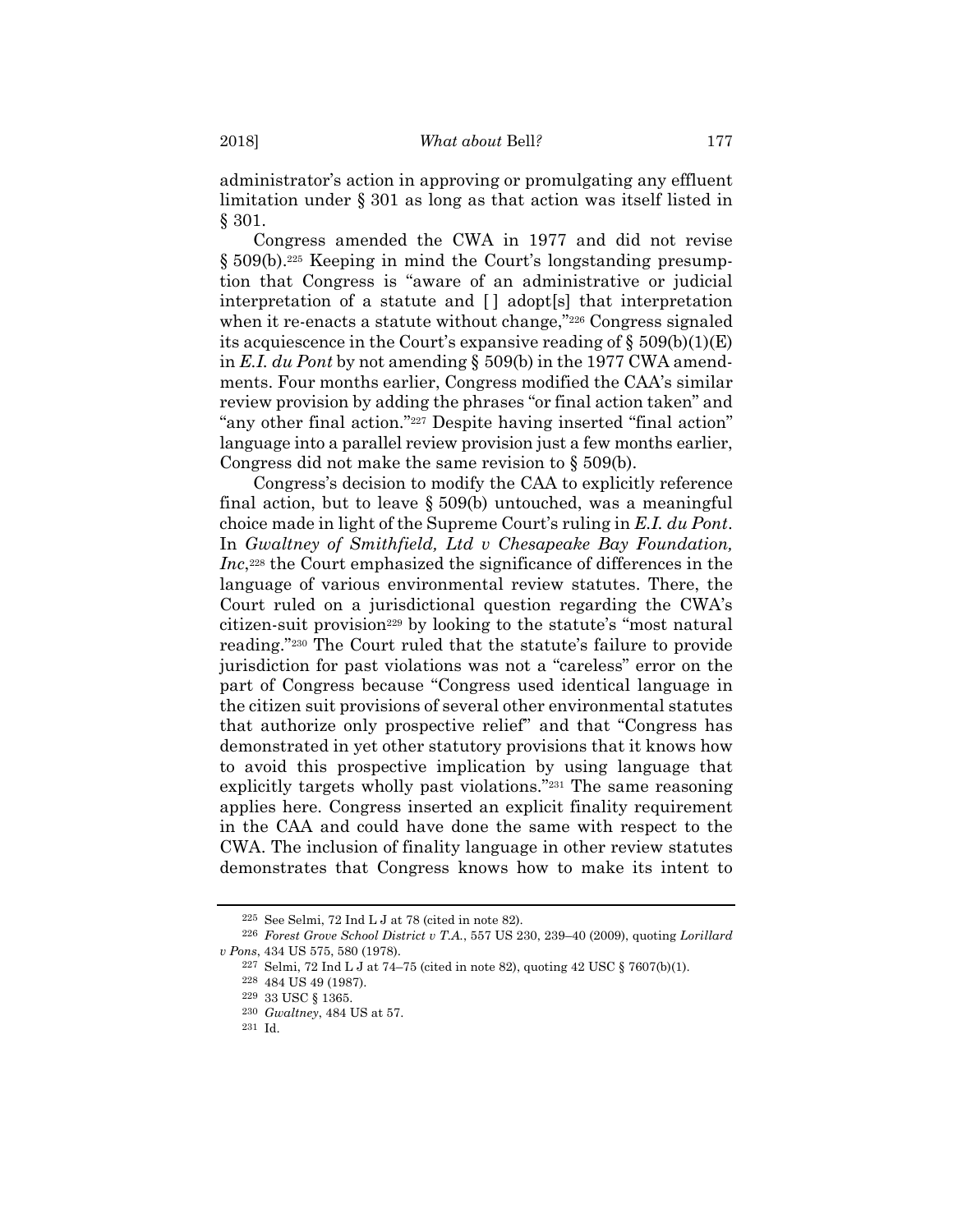restrict review to final agency action clear. Congress did not do so here, and that choice must be given meaning.

Three years after Congress amended the CWA, the Court again interpreted § 509(b) in *Crown Simpson*.The question before the Court was whether the EPA's veto of a state-issued permit qualified as a § 402 approval or denial of the permit under § 509(b)(1)(F).232 Section 402 allows the EPA to either veto a proposed NPDES permit or do nothing for ninety days and passively approve it.233 The lower court had determined that a veto of the state-issued permit did not constitute "issuing or denying" a permit, rendering  $\S 509(b)(1)(F)$  inapplicable.<sup>234</sup> The Court disagreed, holding that the veto had the "precise effect" of denying a permit within the meaning of  $\S 509(b)$ , and thus reversed the Ninth Circuit's decision.235 Agreeing with a concurring opinion in the lower-court decision, the Court highlighted the argument that allowing jurisdiction over this type of action "would best comport with the congressional goal of ensuring prompt resolution of challenges to EPA's actions."236 Once again, the Court employed a "practical rather than a cramped construction" of § 509(b) that emphasized function over form.237 Due to these functional concerns, the Court allowed for direct review of an action listed in  $\S$  509(b)(1)(F)'s ancillary statute but not enumerated in  $\S$  509(b). That is, the Court allowed for review of the EPA veto despite the absence of an actual permit denial.238 Congress has not amended § 509(b)(1) since the Court's ruling in *Crown Simpson*.

While *E.I. du Pont* and *Crown Simpson* do not squarely address the finality question, these cases both demonstrate that the Court will look beyond the final actions listed in § 509(b)(1) when it has prudential reasons for doing so.239 In *E.I. du Pont*, the Court

<sup>232</sup> *Crown Simpson*, 445 US at 194. 233 Id. See also 33 USC § 1342(d)(2).

<sup>234</sup> *Crown Simpson*, 445 US at 196.

<sup>235</sup> Id. 236 Id.

<sup>237</sup> *Natural Resources Defense Council, Inc v U.S. Environmental Protection Agency*, 673 F2d 400, 405 (DC Cir 1982).

<sup>238</sup> The *Crown Simpson* Court acknowledged that the 1977 amendments were passed after the original controversy in the case occurred. The court did not "consider the impact, if any, of this amendment on the jurisdictional issues presented." *Crown Simpson*, 445 US at 194 n 2.

<sup>239</sup> The Court also did not raise any jurisdictional issues related to its review of a case in which the Ninth Circuit asserted § 509(b) jurisdiction to review a nonfinal determination. See *National Association of Home Builders v Defenders of Wildlife*, 551 US 644 (2007). See also note 150 (describing the Ninth Circuit case). But because the Court did not explicitly address the jurisdictional question, its assertion of jurisdiction is not protected by stare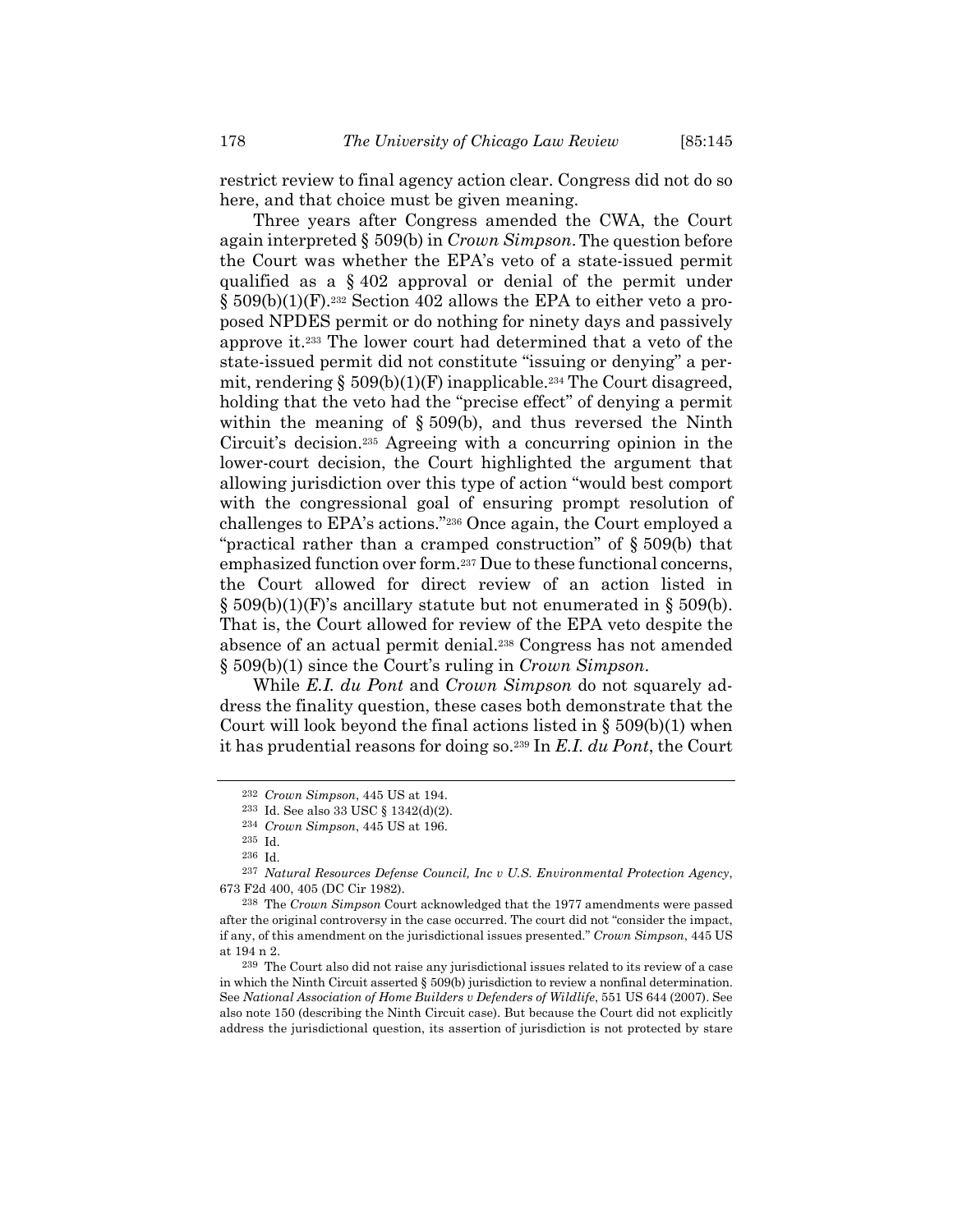declared that § 509(b) allowed for review of any action the administrator could take under  $\S 301.^{240}$  Because  $\S 301$  contains nonfinal actions, the Court impliedly held that those actions were available for § 509(b) review. There, the Court was concerned with judicial economy and the problem of bifurcated review.241 Three years later, the *Crown Simpson* Court ruled that the lack of a final issuance or denial of a permit did not deprive the appellate court of jurisdiction under  $\S 509(b)(1).$ <sup>242</sup> In that instance, the Court was guided by the congressional goal of "ensuring prompt resolution of challenges to EPA's actions" and established that its interpretation of  $\S 509(b)$  was motivated by practicality rather than formality.<sup>243</sup> Congress has not amended  $\S 509(b)$  since either of these rulings and can be understood to have acquiesced in the Court's interpretation of  $\S$  509(b).

#### 5. Section 509(b) overcomes *Bell*'s presumption.

To overcome *Bell*'s presumption under the *Block* standard, there must be both an omission of explicit finality language and other factors indicating congressional intent.244 The intent to override the presumption must be "fairly discernible."245 That standard is met here. The text of § 509(b) contains no finality language, and so the "specific language" requirement is satisfied. Additional *Block* factors indicate that Congress intended to allow for review of nonfinal action. The CWA's legislative history supports overcoming *Bell*'s presumption. Importantly, the legislative history does not mention that review is to be limited to final actions. The statutory scheme presents nonfinal actions in § 509(b)'s ancillary statutes that govern, influence, and have the precise effect of determining the substance of the EPA's final action. The Court has found these types of actions to be within the meaning of § 509(b)'s enumerated actions. Further, unlike the statutory schemes in other statutes that courts have found to contain a finality requirement, the statutes related to § 509(b) do not discuss

decisis. See *American Portland*, 101 F3d at 776 ("That the court has taken jurisdiction in the past does not affect the analysis because jurisdictional issues that were assumed but never expressly decided in prior opinions do not thereby become precedents."), citing *Brecht v Abrahamson*, 507 US 619, 631 (1993).

<sup>240</sup> *E.I. du Pont*, 430 US at 136.

<sup>241</sup> Id at 127–28 & n 18.

<sup>242</sup> *Crown Simpson*, 445 US at 196. 243 Id.

<sup>244</sup> See note 164 and accompanying text.

<sup>245</sup> See note 168 and accompanying text.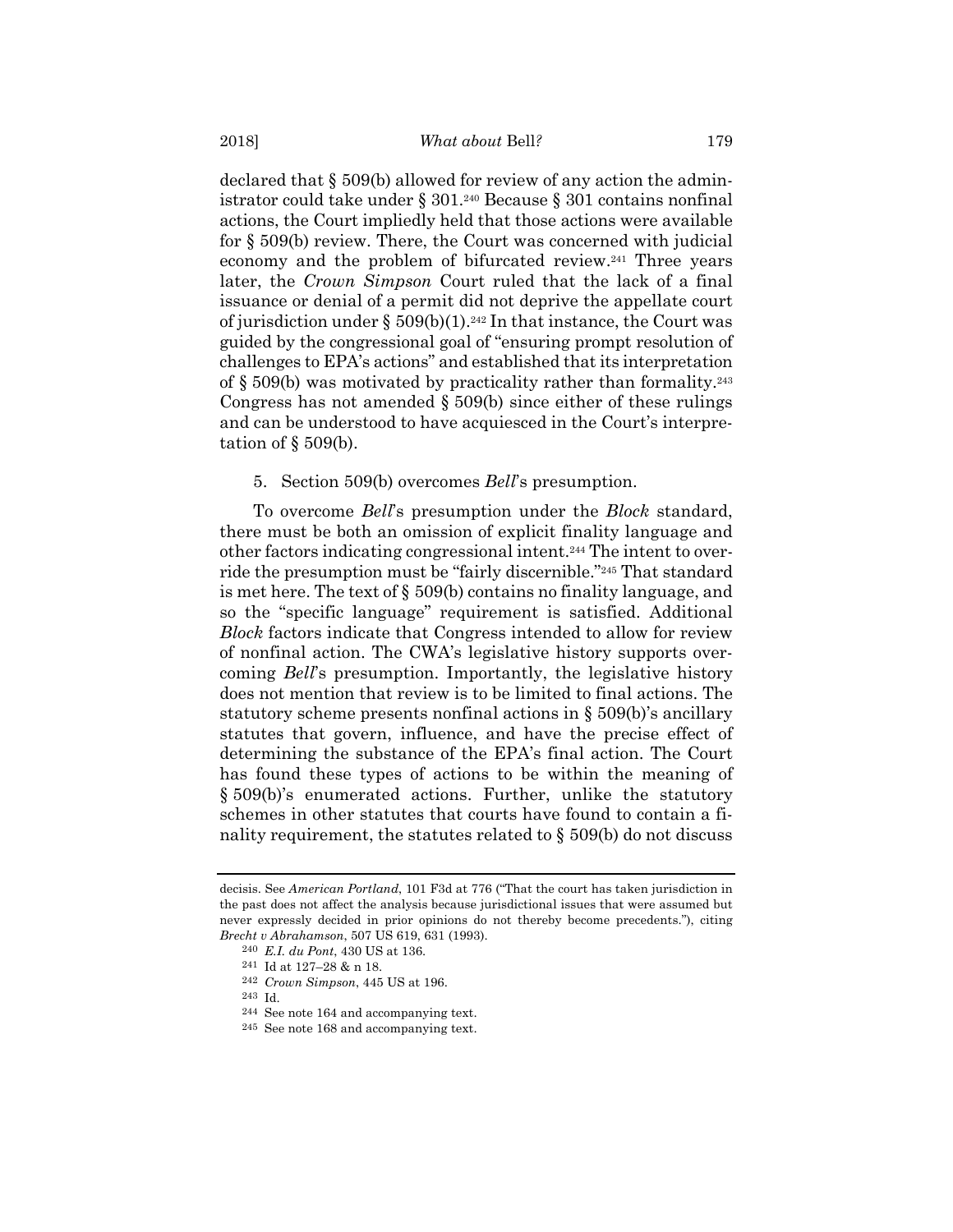a final agency action requirement. Finally, Congress acquiesced in the Court's practical construction of § 509(b) in *E.I. du Pont* by not amending the statute in the 1977 revisions. That Congress explicitly required finality in the CAA but not the CWA also serves as an interstatutory argument in favor of overcoming the *Bell* presumption. Moreover, there has been no revision of § 509(b) in response to the Court's pragmatic holding in *Crown Simpson*, which allowed for review of a nonfinal action. *Block*'s factors<sup>246</sup> all weigh in favor of finding that  $\S 509(b)$  overcomes *Bell*'s presumption. Section 509(b) should not be read as subject to *Bell*'s presumption in favor of requiring final agency action for judicial review.

#### B. Relying on Ripeness in the Absence of Finality

This Section argues that, even without the finality requirement to filter out frivolous actions, courts can rely on the ripeness doctrine to determine whether judicial review is appropriate in § 509(b) cases. The doctrine's two-pronged inquiry into whether an issue is "fit" for review and the potential hardship to the parties of withholding review247 should allow courts to take a more flexible approach that is unconstrained by a rigid finality requirement. First, this Section demonstrates that some courts, though using the language of finality, have relied on the ripeness doctrine to determine whether to allow direct review. Then, this Section argues that relying on ripeness in the absence of a finality requirement in § 509(b) provides a cohesive analytical switch that is consistent with Supreme Court jurisprudence and largely consistent with lower-court case law surrounding  $\S 509(b)(1).^{248}$ This Section highlights the types of cases in which removing the finality requirement and applying only the ripeness doctrine would have led to a different outcome. Finally, this Section argues that removing the finality requirement from  $\S 509(b)$  is welfare maximizing.

<sup>246</sup> The factors consist of the statute's specific language, legislative history, structure, the congressional acquiescence in the Supreme Court's expansive functional reading of the statute, and the statute's purpose to provide prompt resolution of challenges to EPA action. See Part II.B.2.

<sup>247</sup> See text accompanying notes 33–38.

<sup>248</sup> The Third Circuit's ruling in *Pennsylvania Department of Environmental Resources* was based on the argument that the district court had proper jurisdiction as the issue was covered under the CWA's citizen-suit provision. See *Pennsylvania Department of Environmental Resources*, 618 F2d at 994. As finality was not dispositive, this Section does not try to explain the decision in ripeness terms.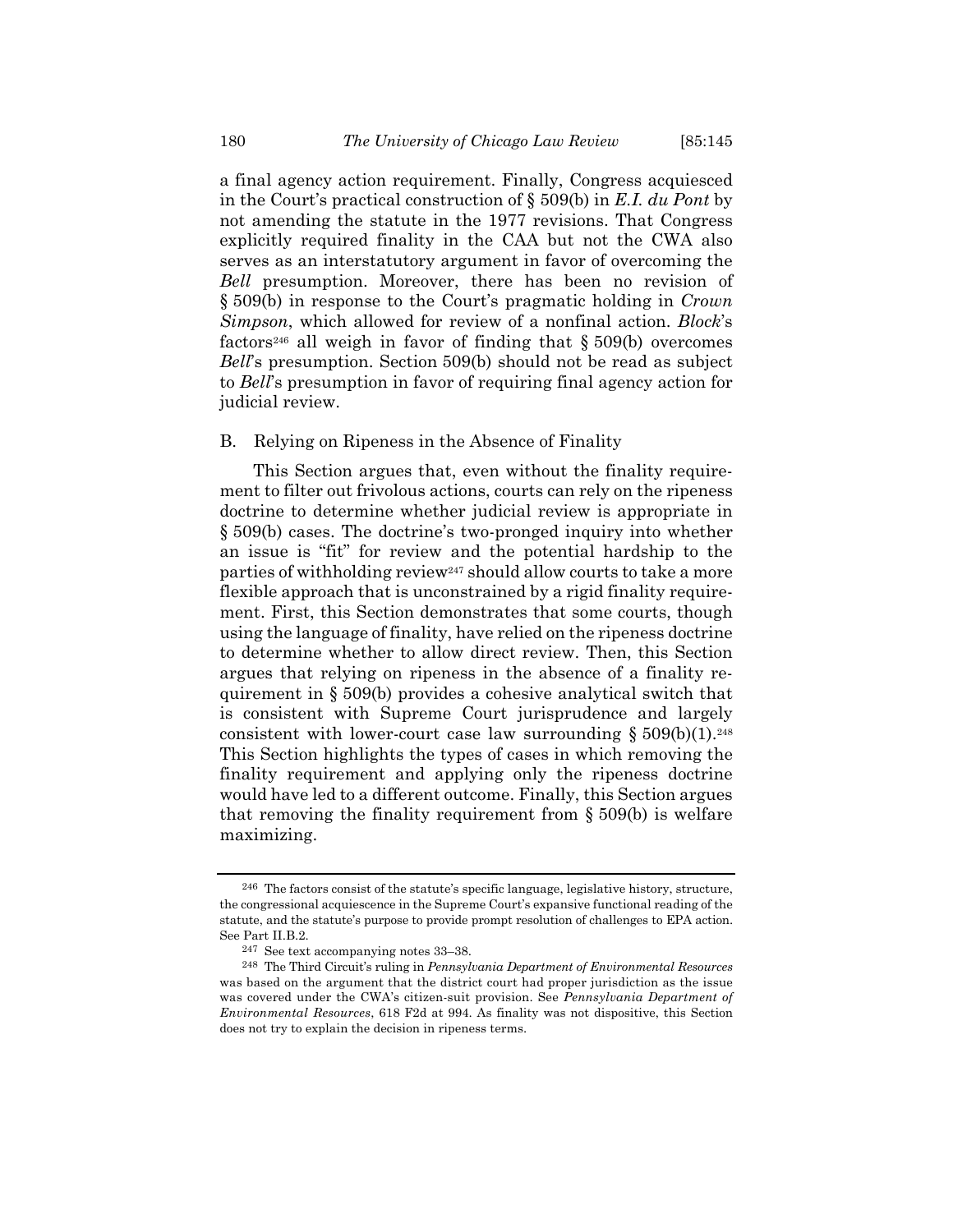#### 2018] *What about* Bell*?* 181

1. Courts have been employing ripeness considerations disguised as finality concerns.

Courts considering jurisdiction under § 509 have already used ripeness considerations as a basis for upholding *Bell*'s presumption in favor of requiring finality. In *American Paper*, for example, the court acknowledged it could review the case if the policy statement "ever leads to the denial or modification of a permit."249 The court held that review at that time would be "too soon" in that it would have to review the policy "without knowing how (or even whether) it would affect any plant."250 The Seventh Circuit, though couching its decision in the language of finality, was speaking to the concerns of the *Abbott Laboratories* ripeness test.251 There were no facts to review, only a legal question, but there was also no hardship to the parties in withholding review because the policy came from a regional office, not the administrator of the EPA. This reasoning by the court is consistent with the doctrine's purpose of preventing premature adjudication of abstract disagreements.252

The Fifth Circuit's holding in *National Pork* also fits within a ripeness framework. Like the letters in *American Paper*, the letters in *National Pork* were exclusively legal documents and, therefore, fit for review.253 However, the court's conclusion that the letters "merely restate[d]" existing law meant that the petitioners would suffer no specific hardship from the denial of review.254 Instead of conjuring up a textual finality mandate when none exists, the court could have dismissed the case for lack of hardship under the ripeness doctrine.

In *Rhode Island*, the state appealed a decision while EAB proceedings were ongoing.<sup>255</sup> The court read  $\S 509(b)$  as requiring final action and stated that review would be available when the EPA issued a final permit.<sup>256</sup> In discussing whether to apply an exception to the finality rule—the collateral order doctrine—the court reasoned that Rhode Island's interests would not be irreparably harmed in the absence of immediate review.257 The court

<sup>249</sup> *American Paper*, 882 F2d at 289.

<sup>250</sup> Id at 289–90.

<sup>251</sup> See Part I.A.2. 252 *Abbott Laboratories*, 387 US at 148–49.

<sup>253</sup> *National Pork*, 635 F3d at 741.

<sup>254</sup> Id at 756. 255 *Rhode Island*, 378 F3d at 23.

<sup>256</sup> Id.

<sup>257</sup> Id at 27–28.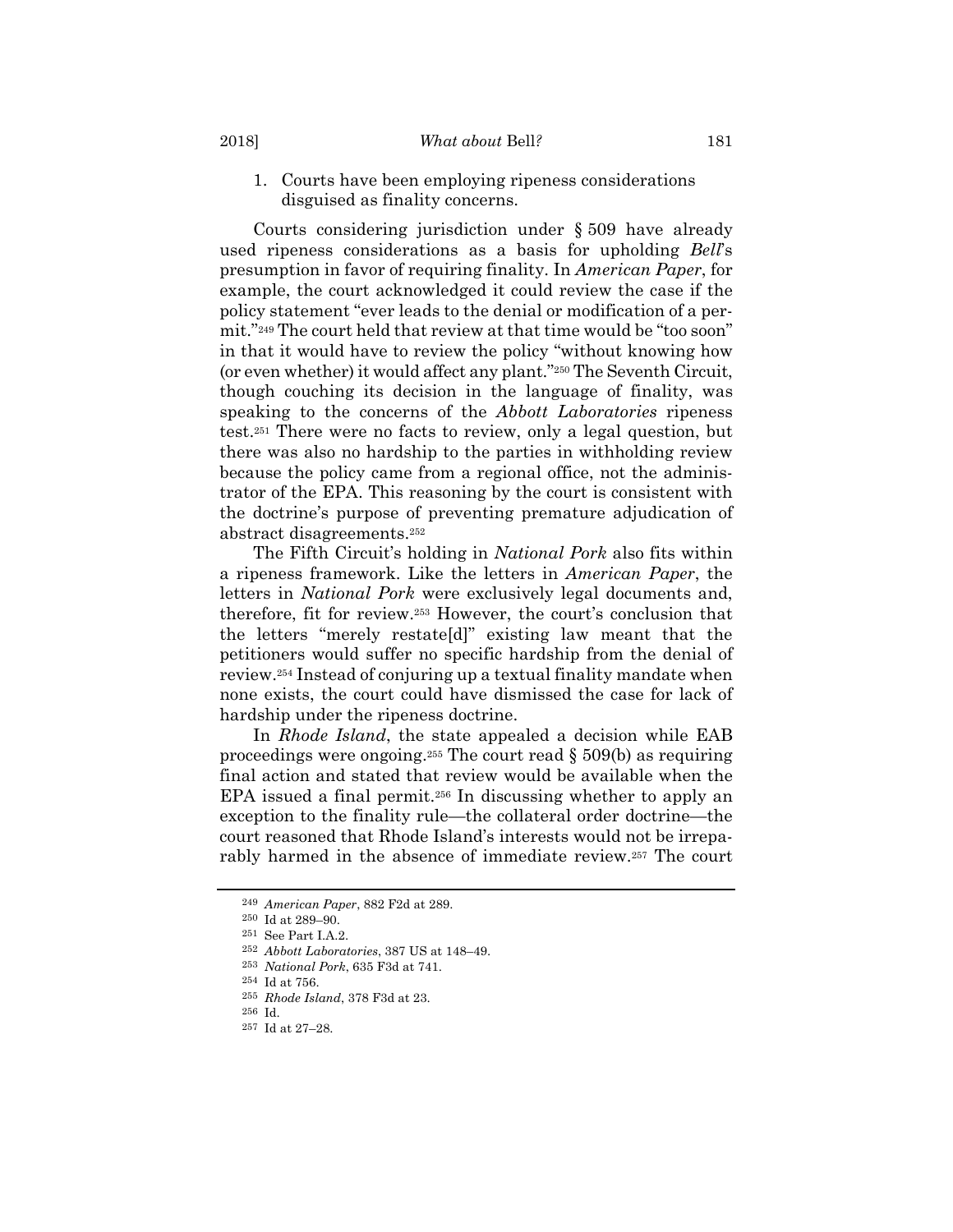also acknowledged that refusing to intercede came with a cost because it introduced the "prospect of duplicative proceedings should the denial of intervention eventually be deemed improvident."258 Thus, the court calculated that the hardship of denying review to Rhode Island did not outweigh the cost of adhering to the finality rule.259 While the court engaged in a cost-benefit analysis for purposes of the collateral order doctrine analysis, it engaged in the same type of weighing of the hardships required by the ripeness inquiry. Having found that Rhode Island would not be irreparably harmed by postponing review, the court could have dismissed the case solely on ripeness grounds instead of the twostep process of citing to *Bell*'s presumption and then declining to apply an exception to the finality rule.

#### 2. Changing the course of *Riverkeeper* and *Champion*.

If removing the finality analysis from § 509(b) results in no change from the status quo, this discussion is largely academic. There will be no change in outcome when a party attempts to appeal a nonripe and nonfinal action. Conversely, removing a finality requirement will not affect whether a party can appeal a ripe, final action. Removing the finality requirement will affect judicial review only in cases in which a party seeks to appeal a nonfinal action that is ripe for review. Allowing for review of nonfinal actions would have significantly changed the outcome in the Eleventh Circuit's *Riverkeeper* decision and the Fourth Circuit's *Champion* ruling. This Section discusses why both cases were ripe for review, despite their nonfinality, and then the next Section argues that removing finality and relying on ripeness to preserve judicial economy is welfare maximizing.

The Eleventh Circuit dismissed the petition for review in *Riverkeeper* because it failed *Bennett*'s finality test.260 The EPA's partial findings did not "mark the 'consummation' of the agency's decision making process" because, as the court noted, the EPA had "the power to revise its findings."<sup>261</sup> While it is impossible to know how the court would have ruled based on ripeness, applying the ripeness test shows that the case was ripe for review.

<sup>258</sup> Id at 28.

<sup>259</sup> The court recognized that in some instances, "the costs of finality may outweigh its benefits" in the administrative context. *Rhode Island*, 378 F3d at 24 (referencing the collateral order doctrine).

<sup>260</sup> See *Riverkeeper*, 806 F3d at 1082.

<sup>261</sup> Id.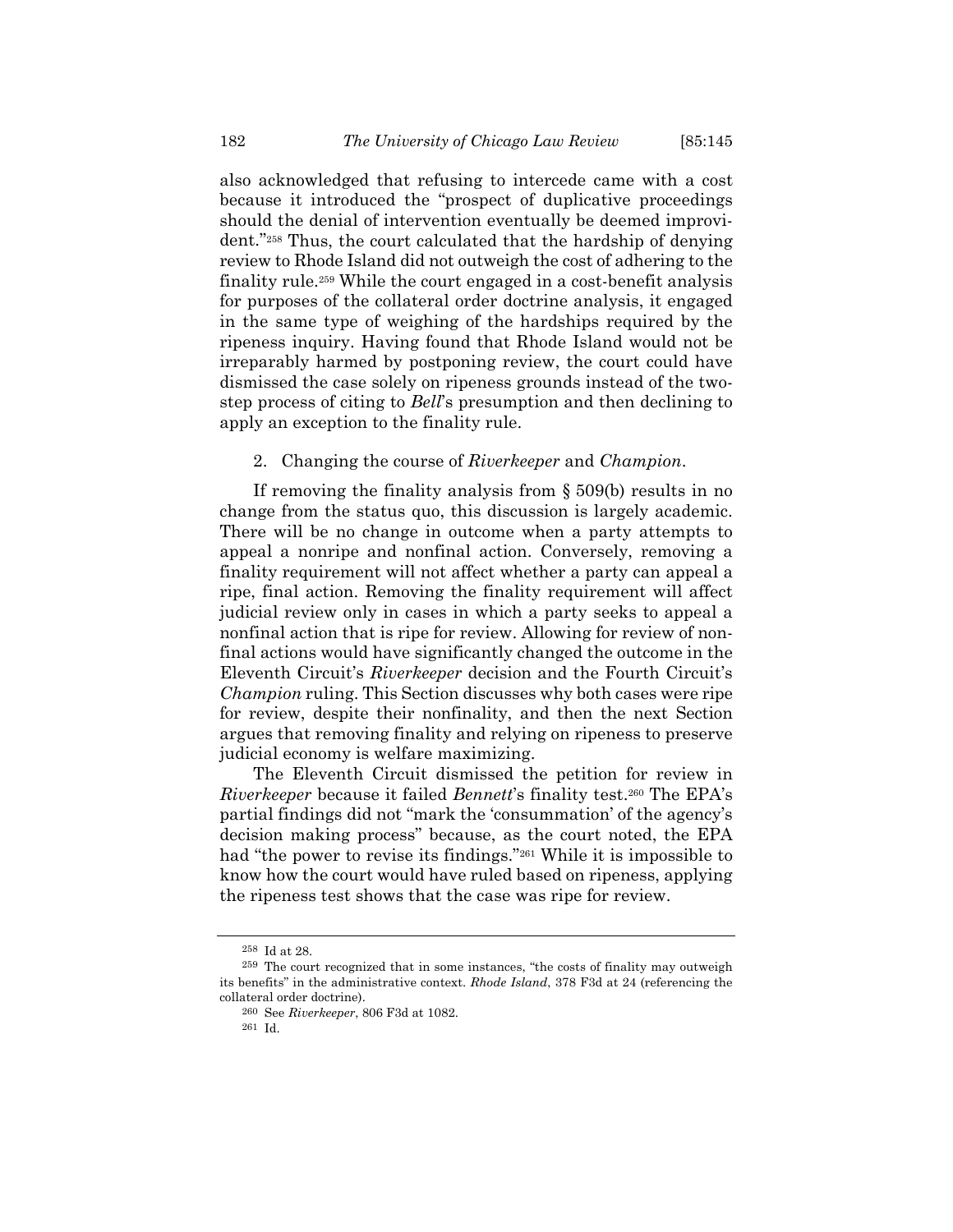#### 2018] *What about* Bell*?* 183

First, the question was fit for review. The EPA had determined that twenty-two of the alleged deficiencies did not warrant initiating withdrawal of the state's NPDES program.262 The EPA had already conducted the relevant factual analysis; no further factual development was needed in making determinations as to the twenty-two alleged deficiencies, and only legal questions remained. Second, the petitioners would have suffered a hardship if the court delayed review. The interim response provided that the EPA would defer a final decision to allow more time "for EPA to work with [Alabama] to address the issues and/or to allow additional time to monitor [Alabama's] program implementation and progress."263 Not specifying a timeline or date by which the EPA would make a decision constituted a hardship for the petitioners in that the claimed environmental deficiencies would be ongoing during the time the EPA and Alabama worked through the remaining issues. The possibility of a monitoring period meant that the EPA and Alabama could postpone any final decision by claiming that a longer period was needed to monitor the situation.264 It is not the case that judicial intervention would inappropriately interfere with further administrative action.265 Because the question was fit for review and hardship to the parties existed, the case was ripe for review.

Forgoing finality would also have led to a different outcome in *Champion*. There, the court held that judicial review of the EPA's assumption of permitting authority would be challengeable once the EPA issued or denied a permit to Champion.266 The court admitted that the EPA's actions "were actions of the administrator subject to judicial review" under § 509(b) "if those actions were allowed to proceed to their logical completion, i.e., EPA either

<sup>262</sup> Id at 1080.

<sup>263</sup> Letter Brief of the Alabama Department of Environmental Management, *Riverkeeper v United States Environmental Protection Agency*, Civil Action No 14-13508, \*3 (11th Cir filed Aug 7, 2015) (available on Westlaw at 2015 WL 4873278).

<sup>264</sup> Courts have recognized the potential for abuse of this situation in the APA context (in which finality is required) and have cautioned that "an administrative agency cannot legitimately evade judicial review forever by continually postponing any consequenceladen action and then challenging federal jurisdiction on 'final agency action' grounds." *National Parks Conservation Association v Norton*, 324 F3d 1229, 1239 (11th Cir 2003). Construing § 509(b) to allow review of ripe, nonfinal action resolves this same issue in the CWA context.

<sup>265</sup> See *Riverkeeper*, 806 F3d at 1083 (discussing the "'pragmatic' interpretation of administrative finality" doctrine).

<sup>266</sup> *Champion*, 850 F2d at 190.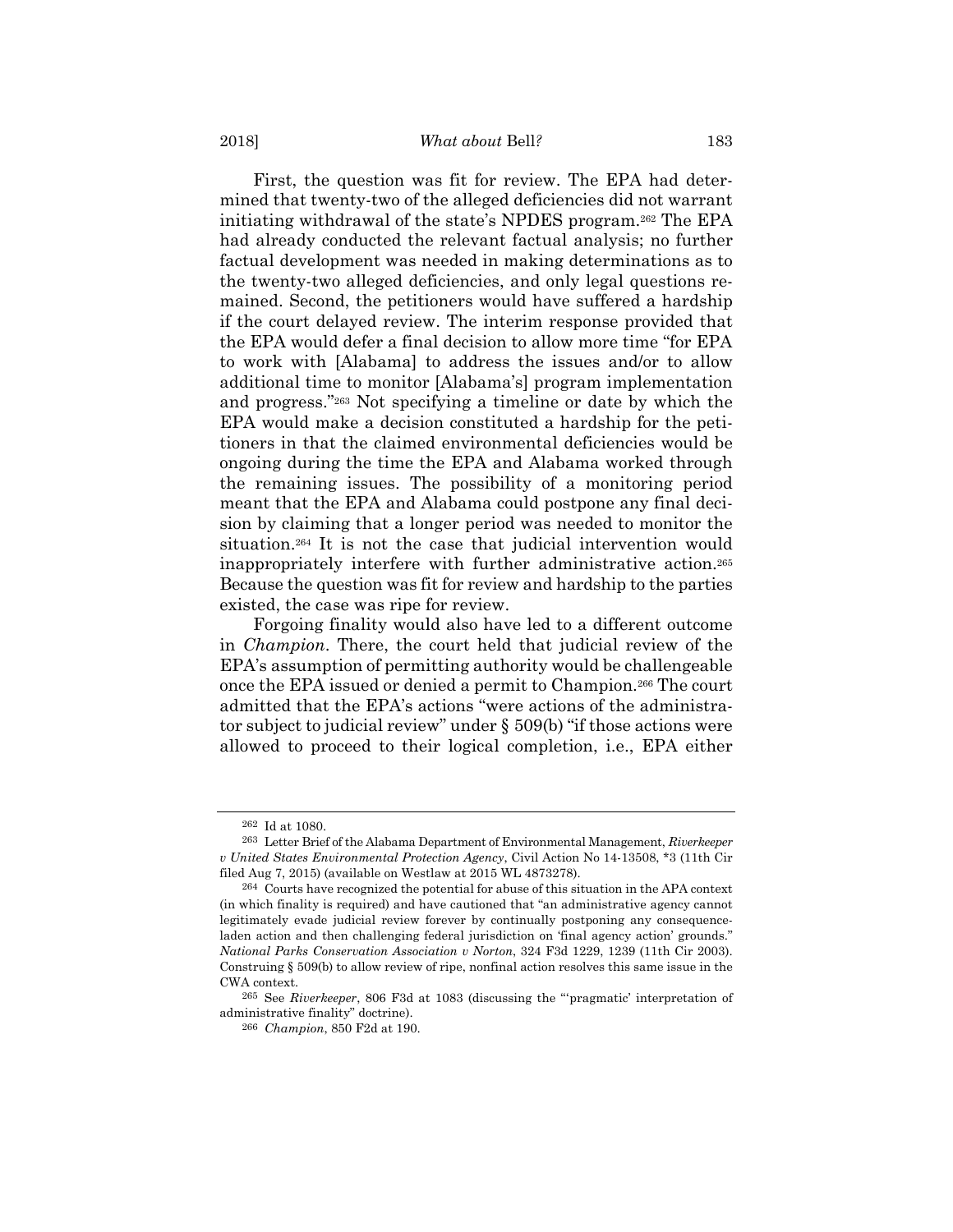granting or denying a permit."267 Removing the finality requirement would have freed Champion from waiting until a permit had been either denied or approved. The question was fit for review because whether the EPA had properly assumed permitting authority was a purely legal question that did not require additional factfinding. Champion also suffered hardship from withholding review because the EPA's action had deprived it of its renewed state-issued NPDES permit.<sup>268</sup>

3. Removing the finality rule would be welfare maximizing.

As demonstrated above, not applying a finality requirement and relying on the ripeness doctrine when deciding whether to allow immediate review can change the outcome of § 509(b) cases. This is a good thing. Ripeness is a flexible doctrine that, compared with the finality rule, results in more equitable and efficient outcomes. Some courts have declined to rule that § 509(b) overcomes *Bell*'s presumption because of a perceived danger of squandering judicial and administrative resources.269 In fact, a robust application of the ripeness doctrine should allay these concerns and, in some cases, conserve judicial resources. In the *Riverkeeper* case, by withholding review of twenty-two of the claims until the EPA made determinations on the remaining four claims, the court incentivized petitioners—nonprofit and industry alike—to separate claims. The separation of claims will lead to judicial redundancy in the *next* lawsuit; instead of presiding over one case, a judge (or several different judges) would have to preside over twenty-six discrete actions. Likewise, in *Champion*, postponing review created the possibility of the EPA engaging in the laborious process of permit drafting only to later have a court rule that the agency improperly assumed permitting authority in the first place. In these instances, it is better to allow immediate review.

Allowing for § 509(b) review of these types of intermediate decisions realizes Congress's vision of "open[ing] wide" the possibilities of meaningful input in government decisions<sup>270</sup> and ensuring the "prompt resolution of challenges to EPA's actions."<sup>271</sup> Congress's concern with opening wide avenues of review was

<sup>267</sup> Id.

<sup>268</sup> Id at 185.

<sup>&</sup>lt;sup>269</sup> See notes 115–30 and accompanying text.<br><sup>270</sup> 1 *A Legislative History of the Water Pollution Control Act Amendments of 1972* at 819 (cited in note 204). See also *Crown Simpson*, 445 US at 196.

<sup>271</sup> *Crown Simpson*, 445 US at 196.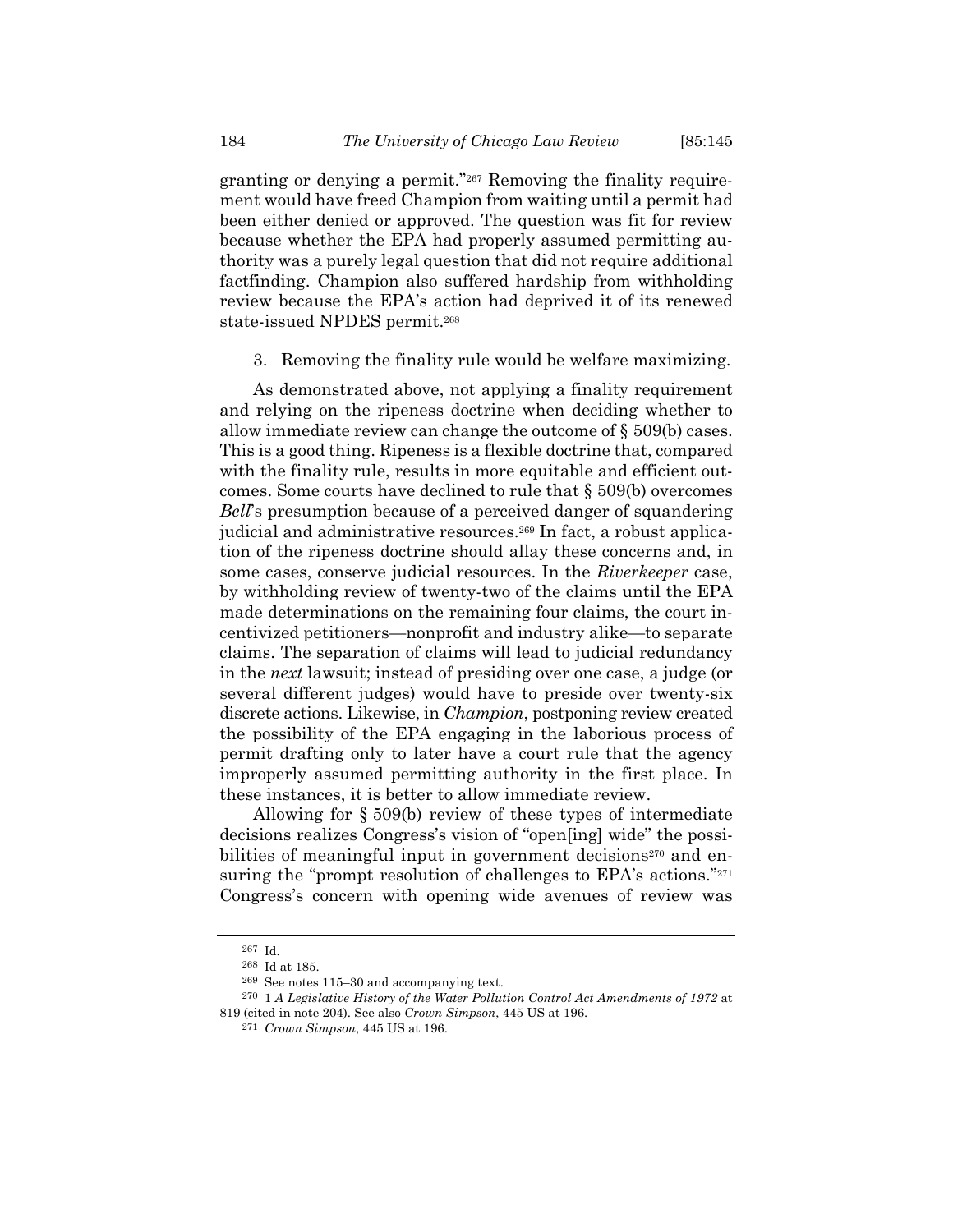prescient. Scholars have demonstrated that agencies seek to insulate their actions from review.272 The *Riverkeeper* and *Champion* cases are good examples. By postponing a final decision or permit issuance, the EPA can postpone review of its determinations and other actions. Professor Nina Mendelson has argued that expanding the availability of suits by interested parties can counter informal (and often unchecked) agency action.273 Though not a citizen-suit provision in the mold of CWA's § 505 provision, removing the finality rule from § 509(b) would "increase regulatory beneficiaries' [and regulatory losers'] ability to hold agencies externally accountable for their implementation of a statute."274 One of the purposes of § 509 was to create judicial review that would have that precise effect.<sup>275</sup>

Finally, it is important to consider the costs and benefits of using ripeness in the absence of a strict finality rule. At the outset, such a switch would lead to *more* litigation, not less. This outcome alone should not be cause to worry; our legal system favors the availability of judicial review of agency action.276 The more salient question is whether, because review is already allowed once the EPA has taken final action, the benefits of allowing immediate review of nonfinal action outweigh the costs. If not, perhaps it would be more prudent for courts to continue to enforce a finality requirement in § 509(b) cases.

The additional costs of allowing review are the associated litigation costs, the potential disruptions of administrative proceedings, and the judiciary's costs in overseeing the litigation.277

<sup>272</sup> See, for example, Jennifer Nou, *Agency Self-Insulation under Presidential Review*, 126 Harv L Rev 1755, 1756–64 (2013).

<sup>273</sup> Nina A. Mendelson, *Regulatory Beneficiaries and Informal Agency Policymaking*, 92 Cornell L Rev 397, 451–52 (2007).

<sup>274</sup> Id at 451 (discussing expanding citizen suits in the context of enforcement actions). 275 1 *A Legislative History of the Water Pollution Control Act Amendments of 1972* at 819 (cited in note 204).

<sup>276</sup> See *Abbott Laboratories*, 387 US at 140 (finding a preference for judicial review). 277 See *American Petroleum Institute v Environmental Protection Agency*, 683 F3d 382, 387 (DC Cir 2012) (describing the benefits of declining to review a nonripe action as "potentially eliminating the need for (and costs of) judicial review," "simplify[ing] the factual context," avoiding "inefficient and unnecessary piecemeal review," and ensuring that courts "make decisions only when they have to, and then, only once") (quotation marks omitted). See also *Devia v Nuclear Regulatory Commission*, 492 F3d 421, 424 (DC Cir 2007) (explaining that the "unspoken element of the [ripeness] rationale" is "[i]f we do not decide [the claim] now, we may never need to. Not only does this rationale protect the expenditure of judicial resources, but it comports with our theoretical role as the governmental branch of last resort"); *McInnis-Misenor v Maine Medical Center*, 319 F3d 63, 70 (1st Cir 2003) (noting that "[i]n the fitness inquiry, . . . prudential concerns focus[ ] on the policy of judicial restraint from unnecessary decisions").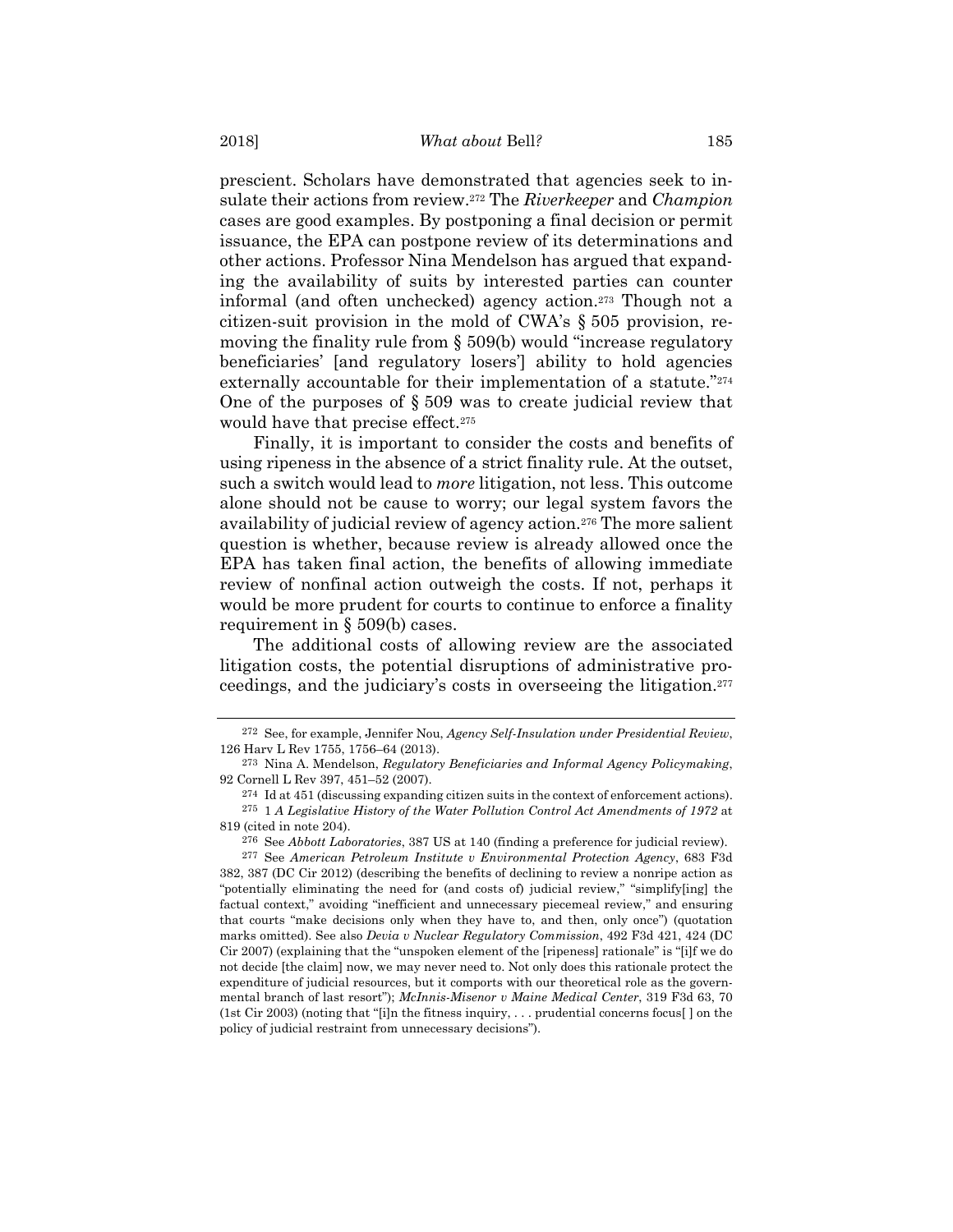For example, allowing immediate review of the twenty-two claims in *Riverkeeper* would impose additional administrative costs on the courts, but some of those costs would have been imposed anyway when the parties appealed after the EPA's final determination. It would likely have been the case that review of the EPA's determination regarding the twenty-two alleged deficiencies would not have affected the EPA's actions in working with Alabama to correct the other four deficiencies. In the meantime, irreparable environmental harm could have occurred. Further, it is not clear that the administrative cost of reviewing the twenty-two determinations before the EPA's final decision is greater than the cost of a future case in which a plaintiff, following *Riverkeeper*'s precedent, files separate suits for each alleged deficiency in a different state to circumvent the finality problem.

Courts should therefore allow review when the harm of withholding review is greater than the cost of additional litigation. If the court anticipates that withholding review would create perverse incentives, resulting in undesirable behavior like the claim splitting discussed above, it should include those considerations in its ripeness calculation. This formulation looks to the extent of hardship on the parties and the cost of litigation on the court and the parties (including the cost on the agency of administrative delay). It is the ripeness doctrine reframed.278 The first prong of the ripeness inquiry is whether the issue is "fit" for review. An issue is fit for review if it is legal in nature and does not require additional factfinding.279 Empirical scholarship has revealed

<sup>278</sup> The DC Circuit has similarly framed the ripeness inquiry in the APA context. *Action Alliance of Senior Citizens of Greater Philadelphia v Heckler*, 789 F2d 931, 940 (DC Cir 1986) ("In order to outweigh institutional interests in the deferral of review, the hardship to those affected by the agency's action must be immediate and significant.").

<sup>279</sup> In APA cases, in which final agency action is required, courts include the finality requirement in its determination of whether an issue is fit for review. See, for example, *American Petroleum Institute*, 683 F3d at 387 (explaining that the fitness of an issue for review "depends on whether it is purely legal, whether consideration of the issue would benefit from a more concrete setting, and whether the agency's action is sufficiently final"). The *Iowa League* court, which declined to conjure up a finality requirement when none existed in § 509(b), framed the fitness criteria as "rest[ing] primarily on whether a case would 'benefit from further factual development,' and therefore cases presenting purely legal questions are more likely to be fit for judicial review." *Iowa League*, 711 F3d at 867. Because § 509(b) does not contain an explicit finality requirement, this Comment does not adopt the APA-based fitness inquiry. See *Thomas v Union Carbide Agricultural Products Co*, 473 US 568, 581 (1985) (finding a non-APA claim fit for review because the "issue presented in [the] case is purely legal, and will not be clarified by further factual development").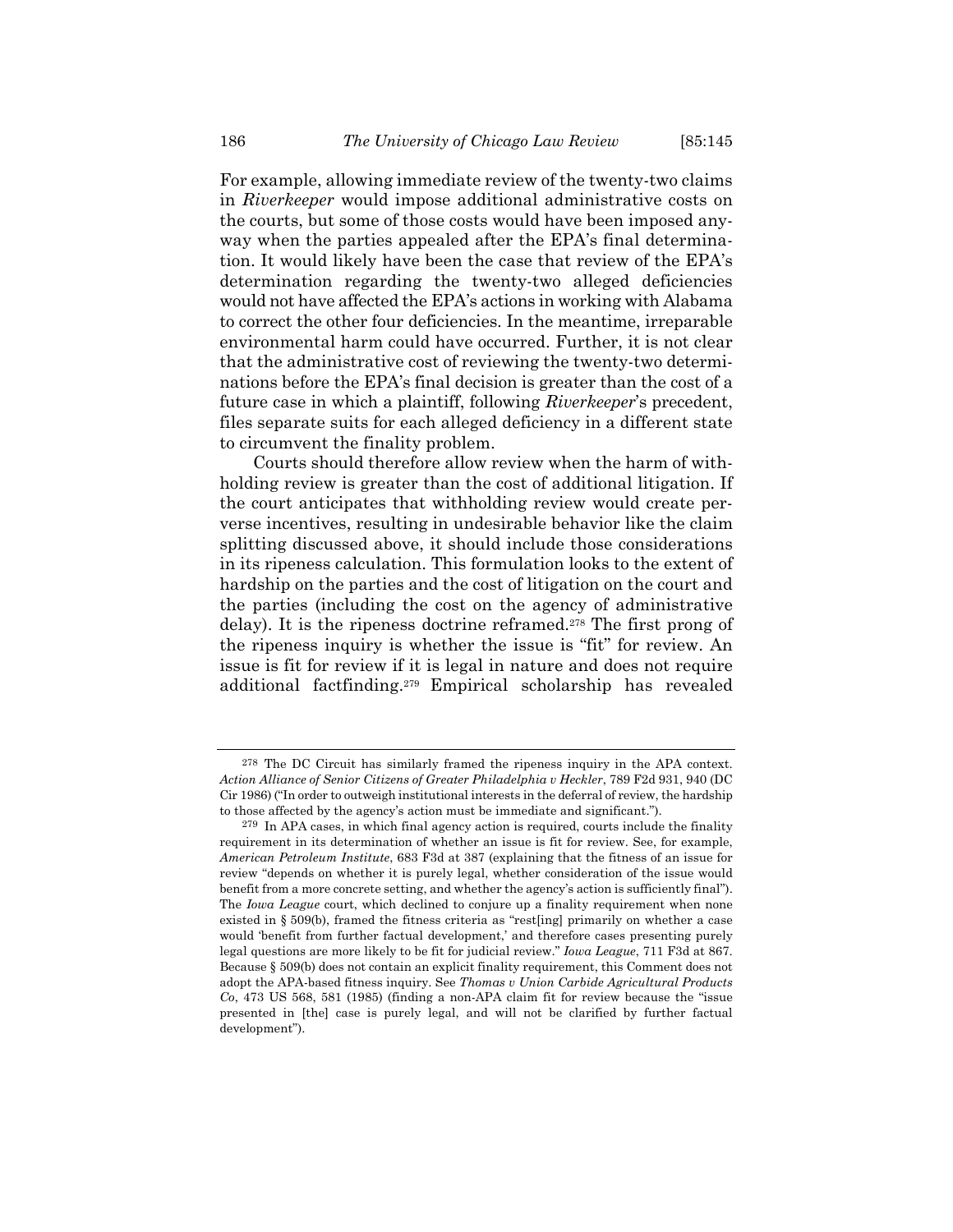factfinding to be the largest cost of litigation.280 If no additional factfinding is required, then the only cost on the court and parties is briefing and ruling on the legal issue, as well as any cost resulting from delay of the administrative process. The fitness prong of the ripeness analysis can thus be seen as a proxy for allowing review when the cost of doing so is minimal.281 If a court can settle an issue without incurring additional expenses, the issue should be fit for review because deferring review would not add any marginal benefit to the court's ability to rule on the issue.282 The second prong of the ripeness doctrine is explicitly a cost-measuring inquiry. The court must measure the hardship to the parties of withholding review.283 In other words, the ripeness doctrine allows

283 See Part I.A.2. The presumption that an administrative record is complete further shows that courts would prefer to address the merits rather than open litigation to further factual development. See *WildEarth Guardians v Salazar*, 670 F Supp 2d 1, 5 (DDC 2009).

<sup>280</sup> See Paula Hannaford-Agor and Nicole L. Waters, *Estimating the Cost of Civil Litigation*, 20 Ct Statistics Project 1, 6–7 (Jan 2013), archived at http://perma.cc/MX66-32W5 (finding that discovery and trial costs account for fifty percent of the cost of certain types of civil litigation). See also Emery G. Lee III and Thomas E. Willging, *Defining the Problem of Cost in Federal Civil Litigation*, 60 Duke L J 765, 783–84 (2010) (observing that a oneunit increase in a subjective one-to-seven scale of factual complexity was associated with an 11 to 13 percent increase in litigation cost); *United States v Tohono O'odham Nation*, 563 US 307, 315 (2011) ("Developing a factual record is responsible for much of the cost of litigation.").

<sup>281</sup> For whatever reason, courts appear to be more comfortable asking whether an issue is fit for review than whether hearing a case is cost justified. On a related note, one author has proposed that courts impose a finality requirement "to avoid addressing the merits in litigation that would otherwise unnecessarily burden their dockets." Iyer, Comment, 125 Yale L J at 792 (cited in note 4). This suggestion is consistent with the idea that courts are using *Bell* to the same effect. See note 184 and accompanying text.

<sup>282</sup> Dean Erwin Chemerinsky has questioned whether an issue may be fit for review even if additional factfinding may be needed. He notes that "it is unclear whether a greater hardship might compensate for less in the way of a factual record or vice versa." Erwin Chemerinsky, *Constitutional Law: Principles and Policies* § 2.6.3 at 117–18 (Wolters Kluwer 5th ed 2015). Chemerinsky concludes that, unlike the hardship inquiry, the concern about a record is likely "given less weight when there is a compelling need for immediate judicial review." Id § 2.6.3 at 118. Chemerinsky's conception of the doctrine suggests that, if the hardship to the parties of withholding review is great, courts should find an action ripe even if it would not otherwise be considered fit for review for lack of an adequate record. Id § 2.6.3 at 117–18. In the same vein, Justice John Paul Stevens left open this possibility by stating that "[i]f there were reason to believe that further development of the facts would clarify the legal question, or that the agency's view was tentative or apt to be modified, only a strong showing of hardship to the parties would justify a prompt decision." *National Park Hospitality Association v Department of the Interior*, 538 US 803, 815 (2003) (Stevens concurring in the judgment). The DC Circuit has also stated that to outweigh any "institutional interests in the deferral of review," the hardships caused by withholding review must be "immediate and significant." *American Petroleum Institute*, 683 F3d at 389, quoting *Devia*, 492 F3d at 427. See also *Iowa League*, 711 F3d at 867 (stating that the fitness and hardship prongs are "weighed on a sliding scale").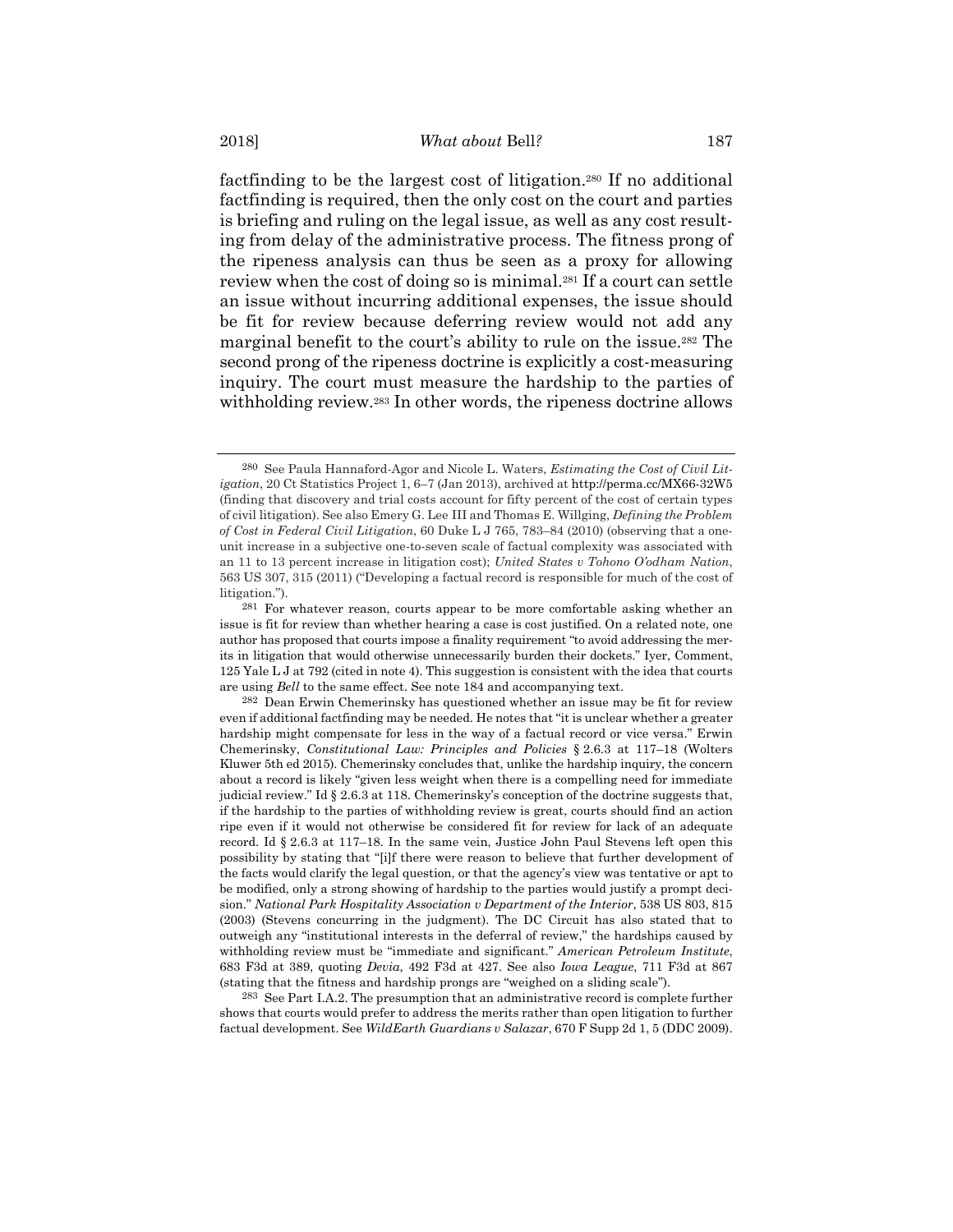review when the cost of withholding review is greater than the cost of resolving the issue immediately.

Unlike the ripeness doctrine, the finality rule does not weigh the costs and benefits of allowing review. With a finality requirement, some actions for which review is cost justified are not allowed to proceed in court. Judges have likely realized the welfarenegative effect of the finality doctrine. The judicially created "pragmatic finality" doctrine and the collateral order doctrine allow for judicial review of nonfinal action in circumstances in which the courts are bound by an explicit or *Bell*-imposed finality requirement.284 These doctrines allow for review of nonfinal actions when those actions are supported by an adequate record and withholding review would cause hardship to the parties.<sup>285</sup> The doctrines give courts flexibility to conduct a "ripeness-light" analysis.286 Because § 509(b) does not have an explicit finality requirement and can overcome *Bell*'s presumption, there is no need to adopt the contorted pragmatic finality doctrine or worry about the collateral order doctrine; ripeness suffices.

It is possible that Congress intended to restrict judicial review for final agency actions. If courts excluded finality considerations and applied only the ripeness analysis in the context of

<sup>284</sup> For a discussion of the pragmatic finality doctrine, see *United States Army Corps of Engineers v Hawkes Co*, 136 S Ct 1807, 1814–15 (2016). For an explanation of the collateral order doctrine in administrative law, see *Federal Trade Commission v Standard Oil Co*, 449 US 232, 246 (1980). See also *Rhode Island*, 378 F3d at 23–25 (recognizing that "preserving crucial collateral claims and avoiding potentially irreparable harm occasionally justifies construing statutorily created finality requirements with a modicum of flexibility seems to apply with equal (or, at least, nearly equal) force to the review of both judicial and administrative orders"). Courts have also created a narrow doctrine allowing for review before exhaustion called the "*Leedom* exception." See *Scottsdale Capital Advisors Corp v Financial Industry Regulatory Authority, Inc*, 844 F3d 414, 420–22 (4th Cir 2016).

<sup>285</sup> Courts have held that actions that could lead to future hardship can qualify as final agency action. For example, a jurisdictional determination that "exposes [a party] to double penalties in a future enforcement proceeding" has been found to be a final agency action. *Sackett v Environmental Protection Agency*, 566 US 120, 126 (2012). See also *Rhea Lana, Inc v Department of Labor*, 824 F3d 1023, 1032 (DC Cir 2016) (relying on *Sackett* to reach a similar conclusion regarding a letter classifying a party as subject to civil penalties by the Department of Labor).

<sup>286</sup> As described above, courts use these doctrines to deem nonfinal action to be final if they perceive that some legal harm flows from the action itself. When the action is procedural or truly benign in nature, as it was in *Metropolitan Edison* or in the case of Easterbrook's nozzle hypothetical, courts tend to hew closely to a formalist interpretation of finality. See *National Association of Home Builders v United States Army Corps of Engineers*, 417 F3d 1272, 1279 (DC Cir 2005) (noting that "the doctrine of finality would be no more than an empty box if the mere denial of a procedural advantage constituted final agency action subject to judicial review") (quotation marks omitted).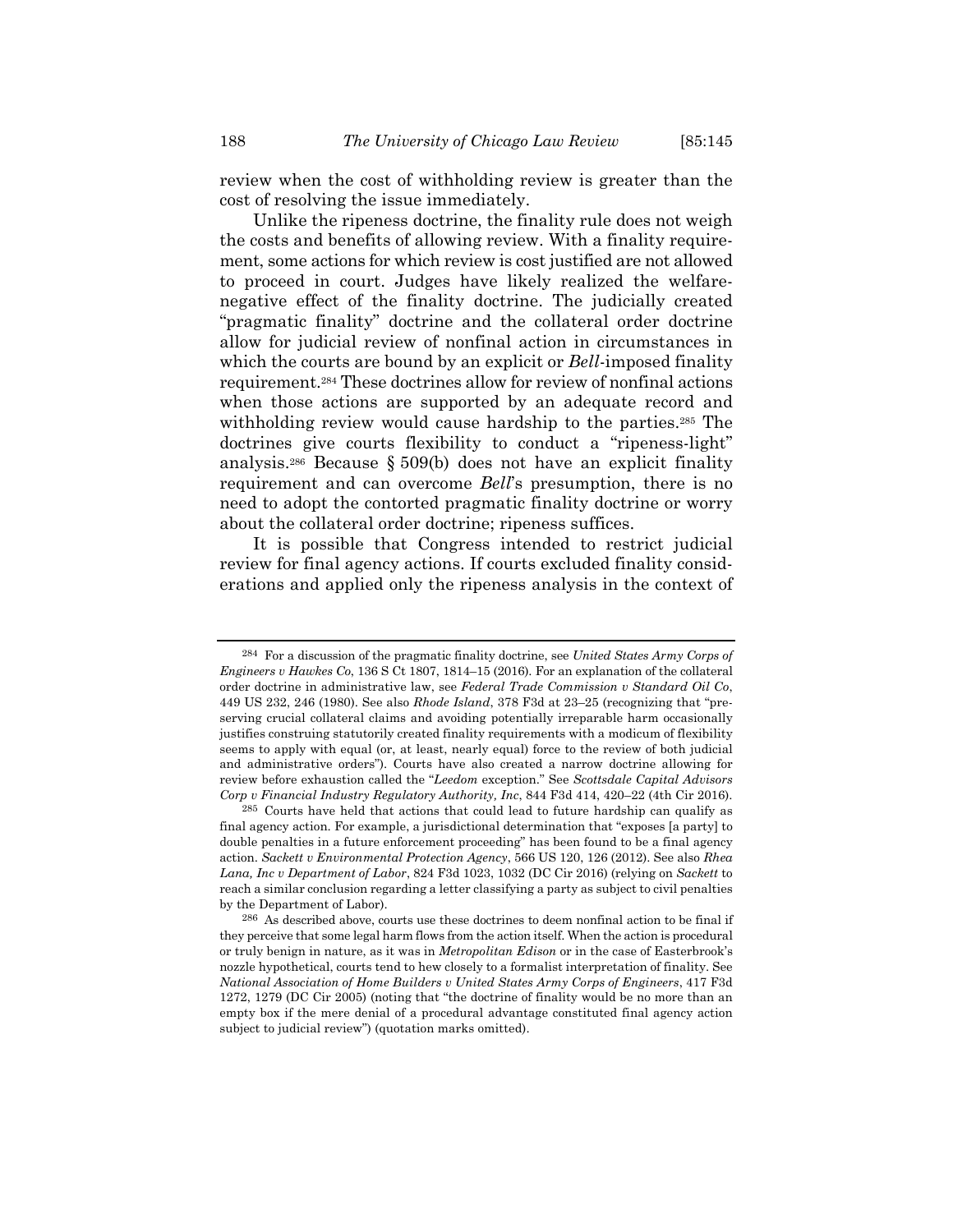§ 509(b) cases, Congress would always be free to amend the statutes and insert explicit finality requirements. But there is scant evidence that Congress intended to disallow review of nonfinal action in the § 509(b) context. If anything, an increase in meritorious litigation would certainly lift the spirits of the CWA's drafters, who were impressed by the public's willingness to "turn to legal action as a remedy for what they consider to be errors on the part of the Government."287 Allowing this type of input into government decisionmaking therefore not only comports with Congress's desire to strengthen the public's ability to take part in government action but also leads to societal welfare gains.

#### C. The Preclusion Question

Having dispensed with *Bell*'s presumption and demonstrated that ripeness by itself is preferable to ripeness in addition to the finality rule, one last issue remains—the role of § 509(b)'s reviewpreclusion provision. Easterbrook's fear of expanding § 509(b) so much that parties routinely file protective challenges in both district and circuit court has been validated.288 If the lack of a finality requirement increases the amount of protective duplicative filings, the increase in the cost of additional litigation would limit any welfare gains made by allowing for review of ripe nonfinal actions. Ideally, changing how courts interpret § 509(b) would reduce the number of protective filings, but in this case, relying on ripeness does not have to affect the volume of protective filings one way or the other.

The text of § 509(b)'s review-preclusion provision starts the 120-day clock on the date of "such determination, approval, promulgation, issuance or denial."289 As discussed in Part III.A, the Court has interpreted these words expansively to include actions that govern or affect the listed actions. The Court's broad interpretation of what actions are subject to review necessarily affects when parties must file for review of those actions. The statute requires that parties file for review of an action within 120 days of the date of the action. This gives litigants two options:

<sup>287 1</sup> *A Legislative History of the Water Pollution Control Act Amendments of 1972* at 819 (cited in note 204).

<sup>288</sup> See, for example, Petition for a Writ of Certiorari, *National Association of Manufacturers v United States Department of Defense*, Docket No 16-299, \*3–4 (US filed Sept 2, 2016) (available on Westlaw at 2016 WL 4698748) (explaining how petitioner's coplaintiffs filed "'protective' petitions for review" in a court of appeals).

 $^{289}$  33 USC  $\S$  1369(b)(1).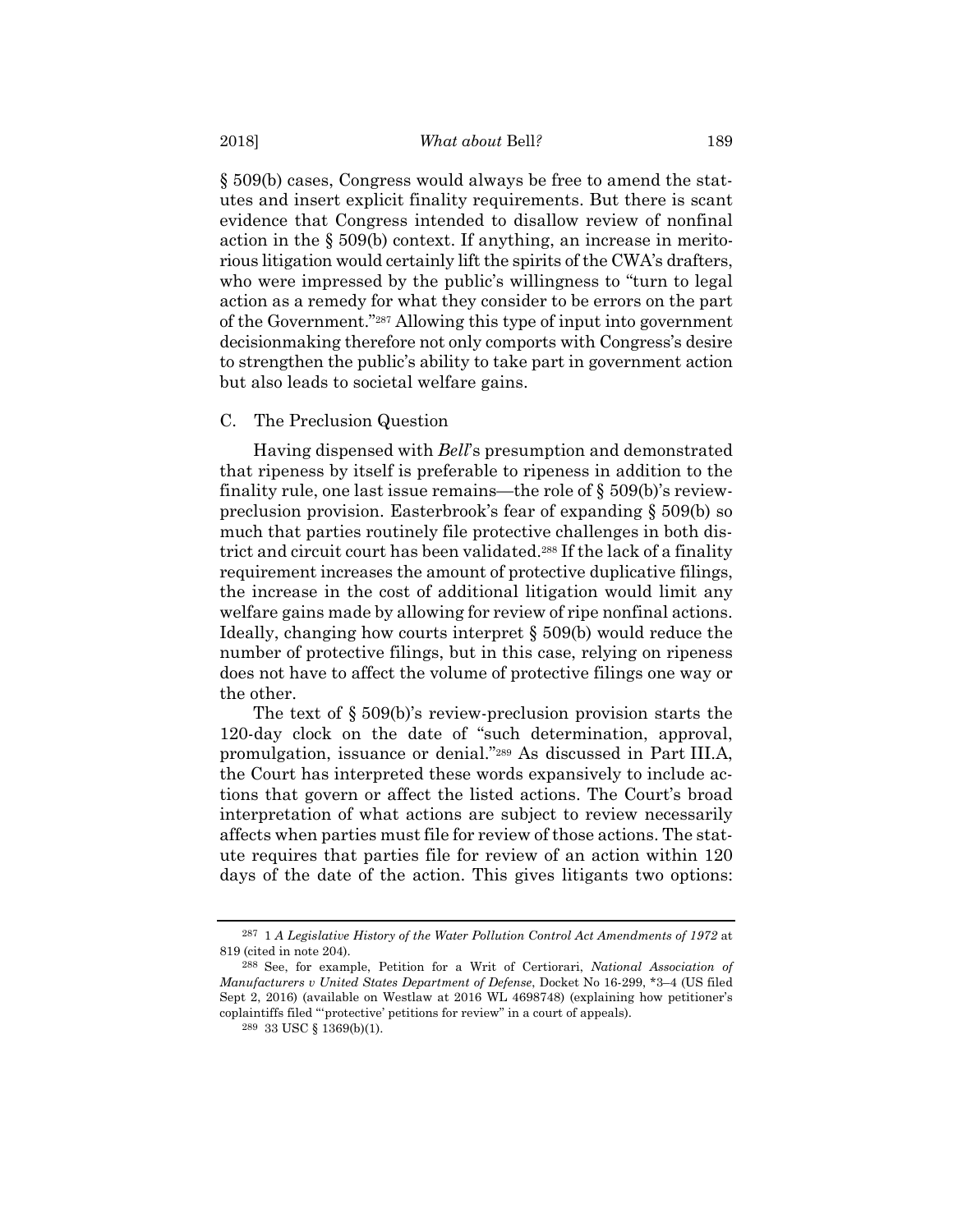either challenge the qualifying nonfinal action within the 120-day timeframe or wait until the administrator takes a final action and then challenge the nonfinal action under the statute's grant of review of the actions the administrator took in making the final action.

For instance, imagine that the EPA makes a pivotal determination at time  $T_1$  that satisfies the Court's pragmatic approach to § 509(b) review under *Crown Simpson* and issues a final decision denying a permit at time  $T_2$ . The party that suffered a hardship at  $T_1$  could challenge the nonfinal EPA action within 120 days of  $T_1$  or within 120 days of  $T_2$  as part of a challenge to the administrator's action in the final denial of the permit.290 This interpretation of the preclusion provision allows for review but does not force parties to meticulously challenge every action made by the administrator; parties should challenge only actions that meet the ripeness requirement. This framework incentivizes parties to bring a separate lawsuit on a nonfinal action only when the hardship of delaying review is greater than the benefit of waiting until the final action and then consolidating all alleged deficiencies into one claim.

While Easterbrook's example of a nightmare world in which litigants might challenge interoffice memoranda on four-inch nozzles makes a (rather dramatic) point, it is also unrealistic. Under the proposed framework, litigants will have no additional incentive to challenge "everything in sight" because, in most instances, it would make sense to bring all the claims at once instead of taking a piecemeal approach to litigation. A party should only challenge a nonfinal action if the cost of filing a separate suit is less than the expected hardship of postponing a challenge.291 Moreover, any hardship a party might bear from delaying review of a rote bureaucratic memo would likely not survive even the most lenient ripeness analysis. Easterbrook can rest assured that

<sup>290</sup> This idea is like the "merger rule" in civil litigation. The merger rule states that "prior interlocutory orders . . . merge with the final judgment . . . [and] may be reviewed on appeal from the final order." *Camesi v University of Pittsburgh Medical Center*, 729 F3d 239, 244–45 (3d Cir 2013). Moreover, courts have fashioned an exception to the merger rule to avoid the type of procedural morass described by Easterbrook. The Seventh Circuit has noted that the rule is "inapplicable where adherence would reward a party for dilatory and bad faith tactics." *Sere v Board of Trustees of the University of Illinois*, 852 F2d 285, 288 (7th Cir 1988).

<sup>291</sup> In other words, the potential litigant also must engage with the second prong of the ripeness analysis—the potential hardship of withholding review.